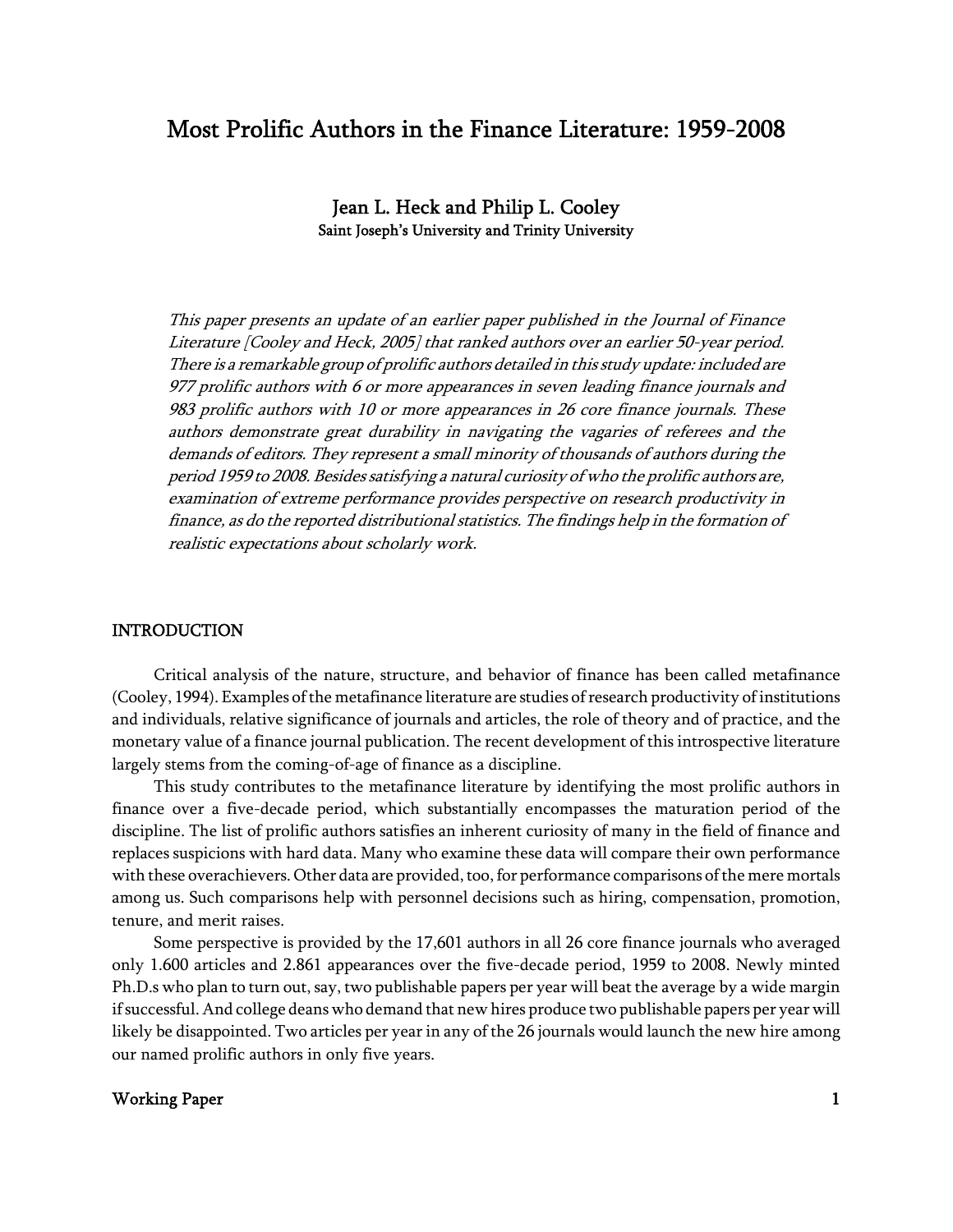Zivney and Bertin's (1992) comprehensive study of finance doctorates over a 25-year period finds that only 5 percent of the doctorates publish one article per year over any prolonged period of time. They also find that prolific authors tend to continue producing publishable papers well after the tenure decision while the more typical authors do not. Another of their findings indicating the difficulty of publishing in finance is the following: Only 17 doctorates out of 580 (2.9 percent) who ever published had 10 articles five years after graduation. These high achievers represent only 1.8 percent of all 938 graduates, many of whom had yet to have a paper published. Despite the monetary value of having one's papers published in top finance journals, surprisingly few succeed, which gives testimony to the challenge (see Swidler and Goldreyer 1998; and Tuckman Leahey, 1975).

Much of the past literature on research productivity focuses on institutional sources. The focus on institutions seems reasonable in view of Hickman and Shrader's (2000) finding that research quality of the universities graduating and employing a faculty member are significant predictors of the faculty member's research output. Chan, Chen, and Fung (2009) also find what they call "pedigree" and "placement" effects of authors in top finance journals. Early studies by Klemkosky and Tuttle (1977a and 1977b) rank employers and doctoral programs of authors appearing in the Journal of Finance, Journal of Financial and Quantitative Analysis, Journal of Financial Economics, and eight business and economic journals. Schweser (1977) ranks the doctoral origins of contributors to the *Journal of Finance*. In a more recent and more comprehensive study, Borokhovich, Bricker, Brunarski, and Simkins (1995) examine the five-year research output of 661 academic institutions in 16 finance journals. They find that 10 percent of the institutions account for two-thirds of the articles, indicating a fairly high concentration of finance research among institutions. Niemi (1987) finds that twenty-eight institutions (two nonacademic) account for 50 percent of the articles published in three leading finance journals from 1975 to 1986. New York University, University of Pennsylvania, and University of Chicago rank near the top of both studies. Chan, Chen, and Steiner (2002) examine institutional contributions from a global perspective, while Borokhovich and Chung (2000) examine the publication records of 796 doctoral graduates from 78 programs to establish university rankings. Taking a completely different approach, Kaufman (1984) ranks institutions by faculty representation on editorial boards of finance journals. His study was later updated by Chan and Fok (2003).

Focusing on individual authors, not their affiliations, some studies attempt to identify the great literature of finance. Ederington (1979), Alexander and Mabry (1994), and Chung, Cox, and Mitchell (2001) use citation analysis to identify high-impact articles. Presumably the articles that make truly great contributions to the literature will be cited often by other authors. Cooley and Heck (1981) attempt to identify significant contributions to finance literature by surveying opinions of finance professors. A third methodology employed by Corrado and Ferris (1997) examines syllabi to identify articles used in doctoral seminars. In contrast to citations found in articles, they use citations found in syllabi. Despite variations in methodology, these studies turn up some well-known names in finance: Modigliani and Miller, Markowitz, Sharpe, Fama, Black and Scholes, Jensen and Meckling, Brown and Warner, Merton, Pratt, Ross, White, Myers and Majluf, Roll, Smith, Breeden, Scholes and Williams, Jensen and Ruback, Fama and French, Leland and Pyle, along with several other significant contributors.

Many observers in the field of finance would agree that a revolution in thinking was caused by the likes of Markowitz, Modigliani and Miller, Sharpe, and Black and Sholes. Few articles, however, cause such paradigm shifts. As Donaldson (1977:9) notes: "Most academicians are like surfers who, with their shiny new doctoral surf boards tucked under them, paddle out in search of an intellectual wave created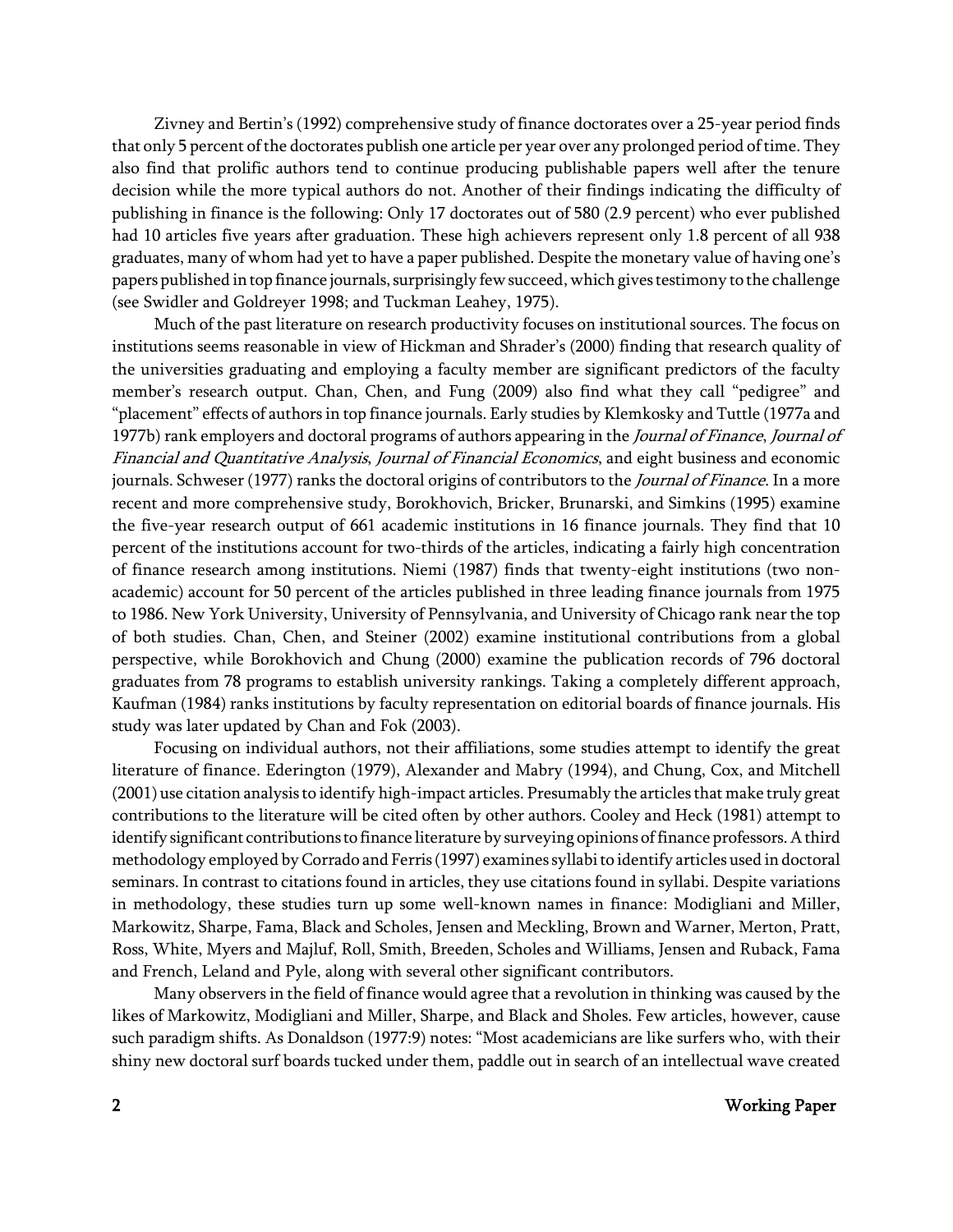by a force outside themselves and who, with a host of others, will proceed to mount and ride the crest until the wave loses its energy and breaks as a gentle ripple on the shore of established thought." In recognition of Donaldson's dictum, some studies of individual authors count the number of articles they produce instead of trying to judge the significance of the articles. Heck, Cooley, and Hubbard (1986) report on the authors most frequently appearing in the first 40 years of the Journal of Finance, headed by Litzenberger, Elton, Gruber, Levy, Ross, and Roll. Fishe (1998) examines the research record of 126 individuals promoted to professor and uses article counts and citations as his metrics for analysis.

Continuing the focus on the individual author, Heck and Cooley (1988) identify and rank authors whose work appears most frequently in 15 journals. Their analysis covers the inaugural journal issues up to 1986, which produces 6,270 authors of 10,353 articles. The current study is based on more journals (26) for a longer and more recent period of time (1959 to 2008). Thus it includes many more authors (17,601) and many more articles (28,158). It also updates their more recent study appearing in 2005. The following section provides specifics on the data, and subsequent sections describe the results--first the prolific authors in seven leading finance journals, then the prolific authors in 26 core finance journals.

### DATA SOURCES

Data for the study come from the 26 journals listed in the Appendix. Authorships of all articles and notes published by these journals are recorded for the period 1959 to 2008. Authorships of comments, abstracts, and book reviews are excluded from the analysis. Because the inaugural year of 24 of the 26 journals occurs after 1959, the study includes all articles and notes ever published by these journals. Only two journals began publication prior to 1959: *Financial Analysts Journal* in 1945, and *Journal of Finance* in 1946. Articles and notes published prior to 1959 in these two journals are excluded from the analysis. Despite these minor limitations, the data collection process produced a voluminous 28,158 articles and notes by 17,601 authors. The number of author appearances in the journals equals 50,353, which exceeds the number of authors because some authors appear more than once. On average, authors appear 2.861 times among the 26 journals.

#### PROLIFIC AUTHORS IN SEVEN LEADING FINANCE JOURNALS

Although trying to identify seven journals as "leading" is a debatable exercise, there is empirical support for such an exercise. Borokhovich, Bricker, and Simpkins (1999) report impact factors based on citation counts that produce the following ranking: Journal of Financial Economics, Journal of Finance; Journal of Business, Review of Financial Studies, Financial Management, Journal of Money, Credit and Banking, and Journal of Financial and Quantitative Analysis. Inclusion of these seven journals as leaders is a fairly robust result based on trends and different measures of impact. However, because the Journal of Business has been discontinued, the Journal of Banking and Finance was added to the top seven list. Zivney and Reichenstein's (1994) impact factors partially support these selections but with a gap in ranking between the top five journals and *Financial Management* and the *Journal of Money, Credit and* Banking. Based on university library collections of finance journals, Bertin, Prather, and Zivney (1994) report that Financial Management and the Journal of Money, Credit and Banking rank 3 and 4, respectively, out of 62 journals, with more than 80 percent of the libraries subscribing to the journals. Based on these and other studies (Alexander and Mabry, 1994, Corrado and Ferris, 1997, and Chan, Fok,

### Working Paper 3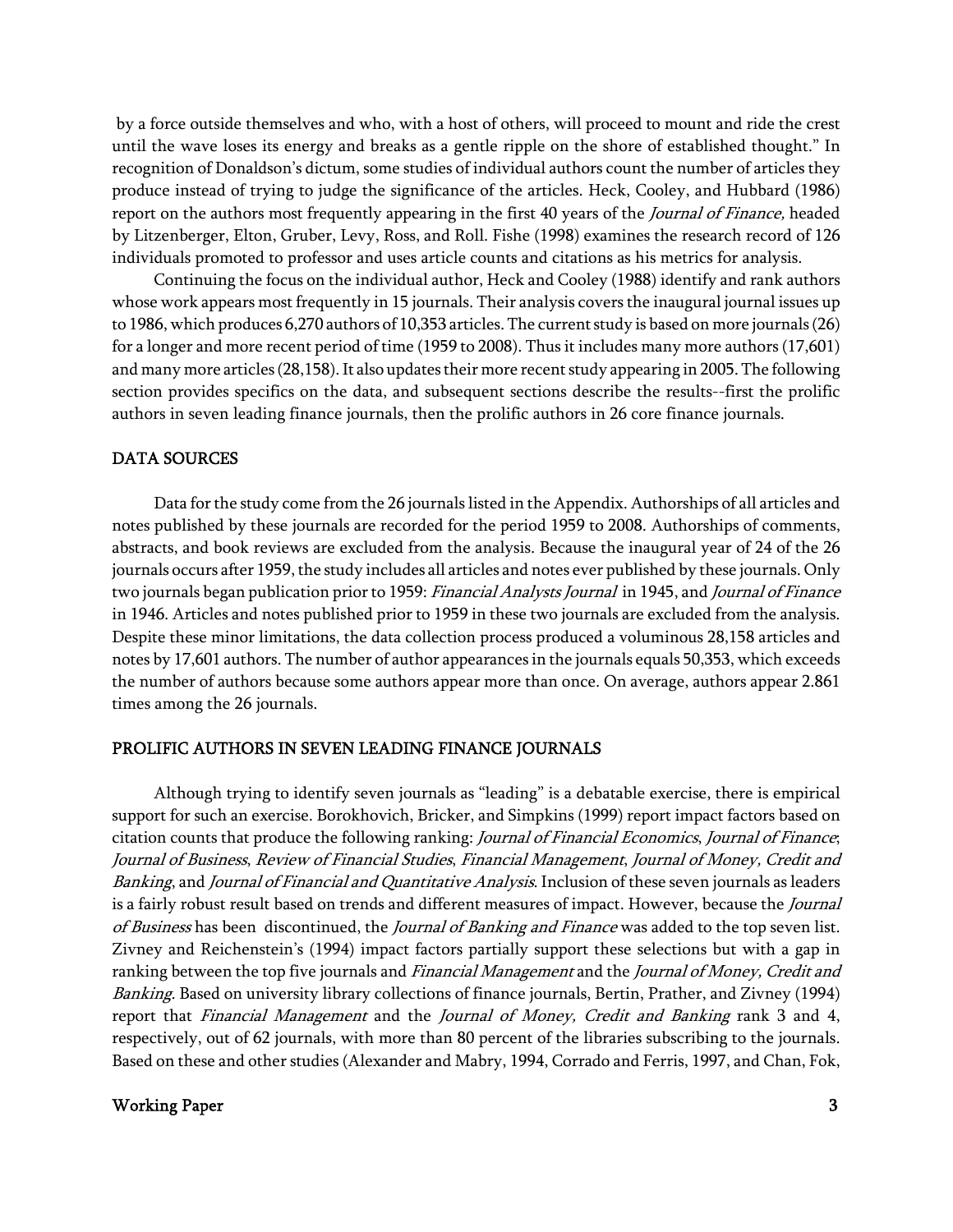and Pan, 2000), Table 1 lists prolific authors based on seven leading journals.

Heading the list based on number of appearances in the seven journals are the following top ten: Saunders, Stulz, McConnell, Thakor, Brennan, Levy, Elton, Litzenberger, Fama, and Titman. The distributional information provided at the end of Table 1 shows that among the 8,975 authors in these seven journals, 5,220 (or 58.2 percent) appear only once; 1,382 (15.4 percent) appear twice; 685 (7.6 percent) appear three times; 439 (4.9 percent) appear four times; and 272 (3.0 percent) appear five times. Increasing frequency of appearance is accompanied by a steep descent in number of authors. The 977 authors named in Table 1, who have at least 6 appearances, represent 10.9 percent of all authors who have published in these journals. Fifteen appearances launch authors into approximately the top two percent, with 18 appearances required for approximately the top one percent.

When interpreting these data, the reader should keep in mind that many finance doctorates never publish even one finance article (Zivney and Bertin, 1992). In addition, most of those who have had their work published do not appear in these leading journals. Only 50.1 percent of the 17,601 authors who appear in all 26 core journals have work published in these seven journals. Those who do appear in the seven journals average only 1.482 (13,305/8,975) articles; the average drops to 0.76 (13,305/17,601) when based on all 17,601 authors. Average number of appearances per author is 2.640. Undoubtedly, the substantial effort required to conduct research in finance and to craft an article acceptable to referees and to editors dissuade many from trying. Journal acceptance rates in the range of 10 percent to 15 percent tend to be discouraging. For these reasons, the degree of success met by the authors in Table 1 is all the more remarkable.

### PROLIFIC AUTHORS IN 26 CORE FINANCE JOURNALS

Similar to the challenge of identifying seven leading finance journals, the identification of 26 "core" finance journals also is debatable. However, the journals used here (see Table 2) have some empirical support for their inclusion. Borokhovich et al. (1995) identify several of the journals as influential based on the use of citation impact factors. Chan et al. (2002) use a similar set of journals in their study. In general, several studies of citation impact factors suggest that these journals have substantial influence in financial research (e.g., see Chan et al., 2000, Borokhovich et al., 1999, and Zivney and Reichenstein, 1994). In addition, these journals span the topical space of finance by publishing research related to financial institutions, corporate finance, and investment finance. For these reasons, the set of 26 core finance journals used here seems reasonable, even if not uniquely qualified.

Table 2 lists the 983 most prolific authors in the 26 core finance journals. Heading the list based on number of appearances are the following top ten: Lee, Levy, Saunders, McConnell, Stulz, Madura, Kane, Kaufman, Roll, and Brennan. The distributional information provided at the end of Table 2 shows that among all 17,601 authors, 10,315 (58.6%) appear only once; 2,648 (15.0%) appear twice; 1,260 (7.2%) appear three times; 787 (4.5%) appear four times; 519 (2.9%) appear five times; 408 (2.3%) appear six times; 297 (1.7%) appear seven times; 221 (1.3%) appear eight times; and 163 (0.9%) appear nine times. The 983 authors named in Table 2, who have at least 10 appearances, represent 5.6 percent of all authors who have published in these journals. Authors with about 23 appearances rank in the top one percent, and authors with about 17 appearances rank in the top two percent.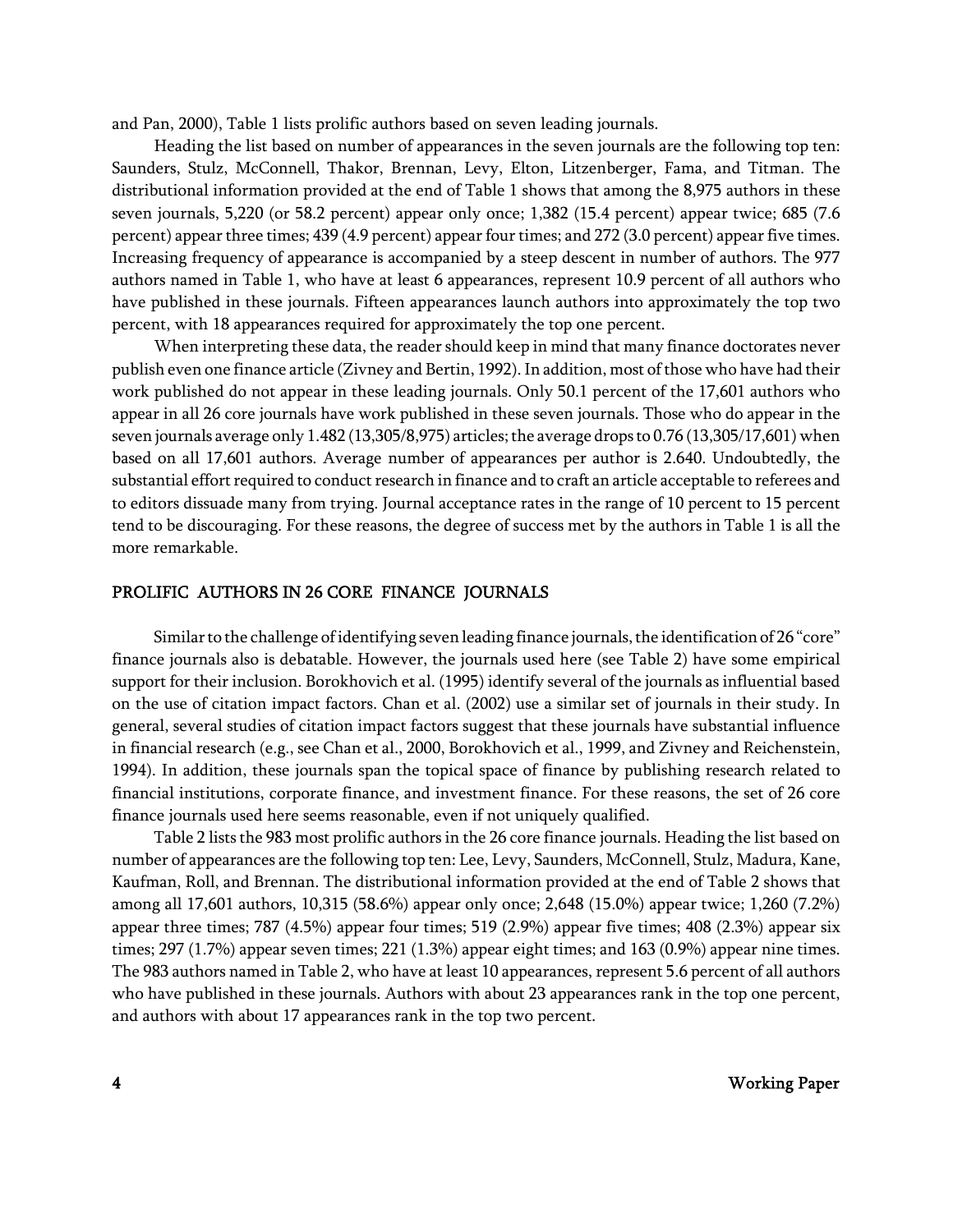#### CONCLUDING REMARKS

Publish or perish may be hyperbole, but it still conveys a simple cogent message to academicians. But where should the line be drawn between those who "perish" and those who do not? What is the threshold of acceptability? Each university faculty develops its own standards and traditions based on experience and judgment. The findings here should aid in the development of those judgments, anchoring them in reality. The findings should help in the formation of expectations among junior and senior faculty and university administrators. Admittedly the findings are silent on the differences in quality of published articles. Those differences, however, can be understood to some extent by understanding the differences in editorial standards and the pecking order of the journals (see Alexander and Mabry, 1994; Zivney and Reichenstein, 1994; Borokhovich, et al., 1999; Chan et al., 2000). In any event, experience suggests that size does matter in curricula vitae.

#### REFERENCES

- Alexander, John C. Jr. and Rodney M. Mabry, 1994, Relative Significance of Journals, Authors, and Articles Cited in Financial Research, Journal of Finance 46, 697-712.
- Bertin, William J., Laurie Prather, and Terry L. Zivney, 1994, University Library Collections of Finance Periodicals, Financial Practice and Education 4, 99-105.
- Borokhovich, Kenneth A., Robert J. Bricker, Kelly R. Brunarski, and Betty J. Simkins, 1995, Finance Research Productivity and Influence, Journal of Finance 50, 1691-1717.
- Borokhovich, Kenneth A., Robert J. Bricker, and Betty J. Simkins, 1999, *Financial Management's* Success as an Academic Journal, Financial Management, 28, 76-82.
- Borokhovich, Kenneth A. and Richard Chung, 2000, Financial Research: Evidence from Recent Graduates of Doctoral Programs, Financial Practice and Education 10, 85-92.
- Chan, Kam C., Carl R. Chen, and Hung-Gay Fung, 2009, Pedigree or Placement? An Analysis of Research Productivity in Finance, Financial Review 44, 87-111.
- Chan, Kam C., Carl R. Chen, and Thomas L. Steiner, 2002, Production in the Finance Literature, Institutional Reputation, and Labor Mobility in Academia, Financial Management 31, 131-156.
- Chan, Kam C. and Robert C. W. Fok, 2003, Membership on Editorial Boards and Finance Department Rankings, Journal of Financial Research 26, 405-420.
- Chan, Kam C., Robert C. W. Fok, and Ming-Shiun Pan, 2000, Citation-Based Finance Journal Rankings: An Update, Financial Practice and Education, 10, 132-141.
- Chung, Kee H., Raymond A. K. Cox, and John B. Mitchell, 2001, Citation Patterns in the Finance Literature, Financial Management 30, 99-118.
- Cooley, Philip L., 1994, Survival Strategies for the Fledging Finance Professor, *Financial Practice and* Education 4, 8-17.
- Cooley, Philip L. and J. Louis Heck, 2005, Prolific Authors in the Finance Literature: A Half Century of Contributions, Journal of Finance Literature 1, 46-49.
- Cooley, Philip L. and J. Louis Heck, 1981, Significant Contributions to Finance literature, Financial Management 10, 23-33.
- Corrado, Charles J. and Stephen P. Ferris, 1997, Journal Influence on the Design of Finance Doctoral Education, Journal of Finance 52, 2091-2102.

### Working Paper 5 and 2008 and 2008 and 2008 and 2008 and 2008 and 2008 and 2008 and 2008 and 2008 and 2008 and 2008 and 2008 and 2008 and 2008 and 2008 and 2008 and 2008 and 2008 and 2008 and 2008 and 2008 and 2008 and 2008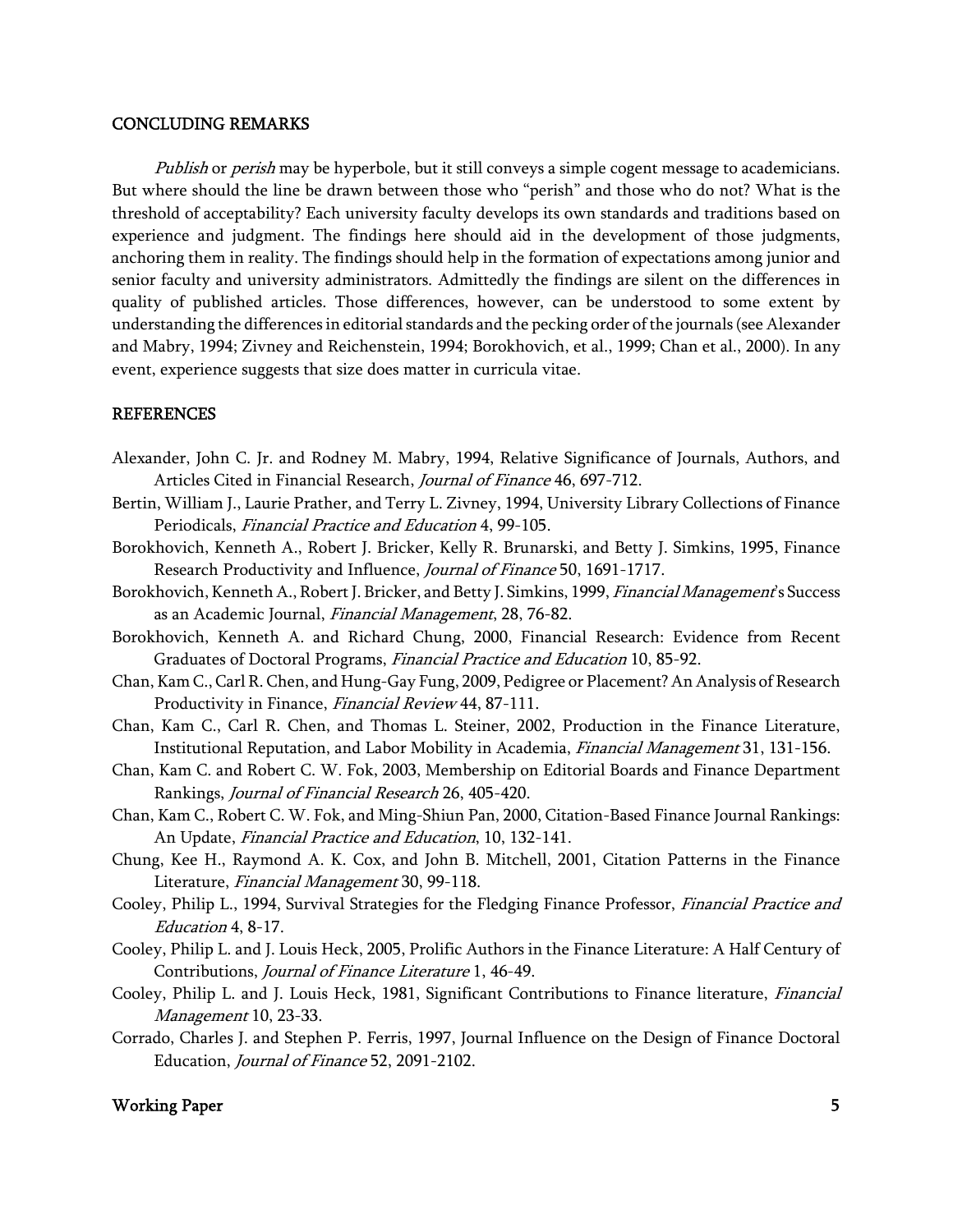Donaldson, Gordon, 1977, Making Intellectual Waves, Financial Management 6, 7-10.

- Ederington, Louis H., 1979, Aspects of the Production of Significant Financial Research, Journal of Finance 34, 777-786.
- Fishe, Raymond P. H., 1998, What are the Research Standards for Full Professor of Finance? Journal of Finance 53, 1053-1079.
- Heck, Jean Louis, and Philip L. Cooley, 1988, Most Frequent Contributors to the Finance Literature, Financial Management 17, 100-108.
- Heck, J. Louis, Philip L. Cooley, and Carl M. Hubbard, 1986, Contributing Authors and Institutions to the Journal of Finance: 1946-1985, Journal of Finance 41, 1129-1140.
- Hickman, Kent A. and Mark J. Shrader, 2000, Predicting the Research Productivity of New Finance Professors, Financial Practice and Education, 10, 93-98.
- Holder, Mark E., Frederick W. Langrehr, and Dean M. Schroeder, 2000, Finance Journal Co-authorship: How Do Co-authors in Very Select Journals Evaluate the Experience, Financial Practice and Education, 10, 142-152.
- Kaufman, George, 1984, Rankings of Finance Departments by Faculty Representation on Editorial Boards of Professional Journals: A Note, Journal of Finance 39, 1189-1197.
- Klemkosky, Robert C. and Donald L. Tuttle, 1977a, The Institutional Source and Concentration of Financial Research, Journal of Finance 32, 901-907.
- Klemkosky, Robert C. and Donald L. Tuttle, 1977b, A Ranking of Doctoral Programs by Financial Research Contributions of Graduates, Journal of Financial and Quantitative Analysis 12, 491-497.
- Niemi, Albert W. Jr., 1987, Institutional Contributions to the Leading Finance Journals, 1975 through 1986: A note, Journal of Finance 42, 1389-1397.
- Schweser, Carl, 1977, The Doctoral Origins of Contributors to the *Journal of Finance* from 1964-1975, Journal of Finance 32, 908-910.
- Swidler, Steve and Elizabeth Goldreyer, 1998, The Value of a Finance Journal Publication, Journal of Finance 53, 351-363.
- Tuckman, Howard P. and Jack Leahey, 1975, What is an Article Worth? Journal of Political Economy 83, 951-967.
- Zivney, Terry L. and William J. Bertin, 1992, Publish or Perish: What the Competition is Really Doing, Journal of Finance 47, 295-329.
- Zivney, Terry L. and William Reichenstein, 1994, The Pecking Order in Finance Journals, *Financial* Practice and Education 4, 77-87.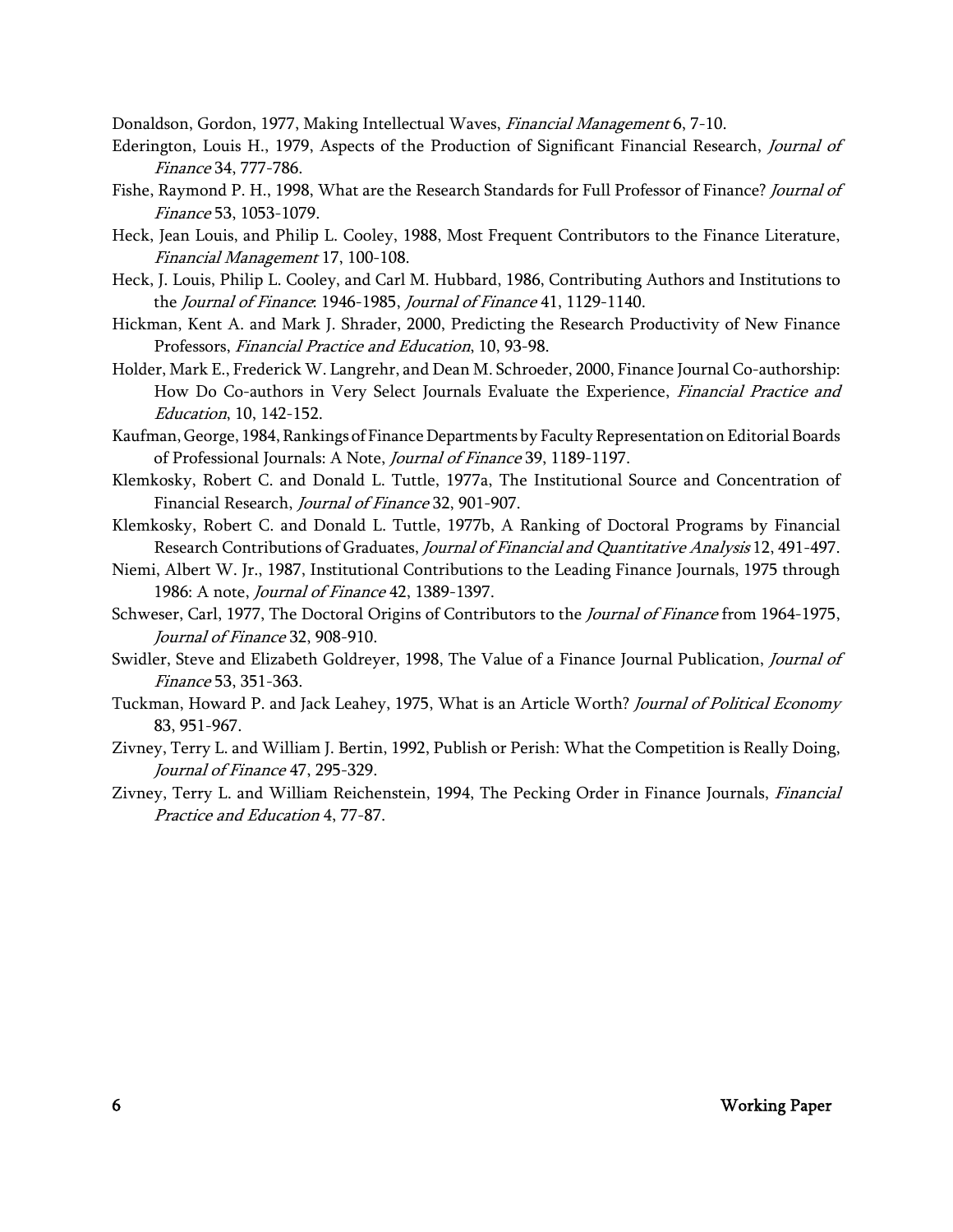### Appendix: Journal Title and Inaugural Year

Financial Analysts Journal (1945) Financial Management (1972) Financial Review (1966) Journal of Applied Corporate Finance (1988) Journal of Applied Finance/Financial Practice and Education (1991) Journal of Banking and Finance (1977) Journal of Business Finance and Accounting (1974) Journal of Corporate Finance (1994) Journal of Derivatives (1994) Journal of Empirical Finance (1993) Journal of Finance (1946) Journal of Financial and Quantitative Analysis (1966) Journal of Financial Economics (1974) Journal of Financial Intermediation (1990) Journal of Financial Markets (1998) Journal of Financial Research (1978) Journal of Financial Services Research (1987) Journal of Futures Markets (1981) Journal of Money, Credit and Banking (1969) Journal of Portfolio Management (1974) Pacific Basin Finance Journal (1993) Quarterly Review of Economics and Finance (1962) Review of Derivatives Research (1996) Review of Financial Studies (1988) Review of Pacific Basin Financial Markets and Policies (1998) Review of Quantitative Finance and Accounting (1991)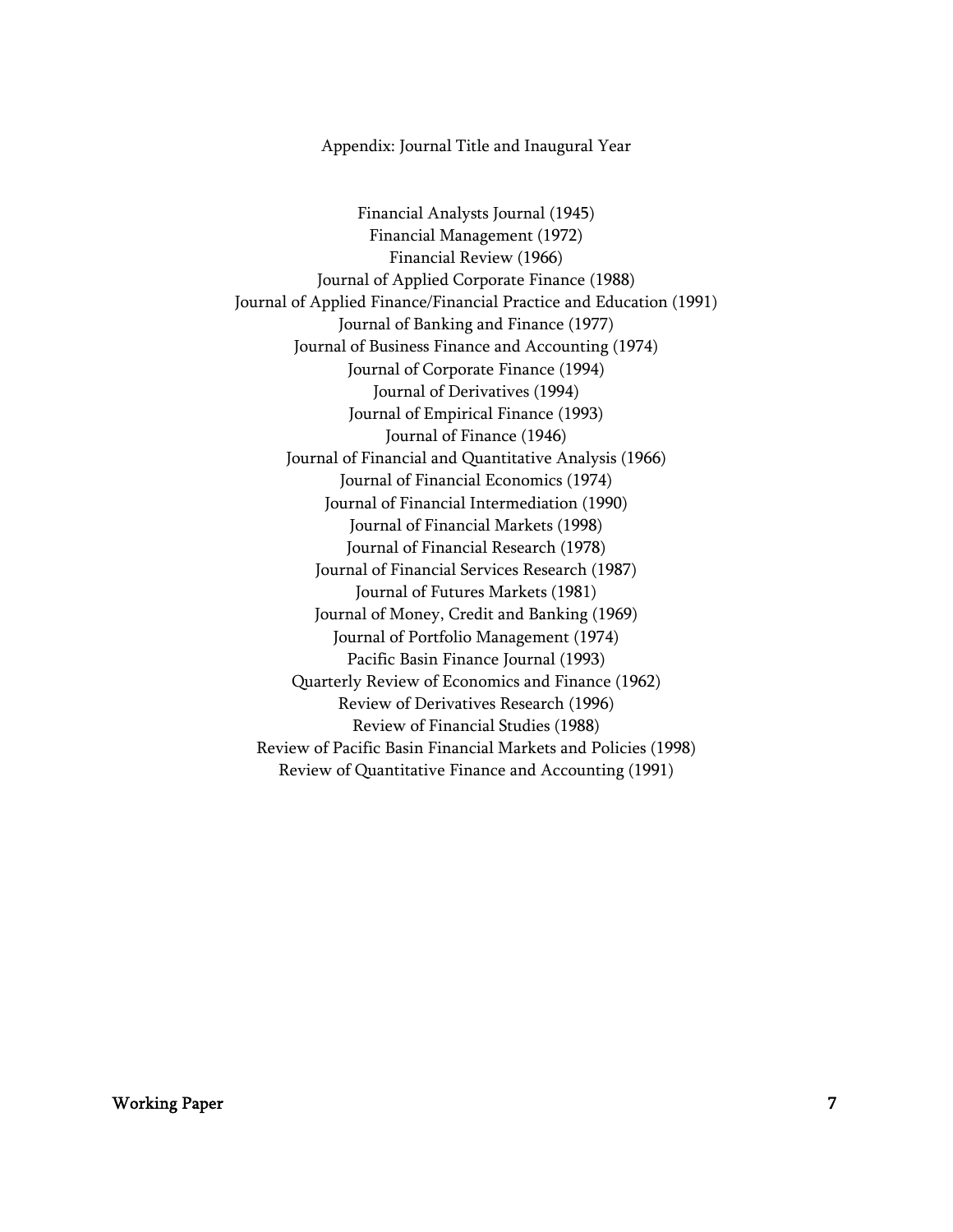The most frequent appearing authors in Financial Management; Journal of Banking and Finance; Journal of Finance; Journal of Finanical Economics; Journal of Financial and Quantitative Analysis; Journal of Money, Credit and Banking; and Review of Financial Studies.

|                 |                         |                 | Adjusted*   |                 |                        |                 | Adjusted*   |
|-----------------|-------------------------|-----------------|-------------|-----------------|------------------------|-----------------|-------------|
| Rank            | Author                  | Appearances     | Appearances | Rank            | Author                 | Appearances     | Appearances |
| 1               | Saunders, Anthony       | 57              | 24.117      | 51              | Chen, Andrew H.        | 23              | 12.833      |
| 2               | Stulz, Rene M.          | 51              | 26.000      | 52              | Sushka, Marie E.       | 23              | 8.833       |
| 3               | McConnell, John J.      | 50              | 22.250      | 53              | Cornell, Bradford      | 22              | 16.750      |
| $\overline{4}$  | Thakor, Anjan V.        | 48              | 27.333      | $\overline{54}$ | Myers, Stewart C.      | $\overline{22}$ | 15.833      |
| 5               | Brennan, Michael J.     | 47              | 28.583      | 55              | Jaffe, Jeffrey F.      | 22              | 13.000      |
| 6               | Levy, Haim              | 46              | 27.833      | 56              | Ritter, Jay R.         | 22              | 12.833      |
| 7               | Elton, Edwin J.         | 46              | 19.750      | 57              | Greenbaum, Stuart I.   | 22              | 10.000      |
| 8               | Litzenberger, Robert H. | 45              | 23.083      | 58              | Noe, Thomas H.         | 22              | 10.000      |
| 9               | Fama, Eugene F.         | 44              | 29.833      | 59              | Schwartz, Robert A.    | 22              | 9.817       |
| 10              | Titman, Sheridan        | 43              | 21.667      | 60              | Starks, Laura T.       | 22              | 9.700       |
| 11              | Gruber, Martin J.       | 43              | 17.917      | 61              | Hendershott, Patric H. | 21              | 15.750      |
| 12              | Lakonishok, Josef       | $\overline{39}$ | 16.500      | 62              | Sweeney, Richard J.    | 21              | 13.333      |
| 13              | Lewellen, Wilbur G.     | 37              | 19.250      | 63              | Carleton, Willard T.   | 21              | 10.917      |
| 14              | Roll, Richard           | 35              | 24.917      | 64              | Deangelo, Harry        | 21              | 9.833       |
| 15              | Schwartz, Eduardo S.    | 35              | 18.833      | 65              | Kim, E. Han            | 21              | 9.667       |
| 16              | Longstaff, Francis A.   | 34              | 21.417      | 66              | Martin, John D.        | 21              | 9.117       |
| 17              | Haugen, Robert A.       | 32              | 15.333      | 67              | Chordia, Tarun         | 21              | 8.917       |
| 18              | John, Kose              | 32              | 15.083      | 68              | Flannery, Mark J.      | 20              | 13.417      |
| 19              | Altman, Edward I.       | 31              | 21.083      | 69              | Jegadeesh, Narasimhan  | 20              | 12.083      |
| 20              | Jarrow, Robert A.       | 31              | 18.417      | 70              | Denis, David J.        | 20              | 11.167      |
| 21              | Ross, Stephen A.        | 30              | 19.000      | 71              | Kraus, Alan            | 20              | 10.333      |
| 22              | O'Hara, Maureen         | 30              | 16.583      | 72              | Logue, Dennis E.       | 20              | 10.167      |
| 23              | French, Kenneth R.      | 30              | 16.167      | 73              | Chung, Kee H.          | 20              | 8.750       |
| 24              | Senbet, Lemma W.        | 30              | 14.500      | 74              | Shapiro, Alan C.       | 19              | 15.111      |
| 25              | Kane, Edward J.         | 29              | 23.333      | 75              | Gordon, Myron J.       | 19              | 14.500      |
| 26              | Slovin, Myron B.        | 29              | 12.333      | 76              | Shanken, Jay           | $\overline{19}$ | 14.167      |
| 27              | Shleifer, Andrei        | 29              | 10.667      | 77              | Bessembinder, Hendrik  | 19              | 12.417      |
| 28              | Amihud, Yakov           | 28              | 15.167      | 78              | Ederington, Louis H.   | 19              | 12.000      |
| 29              | Subrahmanyam, Avanidhar | $\overline{28}$ | 13.583      | 79              | Friend, Irwin          | $\overline{19}$ | 10.500      |
| 30              | Ang, James S.           | 27              | 14.533      | 80              | Masulis, Ronald W.     | 19              | 10.500      |
| 31              | Harvey, Campbell R.     | 27              | 14.167      | 81              | Yawitz, Jess B.        | 19              | 10.500      |
| 32              | Michaely, Roni          | 27              | 11.917      | 82              | Whaley, Robert E.      | 19              | 10.333      |
| 33              | Livingston, Miles       | 26              | 20.667      | 83              | Goldberg, Lawrence G.  | $\overline{19}$ | 9.417       |
| 34              | Bierman, Harold, Jr.    | 26              | 18.667      | 84              | Merton, Robert C.      | 18              | 15.333      |
| 35              | Weston, J. Fred         | 25              | 19.833      | 85              | Arditti, Fred D.       | 18              | 12.833      |
| 36              | Kaufman, George G.      | 25              | 17.000      | 86              | Huang, Roger D.        | 18              | 12.000      |
| $\overline{37}$ | Stoll, Hans R.          | $\overline{25}$ | 17.000      | 87              | Jorion, Philippe       | $\overline{18}$ | 11.750      |
| 38              | James, Christopher      | 25              | 15.667      | 88              | Galai, Dan             | 18              | 11.167      |
| 39              | Smith, Clifford W., Jr. | 25              | 13.000      | 89              | Campbell, John Y.      | 18              | 10.917      |
| 40              | Maksimovic, Vojislav    | 25              | 11.083      | 90              | Green, Richard C.      | $\overline{18}$ | 10.833      |
| 41              | Berger, Allen N.        | $\overline{25}$ | 10.950      | 91              | Kalay, Avner           | $\overline{18}$ | 10.500      |
| 42              | Subrahmanyam, Marti G.  | 25              | 10.867      | 92              | Barry, Christopher B.  | $18\,$          | 10.333      |
| 43              | Santomero, Anthony M.   | 24              | 16.500      | 93              | Madhavan, Ananth       | 18              | 9.833       |
| 44              | Alexander, Gordon J.    | 24              | 13.333      | 94              | Brown, Stephen J.      | 18              | 9.500       |
| 45              | Ferson, Wayne E.        | 24              | 12.083      | 95              | Peterson, David R.     | 18              | 9.000       |
| 46              | Stein, Jeremy C.        | 24              | 11.200      | 96              | Franks, Julian R.      | 18              | 8.833       |
| 47              | Fraser, Donald R.       | 24              | 10.583      | 97              | Barclay, Michael J.    | 18              | 8.700       |
| 48              | Schultz, Paul H.        | 23              | 15.367      | 98              | Grinblatt, Mark        | 18              | 8.583       |
| 49              | Stambaugh, Robert F.    | $23\,$          | 13.833      | 99              | Kang, Jun-Koo          | 18              | 8.083       |
| 50              | Dyl, Edward A.          | $\overline{23}$ | 13.250      | 100             | Chang, Eric C.         | $18\,$          | 8.000       |

\*Number of articles is adjusted incidence of co-authorship. For two authors on article each receives .5, for three each receives .33, etc.

Rankings are in order of appearances, then adjusted appearances, then alphabetical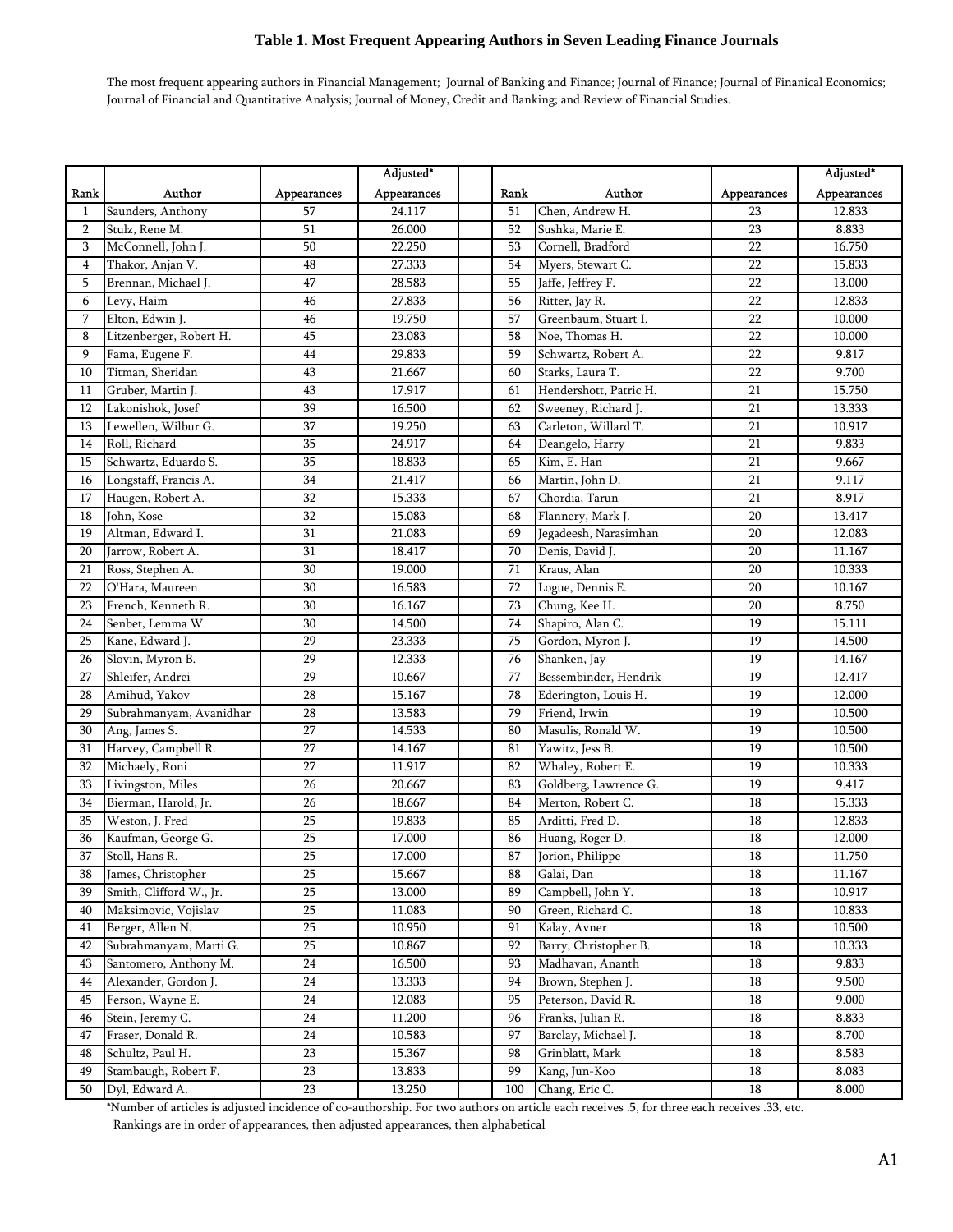|      |                        |             | Adjusted    |      |                            |             | Adjusted    |
|------|------------------------|-------------|-------------|------|----------------------------|-------------|-------------|
| Rank | Author                 | Appearances | Appearances | Rank | Author                     | Appearances | Appearances |
| 101  | Shastri, Kuldeep       | 18          | 7.667       | 151  | Vishny, Robert W.          | 16          | 5.750       |
| 102  | Richardson, Matthew    | 18          | 7.083       | 152  | Whitcomb, David K.         | 16          | 5.150       |
| 103  | Lang, Larry H. P.      | 18          | 6.833       | 153  | Rubinstein, Mark           | 15          | 13.333      |
| 104  | Lemmon, Michael L.     | 18          | 6.417       | 154  | Solnik, Bruno              | 15          | 12.500      |
| 105  | Hasbrouck, Joel        | 17          | 14.500      | 155  | Harris, Lawrence E.        | 15          | 12.333      |
| 106  | Hakansson, Nils H.     | 17          | 14.000      | 156  | Turnovsky, Stephen J.      | 15          | 11.333      |
| 107  | Williams, Joseph       | 17          | 13.667      | 157  | Turnbull, Stuart M.        | 15          | 10.250      |
| 108  | Stone, Bernell K.      | 17          | 13.500      | 158  | Blume, Marshall E.         | 15          | 9.500       |
| 109  | Schwert, G. William    | 17          | 13.333      | 159  | Ingersoll, Jonathan E., Jr | 15          | 8.917       |
| 110  | Van Horne, James C.    | 17          | 12.833      | 160  | Welch, Ivo                 | 15          | 8.917       |
| 111  | Pettway, Richard H.    | 17          | 10.167      | 161  | Eckbo, B. Espen            | 15          | 8.833       |
| 112  | Graham, John R.        | 17          | 9.917       | 162  | Robichek, Alexander A.     | 15          | 8.833       |
| 113  | Stapleton, Richard C.  | 17          | 9.333       | 163  | Lee, Cheng-Few             | 15          | 8.667       |
| 114  | Jagannathan, Ravi      | 17          | 8.833       | 164  | Sundaresan, Suresh         | 15          | 8.500       |
| 115  | Errunza, Vihang R.     | 17          | 8.667       | 165  | Kanatas, George            | 15          | 8.333       |
| 116  | Torous, Walter N.      | 17          | 8.333       | 166  | Boot, Arnoud W. A.         | 15          | 8.167       |
| 117  | Ho, Thomas S.Y.        | 17          | 8.167       | 167  | Hansen, Robert S.          | 15          | 7.833       |
| 118  | Kidwell, David S.      | 17          | 8.000       | 168  | Roberts, Gordon S.         | 15          | 7.833       |
| 119  | Humphrey, David B.     | 17          | 7.750       | 169  | Lo, Andrew W.              | 15          | 7.500       |
| 120  | Hong, Harrison         | 17          | 7.667       | 170  | Udell, Gregory F.          | 15          | 7.417       |
| 121  | Wilhelm, William J.    | 17          | 7.417       | 171  | Walkling, Ralph A.         | 15          | 7.167       |
| 122  | Tehranian, Hassan      | 17          | 7.250       | 172  | Poulsen, Annette B.        | 15          | 7.083       |
| 123  | Fabozzi, Frank J.      | 17          | 7.167       | 173  | Joy, O. Maurice            | 15          | 6.833       |
| 124  | Cornett, Marcia Millon | 17          | 6.917       | 174  | Weisbach, Michael S.       | 15          | 6.750       |
| 125  | Goetzmann, William N.  | 17          | 6.583       | 175  | Conrad, Jennifer           | 15          | 6.417       |
| 126  | Lease, Ronald C.       | 17          | 5.500       | 176  | Houston, Joel F.           | 15          | 6.333       |
| 127  | Sharpe, William F.     | 16          | 15.500      | 177  | Madura, Jeff               | 15          | 6.167       |
| 128  | Benston, George J.     | 16          | 13.167      | 178  | Jordan, Bradford D.        | 15          | 6.083       |
| 129  | Silber, William L.     | 16          | 11.833      | 179  | Jennings, Robert H.        | 15          | 6.000       |
| 130  | Taggart, Robert A., Jr | 16          | 10.833      | 180  | Constantinides, George M.  | 14          | 11.500      |
| 131  | Lee, Bong-Soo          | 16          | 10.333      | 181  | Moshirian, Fariborz        | 14          | 10.583      |
| 132  | Mester, Loretta J.     | 16          | 10.000      | 182  | Lerner, Joshua             | 14          | 9.750       |
| 133  | Sarnat, Marshall       | 16          | 9.833       | 183  | Adler, Michael             | 14          | 9.500       |
| 134  | Loughran, Tim          | 16          | 9.250       | 184  | Dybvig, Philip H.          | 14          | 9.333       |
| 135  | Brown, Keith C.        | 16          | 8.750       | 185  | Kaplan, Steven N.          | 14          | 9.333       |
| 136  | Servaes, Henri         | 16          | 8.667       | 186  | Campbell, Tim S.           | 14          | 9.000       |
| 137  | Brenner, Menachem      | 16          | 8.500       | 187  | Copeland, Thomas E.        | 14          | 8.833       |
| 138  | Warner, Jerold B.      | 16          | 8.500       | 188  | Prisman, Eliezer Z.        | 14          | 8.833       |
| 139  | Kandel, Shmuel         | 16          | 8.333       | 189  | West, Richard R.           | 14          | 8.833       |
| 140  | Rajan, Raghuram G.     | 16          | 8.200       | 190  | Pinches, George E.         | 14          | 8.500       |
| 141  | Chan, Kalok            | 16          | 8.000       | 191  | Reilly, Frank K.           | 14          | 8.417       |
| 142  | Ofer, Aharon R.        | 16          | 7.917       | 192  | Keim, Donald B.            | 14          | 8.250       |
| 143  | Nanda, Vikram          | 16          | 7.500       | 193  | Dumas, Bernard             | 14          | 8.167       |
| 144  | Megginson, William L.  | 16          | 7.417       | 194  | Marcus, Alan J.            | 14          | 7.917       |
| 145  | Brickley, James A.     | 16          | 7.333       | 195  | Hirshleifer, David         | 14          | 7.667       |
| 146  | Bekaert, Geert         | 16          | 7.250       | 196  | Stover, Roger D.           | 14          | 7.667       |
| 147  | Harris, Robert S.      | 16          | 7.250       | 197  | Puri, Manju                | 14          | 7.500       |
| 148  | Pinegar, J. Michael    | 16          | 7.167       | 198  | Rogalski, Richard J.       | 14          | 7.500       |
| 149  | Mauer, David C.        | 16          | 7.000       | 199  | Westerfield, Randolph      | 14          | 7.500       |
| 150  | Demirguc-Kunt, Asli    | $16\,$      | 6.250       | 200  | Ofek, Eli                  | $14\,$      | 7.333       |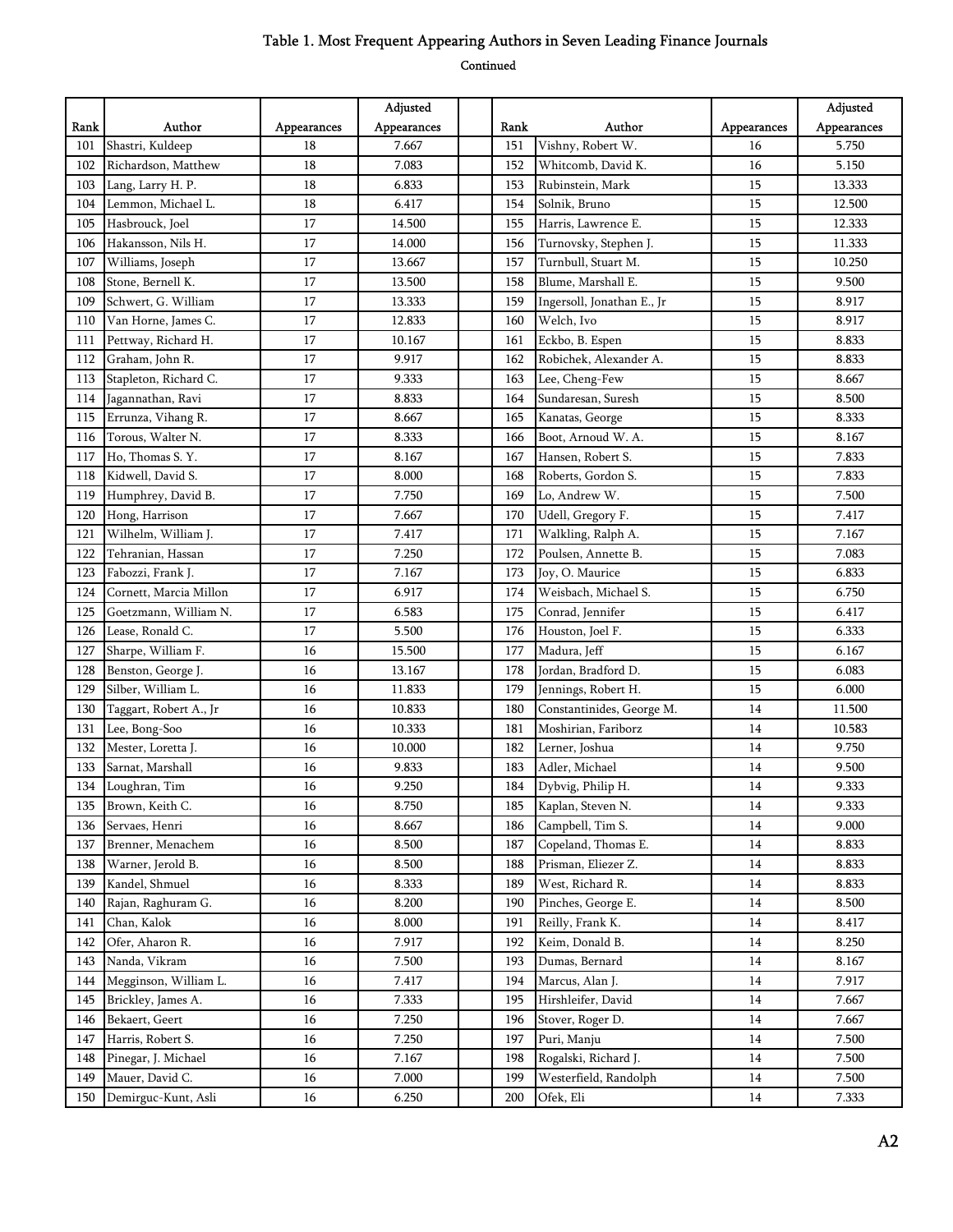|      |                        |             | Adjusted    |      |                          |             | Adjusted    |
|------|------------------------|-------------|-------------|------|--------------------------|-------------|-------------|
| Rank | Author                 | Appearances | Appearances | Rank | Author                   | Appearances | Appearances |
| 201  | Karpoff, Jonathan M.   | 14          | 7.250       | 251  | Klemkosky, Robert C.     | 12          | 7.500       |
| 202  | Vermaelen, Theo        | 14          | 7.167       | 252  | Rozeff, Michael S.       | 12          | 7.500       |
| 203  | Kaul, Gautam           | 14          | 7.000       | 253  | Hull, John C.            | 12          | 7.333       |
| 204  | Mendelson, Haim        | 14          | 7.000       | 254  | Oldfield, George S.      | 12          | 7.333       |
| 205  | Frankfurter, George M. | 14          | 6.833       | 255  | Bailey, Warren           | 12          | 6.750       |
| 206  | Heinkel, Robert        | 14          | 6.500       | 256  | Allen, Franklin          | 12          | 6.500       |
| 207  | Lee, Wayne Y.          | 14          | 6.500       | 257  | Barnea, Amir             | 12          | 6.500       |
| 208  | Eun, Cheol S.          | 14          | 6.333       | 258  | Gorton, Gary             | 12          | 6.500       |
| 209  | Kothari, S. P.         | 14          | 6.167       | 259  | Thompson, Rex            | 12          | 6.500       |
| 210  | Viswanathan, S.        | 14          | 6.167       | 260  | Fung, William K. H.      | 12          | 6.417       |
| 211  | Deangelo, Linda        | 14          | 5.833       | 261  | Levine, Ross             | 12          | 6.333       |
| 212  | McInish, Thomas H.     | 14          | 5.667       | 262  | MacKinlay, A. Craig      | 12          | 6.333       |
| 213  | Finnerty, John D.      | 13          | 12.500      | 263  | Allen, Linda             | 12          | 6.167       |
| 214  | Black, Fischer         | 13          | 11.000      | 264  | Johnson, Herb            | 12          | 6.167       |
| 215  | Sprenkle, Case M.      | 13          | 10.167      | 265  | Melnik, Arie             | 12          | 6.167       |
| 216  | Grauer, Robert R.      | 13          | 9.333       | 266  | Pastor, Lubos            | 12          | 6.167       |
| 217  | Murphy, Neil B.        | 13          | 9.333       | 267  | Singleton, Kenneth J.    | 12          | 6.167       |
| 218  | Ruback, Richard S.     | 13          | 9.167       | 268  | Bierwag, Gerald O.       | 12          | 6.000       |
| 219  | Meltzer, Allan H.      | 13          | 8.700       | 269  | Gultekin, N. Bulent      | 12          | 6.000       |
| 220  | Geske, Robert          | 13          | 8.583       | 270  | Merville, Larry J.       | 12          | 6.000       |
| 221  | Sealey, C. W.          | 13          | 8.500       | 271  | Ravid, S. Abraham        | 12          | 6.000       |
| 222  | Miller, Merton H.      | 13          | 8.167       | 272  | Loderer, Claudio         | 12          | 5.833       |
| 223  | Sinkey, Joseph F., Jr  | 13          | 8.167       | 273  | Kracaw, William A.       | 12          | 5.667       |
| 224  | Latane, Henry A.       | 13          | 7.944       | 274  | Mulherin, J. Harold      | 12          | 5.583       |
| 225  | Scholes, Myron S.      | 13          | 7.833       | 275  | Howe, John S.            | 12          | 5.500       |
| 226  | Gompers, Paul A.       | 13          | 7.417       | 276  | Findlay, M. Chapman, Iii | 12          | 5.333       |
| 227  | Tufano, Peter          | 13          | 7.417       | 277  | Karolyi, G. Andrew       | 12          | 5.250       |
| 228  | Froot, Kenneth A.      | 13          | 7.333       | 278  | Datta, Sudip             | 12          | 5.000       |
| 229  | Mayers, David          | 13          | 7.167       | 279  | Iskandar-Datta, Mai E.   | 12          | 5.000       |
| 230  | Doukas, John A.        | 13          | 6.833       | 280  | Spindt, Paul A.          | 12          | 5.000       |
| 231  | Kryzanowski, Lawrence  | 13          | 6.833       | 281  | Bradley, Michael G.      | 12          | 4.833       |
| 232  | Duffie, Darrell        | 13          | 6.583       | 282  | Chan, Louis K. C.        | 12          | 4.667       |
| 233  | Raviv, Artur           | 13          | 6.500       | 283  | Netter, Jeffry M.        | 12          | 4.167       |
| 234  | Aggarwal, Reena        | 13          | 6.333       | 284  | Vanhoose, David D.       | 11          | 9.500       |
| 235  | Tinic, Seha M.         | 13          | 6.333       | 285  | Vijh, Anand M.           | 11          | 8.333       |
| 236  | Mikkelson, Wayne H.    | 13          | 6.167       | 286  | Thornton, Daniel L.      | 11          | 8.167       |
| 237  | Sarig, Oded            | 13          | 5.917       | 287  | Pennacchi, George G.     | 11          | 7.833       |
| 238  | Spatt, Chester S.      | 13          | 5.667       | 288  | Winton, Andrew           | 11          | 7.333       |
| 239  | Easley, David          | 13          | 5.250       | 289  | Johnson, Shane A.        | 11          | 7.167       |
| 240  | Schlarbaum, Gary G.    | 13          | 5.250       | 290  | Malkiel, Burton G.       | 11          | 6.917       |
| 241  | Chan, Kam C.           | 13          | 5.167       | 291  | Carr, Peter              | 11          | 6.667       |
| 242  | Zechner, Josef         | 13          | 5.083       | 292  | Whited, Toni M.          | 11          | 6.667       |
| 243  | Singh, Ajai K.         | 13          | 4.667       | 293  | Boyle, Phelim P.         | 11          | 6.583       |
| 244  | Jean, William H.       | 12          | 11.000      | 294  | Statman, Meir            | $11\,$      | 6.333       |
| 245  | Figlewski, Stephen     | 12          | 9.000       | 295  | Zhou, Guofu              | 11          | 6.333       |
| 246  | Arzac, Enrique R.      | 12          | 8.833       | 296  | Brigham, Eugene F.       | 11          | 6.033       |
| 247  | Beranek, William       | 12          | 8.667       | 297  | Melicher, Ronald W.      | 11          | 6.000       |
| 248  | Ohlson, James A.       | 12          | 7.833       | 298  | Asquith, Paul            | 11          | 5.833       |
| 249  | Yermack, David         | 12          | 7.833       | 299  | Ball, Clifford A.        | 11          | 5.833       |
| 250  | Cheng, Pao L.          | 12          | 7.500       | 300  | Chen, Nai-Fu             | $11\,$      | 5.833       |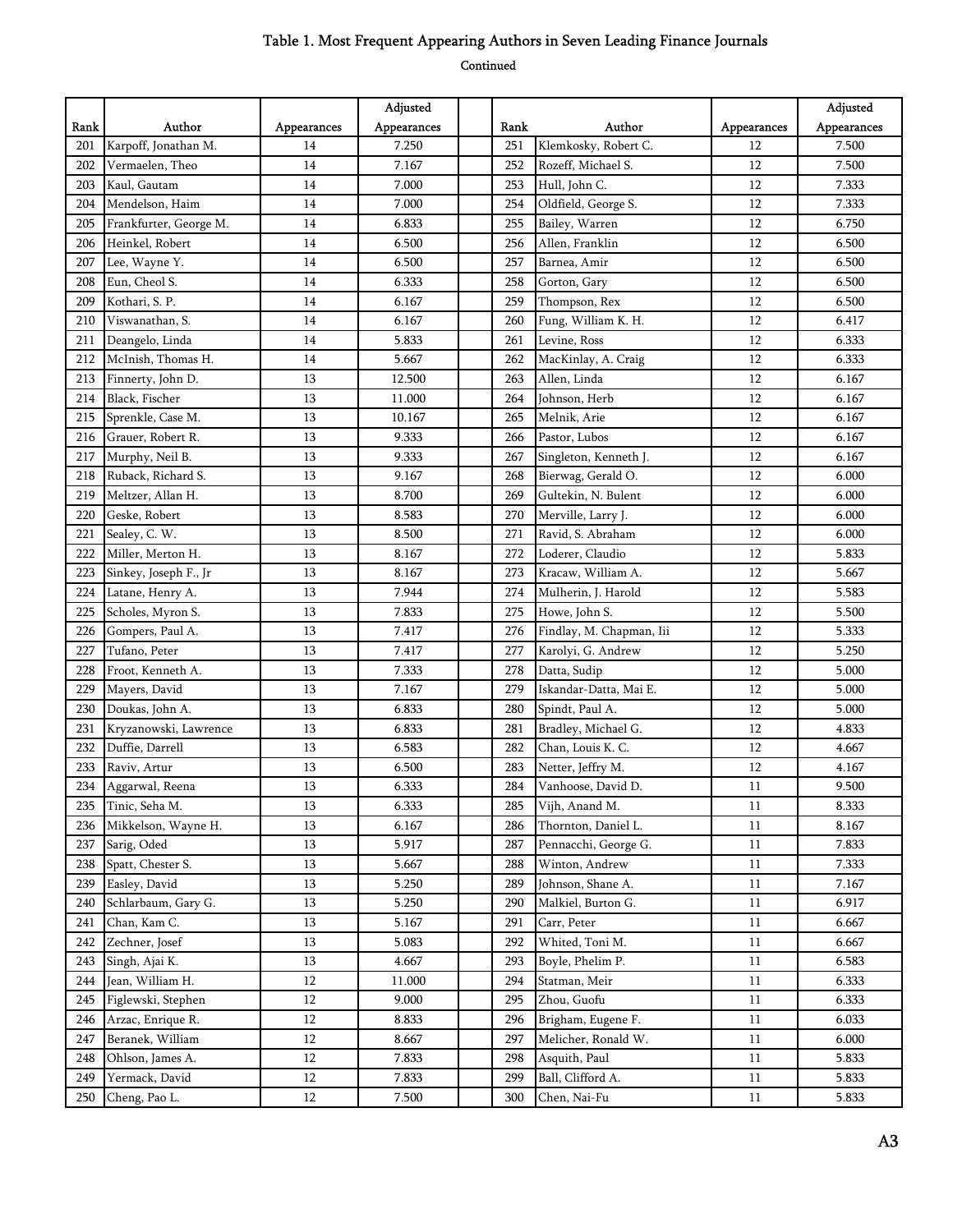|      |                           |             | Adjusted    |      |                           |             | Adjusted    |
|------|---------------------------|-------------|-------------|------|---------------------------|-------------|-------------|
| Rank | Author                    | Appearances | Appearances | Rank | Author                    | Appearances | Appearances |
| 301  | Massa, Massimo            | 11          | 5.833       | 351  | Rendleman, Richard J., Jr | 10          | 6.333       |
| 302  | Sosin, Howard B.          | 11          | 5.750       | 352  | Howe, Keith M.            | 10          | 6.167       |
| 303  | Hancock, Diana            | 11          | 5.583       | 353  | Grossman, Sanford J.      | 10          | 6.000       |
| 304  | Harris, Milton            | 11          | 5.500       | 354  | Lamont, Owen A.           | 10          | 6.000       |
| 305  | Barber, Brad M.           | 11          | 5.417       | 355  | Long, Michael S.          | 10          | 6.000       |
| 306  | Partch, M. Megan          | 11          | 5.333       | 356  | Miller, Stephen M.        | 10          | 6.000       |
| 307  | Bhagat, Sanjai            | 11          | 5.250       | 357  | Pettit, R. Richardson     | 10          | 6.000       |
| 308  | Laeven, Luc               | 11          | 5.167       | 358  | Summers, Lawrence H.      | 10          | 6.000       |
| 309  | Whitelaw, Robert F.       | 11          | 5.083       | 359  | Schaefer, Stephen M.      | 10          | 5.833       |
| 310  | Aivazian, Varouj A.       | 11          | 5.000       | 360  | Theobald, Michael         | 10          | 5.833       |
| 311  | Cummins, J. David         | 11          | 5.000       | 361  | Harford, Jarrad C.        | 10          | 5.750       |
| 312  | Brick, Ivan E.            | 11          | 4.917       | 362  | Ready, Mark J.            | 10          | 5.667       |
| 313  | Keown, Arthur J.          | 11          | 4.917       | 363  | Hawawini, Gabriel A.      | 10          | 5.617       |
| 314  | Ramaswamy, Krishna        | 11          | 4.917       | 364  | Ronn, Ehud I.             | 10          | 5.500       |
| 315  | Bakshi, Gurdip S.         | 11          | 4.833       | 365  | Smirlock, Michael         | 10          | 5.500       |
| 316  | Nimalendran, M.           | 11          | 4.833       | 366  | Eberhart, Allan C.        | 10          | 5.333       |
| 317  | Lee, Charles M. C.        | 11          | 4.667       | 367  | Ryngaert, Michael D.      | 10          | 5.333       |
| 318  | Travlos, Nickolaos G.     | 11          | 4.583       | 368  | Alderson, Michael J.      | 10          | 5.167       |
| 319  | Schallheim, James S.      | 11          | 4.500       | 369  | Detemple, Jerome          | 10          | 5.167       |
| 320  | Wood, Robert A.           | 11          | 4.333       | 370  | Mandelker, Gershon        | 10          | 5.167       |
| 321  | Beck, Thorstein           | 11          | 4.167       | 371  | Swary, Itzhak             | 10          | 5.167       |
| 322  | Boudoukh, Jacob           | 11          | 4.083       | 372  | Cooley, Philip L.         | 10          | 5.083       |
| 323  | Coles, Jeffrey L.         | 11          | 4.000       | 373  | Uppal, Raman              | 10          | 5.000       |
| 324  | Roenfeldt, Rodney L.      | 11          | 4.000       | 374  | Warga, Arthur D.          | $10\,$      | 5.000       |
| 325  | Kolari, James W.          | 11          | 3.917       | 375  | Hegde, Shantaram P.       | 10          | 4.917       |
| 326  | Maier, Steven F.          | 11          | 3.283       | 376  | Berkovitch, Elazar        | 10          | 4.833       |
| 327  | Bryant, John              | 10          | 10.000      | 377  | Lauterbach, Beni          | 10          | 4.833       |
| 328  | Friedman, Benjamin M.     | 10          | 9.500       | 378  | Strahan, Philip E.        | 10          | 4.833       |
| 329  | Mao, James C. T.          | 10          | 9.500       | 379  | Wachtel, Paul             | 10          | 4.833       |
| 330  | Niehans, Jurg             | 10          | 9.000       | 380  | Khorana, Ajay             | 10          | 4.750       |
| 331  | Pesando, James E.         | 10          | 9.000       | 381  | Agrawal, Anup             | 10          | 4.667       |
| 332  | Tobin, James              | 10          | 8.750       | 382  | Crouhy, Michel            | 10          | 4.667       |
| 333  | Kalotay, Andrew J.        | 10          | 8.500       | 383  | Korajczyk, Robert A.      | 10          | 4.667       |
| 334  | Vonfurstenberg, George M. | $10\,$      | 8.333       | 384  | Tuttle, Donald L.         | $10\,$      | 4.667       |
| 335  | Reinganum, Marc R.        | 10          | 8.000       | 385  | Ferri, Michael G.         | 10          | 4.583       |
| 336  | Leland, Hayne E.          | $10\,$      | 7.833       | 386  | Ritchken, Peter           | 10          | 4.583       |
| 337  | Mingo, John J.            | 10          | 7.500       | 387  | Maxwell, William F.       | 10          | 4.500       |
| 338  | Stein, Jerome L.          | 10          | 7.500       | 388  | Ljungqvist, Alexander     | 10          | 4.450       |
| 339  | Eisenbeis, Robert A.      | 10          | 7.333       | 389  | Naik, Narayan Y.          | 10          | 4.417       |
| 340  | Sorensen, Eric H.         | 10          | 7.333       | 390  | Womack, Kent L.           | 10          | 4.417       |
| 341  | McEnally, Richard W.      | $10\,$      | 7.167       | 391  | Jones, Charles P.         | 10          | 4.333       |
| 342  | Narayanan, M. P.          | $10\,$      | 7.167       | 392  | Miller, Robert E.         | 10          | 4.250       |
| 343  | Bhattacharya, Sudipto     | $10\,$      | 7.083       | 393  | Parrino, Robert           | 10          | 4.250       |
| 344  | Smith, Keith V.           | $10\,$      | 7.000       | 394  | Santa-Clara, Pedro        | 10          | 4.250       |
| 345  | Starleaf, Dennis R.       | 10          | 7.000       | 395  | Moore, William T.         | 10          | 4.167       |
| 346  | Nelson, Charles R.        | 10          | 6.833       | 396  | Peterson, Pamela P.       | 10          | 4.167       |
| 347  | Moyer, R. Charles         | 10          | 6.667       | 397  | Palmon, Oded              | 10          | 4.083       |
| 348  | Lessard, Donald R.        | $10\,$      | 6.500       | 398  | Benveniste, Lawrence M.   | $10\,$      | 3.917       |
| 349  | Smidt, Seymour            | $10\,$      | 6.500       | 399  | Denis, Diane K.           | 10          | 3.917       |
| 350  | Weinstein, Mark I.        | 10          | 6.417       | 400  | Hasan, Iftekhar           | 10          | 3.833       |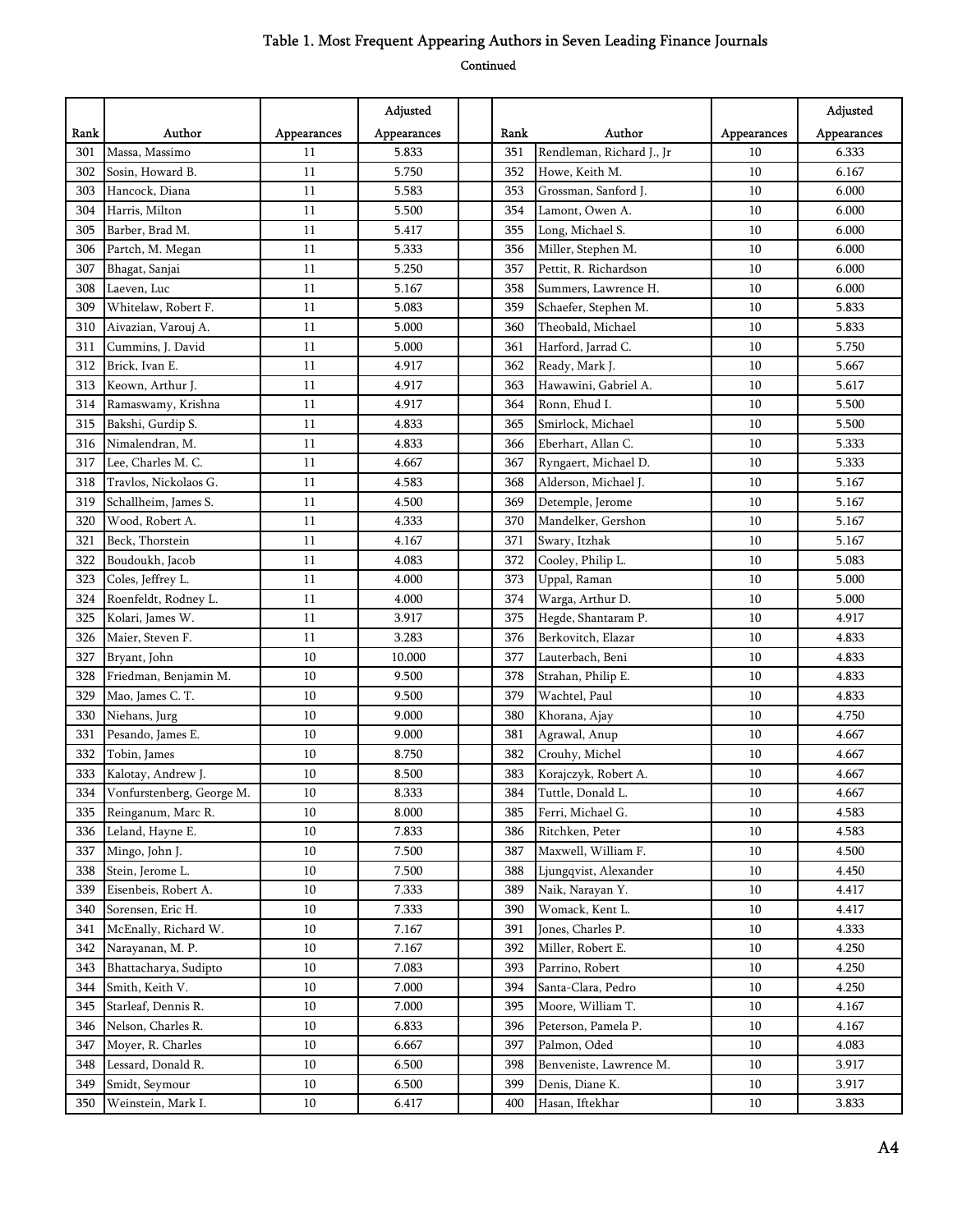|      |                           |             | Adjusted    |      |                             |             | Adjusted    |
|------|---------------------------|-------------|-------------|------|-----------------------------|-------------|-------------|
| Rank | Author                    | Appearances | Appearances | Rank | Author                      | Appearances | Appearances |
| 401  | Scharfstein, David S.     | 10          | 3.750       | 451  | Peek, Joe                   | 9           | 4.833       |
| 402  | Harris, Jeffrey H.        | 10          | 3.700       | 452  | Tian, Yisong                | 9           | 4.833       |
| 403  | Molyneux, Philip          | 10          | 3.667       | 453  | Wahal, Sunil                | 9           | 4.833       |
| 404  | La Porta, Rafael          | 10          | 3.583       | 454  | Christie, William G.        | 9           | 4.700       |
| 405  | Morck, Randall            | 10          | 3.417       | 455  | Khanna, Naveen              | 9           | 4.667       |
| 406  | Davidson, Wallace N., Iii | 10          | 3.167       | 456  | Bali, Turan G.              | 9           | 4.583       |
| 407  | Cohen, Kalman J.          | 10          | 2.817       | 457  | Halpern, Paul J.            | 9           | 4.500       |
| 408  | Mayer, Thomas             | 9           | 8.500       | 458  | Lamoureux, Christopher G.   | 9           | 4.500       |
| 409  | Saving, Thomas R.         | 9           | 8.500       | 459  | Miles, James A.             | 9           | 4.500       |
| 410  | Simon, David P.           | 9           | 8.500       | 460  | Brandt, Michael W.          | 9           | 4.417       |
| 411  | Shaffer, Sherrill         | 9           | 8.000       | 461  | Dunn, Kenneth B.            | 9           | 4.333       |
| 412  | Klein, Michael A.         | 9           | 7.833       | 462  | Jen, Frank C.               | 9           | 4.333       |
| 413  | Hannan, Timothy H.        | 9           | 7.500       | 463  | McDonald, Robert L.         | 9           | 4.333       |
| 414  | Roley, V. Vance           | 9           | 7.500       | 464  | Resnick, Bruce G.           | 9           | 4.333       |
| 415  | McCallum, Bennett T.      | 9           | 7.333       | 465  | Shivdasani, Anil            | 9           | 4.333       |
| 416  | Elliott, J. Walter        | 9           | 7.000       | 466  | Wu, Liuren                  | 9           | 4.250       |
| 417  | Horvitz, Paul M.          | 9           | 7.000       | 467  | Brav, Alon                  | 9           | 4.167       |
| 418  | Boyd, John H.             | 9           | 6.833       | 468  | Joehnk, Michael D.          | 9           | 4.167       |
| 419  | Pringle, John J.          | 9           | 6.833       | 469  | Swaminathan, Bhaskaran      | 9           | 4.167       |
| 420  | Sargent, Thomas J.        | 9           | 6.750       | 470  | Taylor, Stephen J.          | 9           | 4.167       |
| 421  | Trueman, Brett            | 9           | 6.583       | 471  | Cowan, Arnold R.            | 9           | 4.083       |
| 422  | Shiller, Robert J.        | 9           | 6.500       | 472  | Vetsuypens, Michael R.      | 9           | 4.083       |
| 423  | Peristiani, Stavros       | 9           | 6.333       | 473  | Baker, Malcolm              | 9           | 4.000       |
| 424  | Schall, Lawrence D.       | 9           | 6.333       | 474  | Coval, Joshua D.            | 9           | 4.000       |
| 425  | Kopecky, Kenneth J.       | 9           | 6.167       | 475  | Battalio, Robert            | 9           | 3.833       |
| 426  | Diamond, Douglas W.       | 9           | 6.000       | 476  | Poteshman, Allen M.         | 9           | 3.833       |
| 427  | Marsh, Paul               | 9           | 6.000       | 477  | Zenner, Marc                | 9           | 3.833       |
| 428  | Pyle, David H.            | 9           | 6.000       | 478  | Smith, Brian F.             | 9           | 3.750       |
| 429  | Ball, Ray                 | 9           | 5.833       | 479  | Cook, Douglas O.            | 9           | 3.667       |
| 430  | Francis, Jack Clark       | 9           | 5.833       | 480  | Ikenberry, David            | 9           | 3.667       |
| 431  | Hilliard, Jimmy E.        | 9           | 5.833       | 481  | Ang, Andrew                 | 9           | 3.583       |
| 432  | Jensen, Michael C.        | 9           | 5.833       | 482  | Hollifield, Burton          | 9           | 3.417       |
| 433  | Basak, Suleyman           | 9           | 5.667       | 483  | Lin, Ji-Chai                | 9           | 3.333       |
| 434  | Morgan, George Emir Iii   | 9           | 5.667       | 484  | Marr, M. Wayne              | 9           | 3.083       |
| 435  | Bawa, Vijay S.            | 9           | 5.583       | 485  | Ramirez, Gabriel G.         | 9           | 3.083       |
| 436  | Ziemba, William T.        | 9           | 5.500       | 486  | Rangan, Nanda K.            | 9           | 2.917       |
| 437  | Zingales, Luigi           | 9           | 5.500       | 487  | Lopez-De-Silanes, Florencio | 9           | 2.667       |
| 438  | Korkie, Bob               | 9           | 5.333       | 488  | Duffee, Gregory R.          | 8           | 8.000       |
| 439  | Moskowitz, Tobias J.      | 9           | 5.333       | 489  | Mitchell, Douglas W.        | 8           | 8.000       |
| 440  | Soldofsky, Robert M.      | 9           | 5.333       | 490  | Baron, David P.             | 8           | 7.500       |
| 441  | Rudd, Andrew              | 9           | 5.250       | 491  | Bernhard, Richard H.        | 8           | 7.500       |
| 442  | Agmon, Tamir              | 9           | 5.167       | 492  | Branch, Ben                 | 8           | 7.500       |
| 443  | Engle, Robert F.          | 9           | 5.167       | 493  | Havrilesky, Thomas          | 8           | 7.500       |
| 444  | Malatesta, Paul H.        | 9           | 5.167       | 494  | Brimmer, Andrew F.          | 8           | 7.000       |
| 445  | Porter, R. Burr           | 9           | 5.167       | 495  | Scott, James H., Jr         | $\bf 8$     | 7.000       |
| 446  | Trzcinka, Charles A.      | 9           | 5.167       | 496  | Higgins, Robert C.          | 8           | 6.833       |
| 447  | Wall, Larry D.            | 9           | 5.167       | 497  | Peterson, Richard L.        | 8           | 6.833       |
| 448  | Emery, Douglas R.         | 9           | 4.833       | 498  | Firth, Michael              | 8           | 6.583       |
| 449  | Kane, Alex                | 9           | 4.833       | 499  | Eaker, Mark R.              | 8           | 6.500       |
| 450  | Lerner, Eugene M.         | 9           | 4.833       | 500  | Garman, Mark B.             | 8           | 6.500       |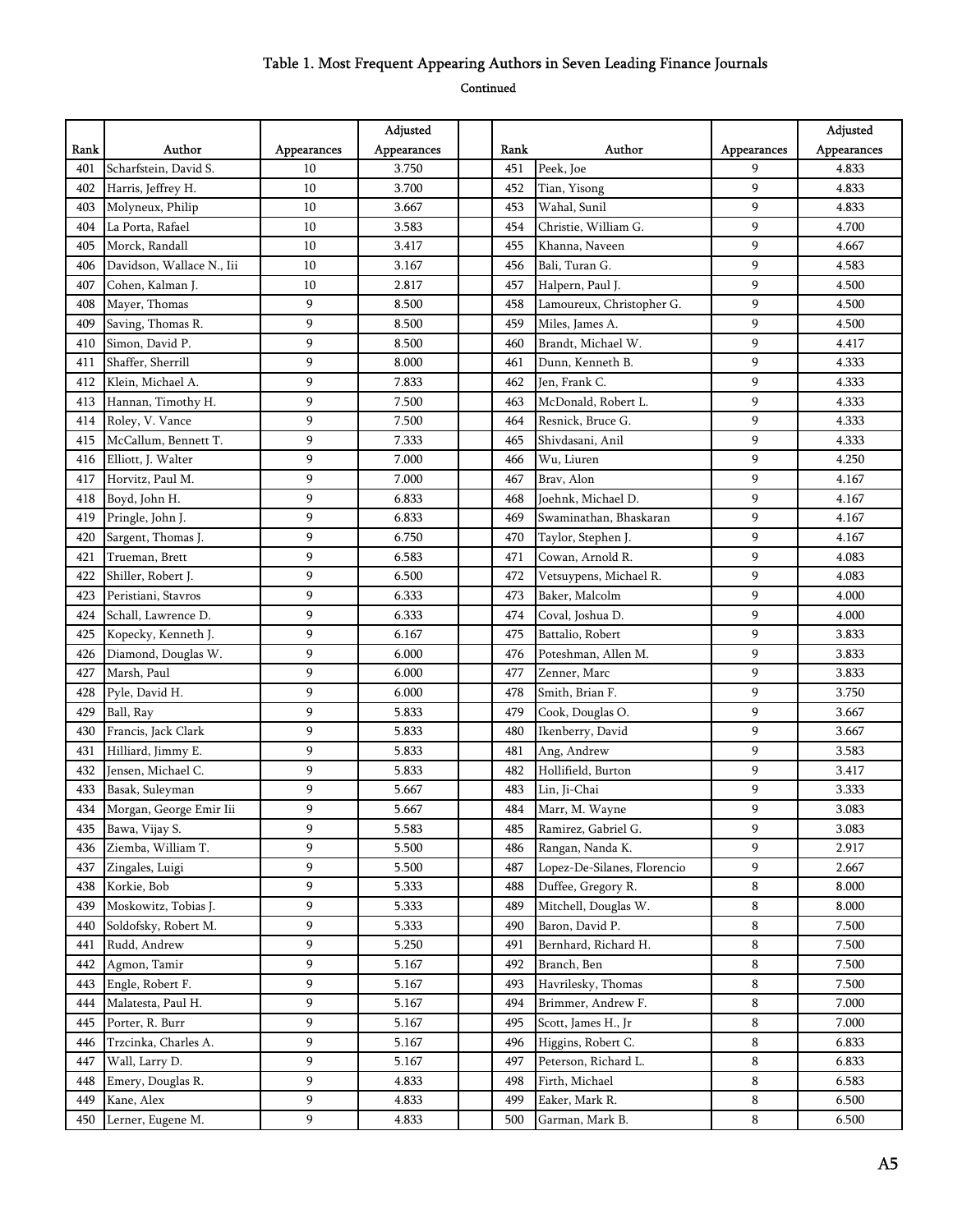|      |                        |             | Adjusted    |      |                         |             | Adjusted    |
|------|------------------------|-------------|-------------|------|-------------------------|-------------|-------------|
| Rank | Author                 | Appearances | Appearances | Rank | Author                  | Appearances | Appearances |
| 501  | Grenadier, Steven R.   | 8           | 6.500       | 551  | Hodrick, Robert J.      | 8           | 4.083       |
| 502  | Mishkin, Frederic S.   | 8           | 6.500       | 552  | Ng, Lilian K.           | 8           | 4.083       |
| 503  | Kamara, Avraham        | 8           | 6.333       | 553  | Scott, David F., Jr     | 8           | 4.083       |
| 504  | Fielitz, Bruce D.      | 8           | 6.000       | 554  | Spiegel, Matthew        | 8           | 4.033       |
| 505  | Schwartz, Anna J.      | 8           | 5.833       | 555  | Dann, Larry Y.          | 8           | 4.000       |
| 506  | Chance, Don M.         | 8           | 5.667       | 556  | Demarzo, Peter M.       | 8           | 4.000       |
| 507  | Orgler, Yair E.        | 8           | 5.333       | 557  | Helwege, Jean           | 8           | 4.000       |
| 508  | Pearce, Douglas K.     | 8           | 5.333       | 558  | Hess, Patrick J.        | 8           | 4.000       |
| 509  | Kwan, Clarence C. Y.   | 8           | 5.250       | 559  | Madan, Dilip B.         | 8           | 4.000       |
| 510  | Goldman, M. Barry      | 8           | 5.167       | 560  | McQueen, Grant          | 8           | 4.000       |
| 511  | Talmor, Eli            | 8           | 5.167       | 561  | Schwab, Bernhard        | 8           | 4.000       |
| 512  | Rosenberg, Barr        | 8           | 5.000       | 562  | Wei, K. C. John         | 8           | 4.000       |
| 513  | Thompson, Howard E.    | 8           | 5.000       | 563  | Musto, David K.         | 8           | 3.917       |
| 514  | Thomson, James B.      | 8           | 4.917       | 564  | Chung, Y. Peter         | 8           | 3.833       |
| 515  | Bollen, Nicolas P. B.  | 8           | 4.833       | 565  | Fogler, H. Russell      | 8           | 3.833       |
| 516  | Breen, William         | 8           | 4.833       | 566  | Jarrell, Gregg A.       | 8           | 3.833       |
| 517  | Busse, Jeffrey A.      | 8           | 4.833       | 567  | Larcker, David F.       | 8           | 3.833       |
| 518  | Gilson, Stuart C.      | 8           | 4.833       | 568  | Sorescu, Sorin M.       | 8           | 3.833       |
| 519  | Kroll, Yoram           | 8           | 4.833       | 569  | Claessens, Stijn        | 8           | 3.750       |
| 520  | Rosenfeld, James D.    | 8           | 4.833       | 570  | Deyoung, Robert         | 8           | 3.750       |
| 521  | Petersen, Mitchell A.  | 8           | 4.700       | 571  | Chen, Zhiwu             | 8           | 3.667       |
| 522  | Barone-Adesi, Giovanni | 8           | 4.667       | 572  | Mitchell, Mark L.       | 8           | 3.667       |
| 523  | Israel, Ronen          | 8           | 4.667       | 573  | Nyborg, Kjell G.        | 8           | 3.667       |
| 524  | King, Tao-Hsien Dolly  | 8           | 4.667       | 574  | Rose, Peter S.          | 8           | 3.667       |
| 525  | Mei, Jianping          | 8           | 4.667       | 575  | Callen, Jeffrey L.      | 8           | 3.583       |
| 526  | Guttentag, Jack M.     | 8           | 4.611       | 576  | Smith, Tom              | 8           | 3.583       |
| 527  | Chemmanur, Thomas J.   | 8           | 4.500       | 577  | Akhigbe, Aigbe          | 8           | 3.500       |
| 528  | Cooper, Ian A.         | 8           | 4.500       | 578  | Boehmer, Ekkehart       | 8           | 3.500       |
| 529  | Dimson, Elroy          | 8           | 4.500       | 579  | Dammon, Robert M.       | 8           | 3.500       |
| 530  | Hodges, Stewart D.     | 8           | 4.500       | 580  | Duan, Jin-Chuan         | 8           | 3.500       |
| 531  | Lusztig, Peter         | 8           | 4.500       | 581  | Elyasiani, Elyas        | 8           | 3.500       |
| 532  | Manaster, Steven       | 8           | 4.500       | 582  | Tucker, Alan L.         | 8           | 3.500       |
| 533  | Phillips, Gordon M.    | 8           | 4.500       | 583  | Affleck-Graves, John    | 8           | 3.417       |
| 534  | Avramov, Doron         | 8           | 4.417       | 584  | Pagano, Marco           | 8           | 3.417       |
| 535  | Hsieh, David A.        | 8           | 4.417       | 585  | Seguin, Paul J.         | 8           | 3.417       |
| 536  | Mankiw, N. Gregory     | 8           | 4.417       | 586  | Collin-Dufresne, Pierre | 8           | 3.333       |
| 537  | Opler, Tim C.          | 8           | 4.417       | 587  | Gay, Gerald D.          | 8           | 3.333       |
| 538  | Bower, Richard S.      | 8           | 4.333       | 588  | Mathur, Ike             | 8           | 3.333       |
| 539  | Chen, Ren-Raw          | 8           | 4.333       | 589  | Pinkerton, John M.      | 8           | 3.333       |
| 540  | Chowdhry, Bhagwan      | 8           | 4.333       | 590  | Smith, Stephen D.       | 8           | 3.333       |
| 541  | Gentry, James A.       | 8           | 4.333       | 591  | Dhillon, Upinder S.     | 8           | 3.167       |
| 542  | Hein, Scott E.         | 8           | 4.333       | 592  | Kale, Jayant R.         | 8           | 3.167       |
| 543  | Mehta, Dileep R.       | 8           | 4.333       | 593  | Rebello, Michael J.     | 8           | 3.167       |
| 544  | Unal, Haluk            | 8           | 4.333       | 594  | Hanweck, Gerald A.      | 8           | 3.083       |
| 545  | Keloharju, Matti       | 8           | 4.167       | 595  | Makhija, Anil K.        | 8           | 3.083       |
| 546  | Shaw, Wayne H.         | 8           | 4.167       | 596  | Pearson, Neil D.        | 8           | 3.083       |
| 547  | Smith, Richard L.      | 8           | 4.167       | 597  | Giammarino, Ronald M.   | 8           | 3.000       |
| 548  | White, Lawrence J.     | 8           | 4.167       | 598  | Koch, Timothy W.        | 8           | 3.000       |
| 549  | Wurgler, Jeffrey       | 8           | 4.167       | 599  | Sarin, Atulya           | 8           | 3.000       |
| 550  | Bar-Yosef, Sasson      | 8           | 4.083       | 600  | Thaler, Richard H.      | 8           | 3.000       |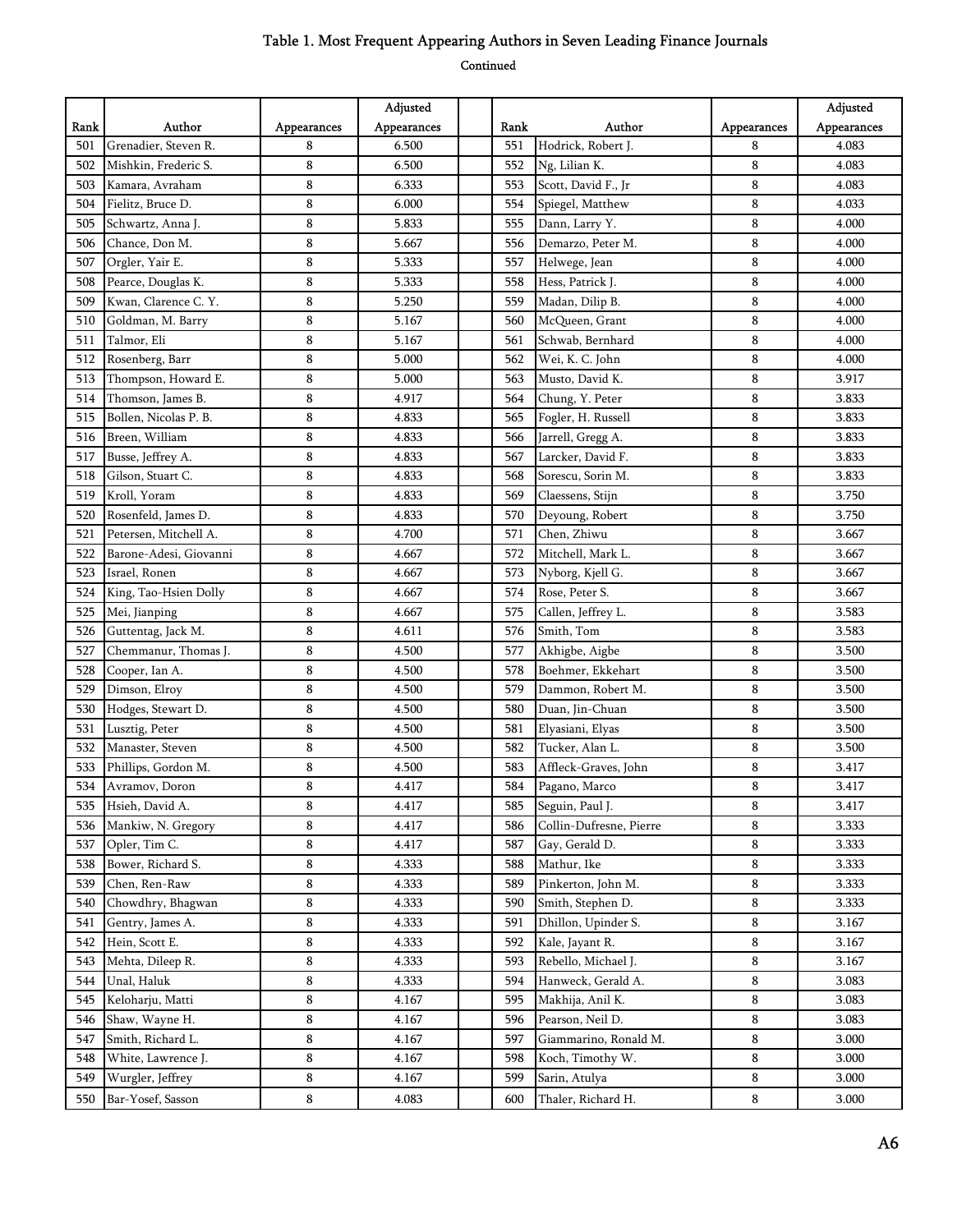|      |                       |                | Adjusted    |      |                          |                | Adjusted    |
|------|-----------------------|----------------|-------------|------|--------------------------|----------------|-------------|
| Rank | Author                | Appearances    | Appearances | Rank | Author                   | Appearances    | Appearances |
| 601  | Thompson, G. Rodney   | 8              | 2.917       | 651  | Cargill, Thomas F.       | 7              | 4.333       |
| 602  | Polonchek, John A.    | 8              | 2.667       | 652  | Chakravarty, Sugato      | 7              | 4.333       |
| 603  | Krainer, Robert E.    | $\overline{7}$ | 7.000       | 653  | Corwin, Shane A.         | $\overline{7}$ | 4.333       |
| 604  | Reierson, Roy L.      | 7              | 7.000       | 654  | Grundy, Bruce D.         | $\overline{7}$ | 4.333       |
| 605  | Durand, David         | 7              | 6.500       | 655  | Jain, Prem C.            | 7              | 4.333       |
| 606  | Hester, Donald D.     | 7              | 6.500       | 656  | Kadapakkam, Palani-Rajan | $\sqrt{ }$     | 4.333       |
| 607  | Johnson, Harry G.     | 7              | 6.500       | 657  | Landskroner, Yoram       | $\overline{7}$ | 4.333       |
| 608  | Szego, Giorgio P.     | 7              | 6.333       | 658  | Lev, Baruch              | 7              | 4.333       |
| 609  | Cagan, Phillip        | $\overline{7}$ | 6.000       | 659  | Levi, Maurice D.         | $\overline{7}$ | 4.333       |
| 610  | Dowd, Kevin           | 7              | 6.000       | 660  | Longbrake, William A.    | $\sqrt{ }$     | 4.333       |
| 611  | Gray, H. Peter        | 7              | 6.000       | 661  | Lynch, Anthony W.        | $\overline{7}$ | 4.333       |
| 612  | Samuelson, Paul A.    | 7              | 6.000       | 662  | Mullineaux, Donald J.    | $\overline{7}$ | 4.333       |
| 613  | Weintraub, Robert E.  | $\overline{7}$ | 6.000       | 663  | Polakoff, Murray E.      | $\overline{7}$ | 4.333       |
| 614  | Ogden, Joseph P.      | 7              | 5.833       | 664  | Post, Theirry            | 7              | 4.333       |
| 615  | Long, John B., Jr     | $\overline{7}$ | 5.667       | 665  | Rydqvist, Kristian       | $\overline{7}$ | 4.333       |
| 616  | Evans, Martin D. D.   | $\overline{7}$ | 5.500       | 666  | Tschoegl, Adrian E.      | $\overline{7}$ | 4.333       |
| 617  | Makin, John H.        | $\overline{7}$ | 5.500       | 667  | Brunner, Karl            | $\overline{7}$ | 4.200       |
| 618  | Calomiris, Charles W. | 7              | 5.333       | 668  | Chan, Yuk-Shee           | 7              | 4.167       |
| 619  | O'Brien, James M.     | 7              | 5.333       | 669  | Green, T. Clifton        | $\overline{7}$ | 4.167       |
| 620  | Smith, Donald J.      | 7              | 5.333       | 670  | Kroszner, Randall S.     | 7              | 4.167       |
| 621  | Fishe, Raymond P. H.  | $\overline{7}$ | 5.167       | 671  | McDonald, John G.        | $\overline{7}$ | 4.167       |
| 622  | McCallum, John S.     | $\overline{7}$ | 5.167       | 672  | Spellman, Lewis J.       | $\overline{7}$ | 4.167       |
| 623  | Booth, Laurence D.    | 7              | 5.083       | 673  | Woolridge, J. Randall    | 7              | 4.167       |
| 624  | Chen, Son-Nan         | 7              | 5.000       | 674  | Venezia, Itzhak          | 7              | 4.083       |
| 625  | Finnerty, Joseph E.   | $\overline{7}$ | 5.000       | 675  | Mehran, Hamid            | 7              | 4.000       |
| 626  | Fischer, Stanley      | $\overline{7}$ | 5.000       | 676  | Poterba, James M.        | 7              | 4.000       |
| 627  | Frost, Peter A.       | 7              | 5.000       | 677  | Winkler, Robert L.       | 7              | 4.000       |
| 628  | Walker, David A.      | $\overline{7}$ | 5.000       | 678  | Ali, Mukhtar M.          | $\overline{7}$ | 3.833       |
| 629  | Carey, Mark           | 7              | 4.833       | 679  | Amoako-Adu, Ben          | 7              | 3.833       |
| 630  | Wallace, Neil         | 7              | 4.833       | 680  | Bloomfield, Robert       | 7              | 3.833       |
| 631  | Ait-Sahalia, Yacine   | 7              | 4.667       | 681  | Foster, F. Douglas       | $\sqrt{ }$     | 3.833       |
| 632  | Courtadon, Georges    | $\overline{7}$ | 4.667       | 682  | Rasche, Robert H.        | $\overline{7}$ | 3.833       |
| 633  | Darrat, Ali F.        | 7              | 4.667       | 683  | Sercu, Piet              | $\sqrt{ }$     | 3.833       |
| 634  | McDonald, Bill        | $\overline{7}$ | 4.667       | 684  | Stanhouse, Bryan         | $\sqrt{ }$     | 3.833       |
| 635  | Merrick, John J., Jr  | $\overline{7}$ | 4.667       | 685  | Stock, Duane             | $\overline{7}$ | 3.833       |
| 636  | Wachter, Jessica A.   | 7              | 4.667       | 686  | Booth, James R.          | $\overline{7}$ | 3.667       |
| 637  | Wruck, Karen H.       | 7              | 4.667       | 687  | Del Guercio, Diane       | 7              | 3.667       |
| 638  | Archer, Stephen H.    | $\overline{7}$ | 4.500       | 688  | Haslem, John A.          | $\overline{7}$ | 3.667       |
| 639  | Campello, Murillo     | $\overline{7}$ | 4.500       | 689  | Lins, Karl V.            | 7              | 3.667       |
| 640  | Hempel, George H.     | 7              | 4.500       | 690  | Lucas, Deborah           | 7              | 3.667       |
| 641  | Jaffee, Dwight M.     | $\overline{7}$ | 4.500       | 691  | Robinson, David T.       | $\sqrt{2}$     | 3.667       |
| 642  | Rose, John T.         | $\overline{7}$ | 4.500       | 692  | Sias, Richard W.         | $\sqrt{2}$     | 3.667       |
| 643  | Santos, Joao A. C.    | 7              | 4.500       | 693  | Smith, Bruce D.          | $\overline{7}$ | 3.667       |
| 644  | Severn, Alan K.       | $\overline{7}$ | 4.500       | 694  | Taffler, Richard J.      | $\sqrt{2}$     | 3.667       |
| 645  | Smith, V. Kerry       | $\overline{7}$ | 4.500       | 695  | Corrado, Charles J.      | $\overline{7}$ | 3.583       |
| 646  | Verrecchia, Robert E. | $\overline{7}$ | 4.500       | 696  | Cole, Rebel A.           | $\sqrt{7}$     | 3.500       |
| 647  | Langetieg, Terence C. | $\overline{7}$ | 4.417       | 697  | Fulghieri, Paolo         | $\sqrt{7}$     | 3.500       |
| 648  | Betker, Brian L.      | $\overline{7}$ | 4.333       | 698  | Linn, Scott C.           | $\sqrt{2}$     | 3.500       |
| 649  | Bey, Roger P.         | $\overline{7}$ | 4.333       | 699  | Liu, Jun                 | 7              | 3.500       |
| 650  | Bodie, Zvi            | $\overline{7}$ | 4.333       | 700  | McCall, Alan S.          | $\sqrt{2}$     | 3.500       |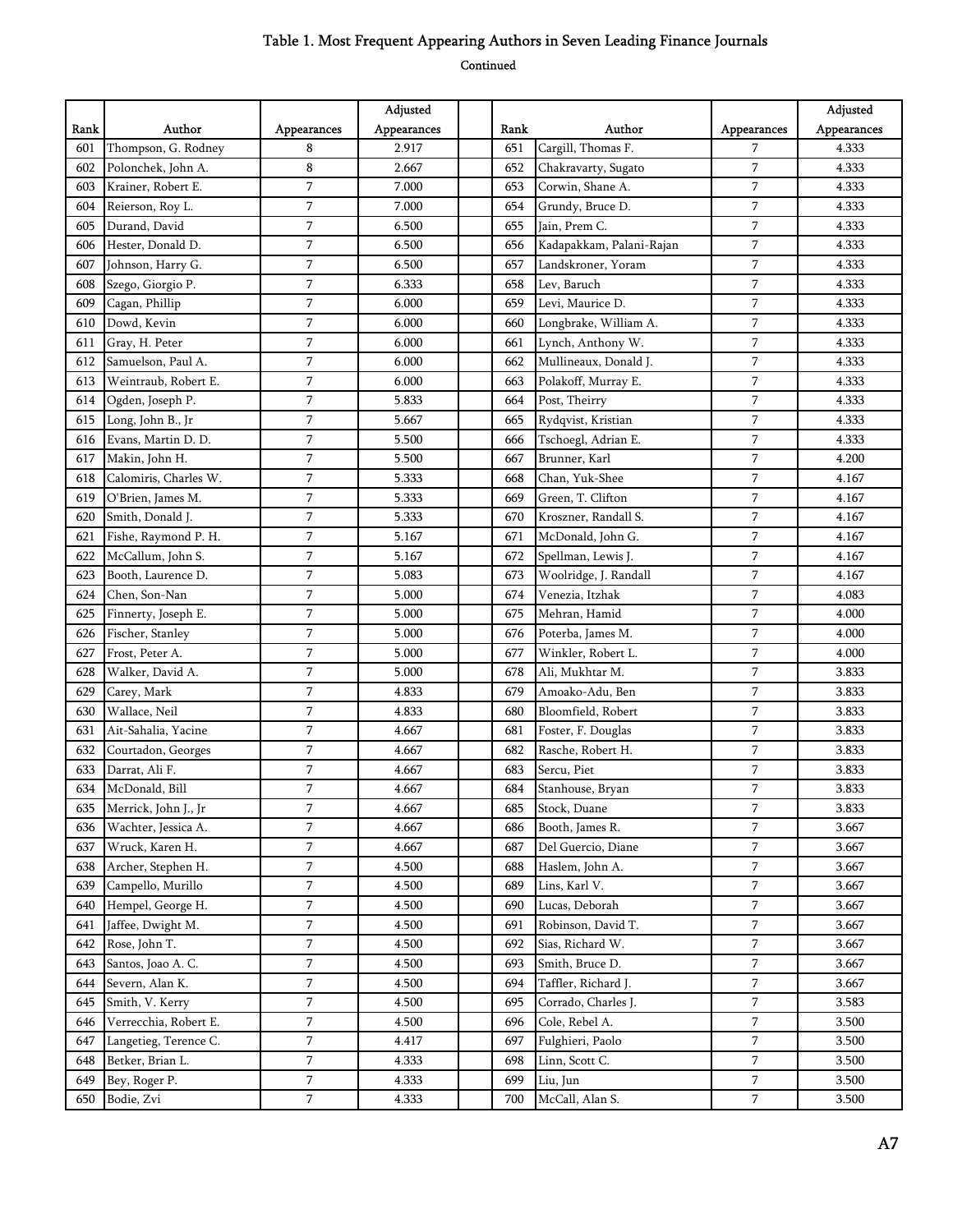|      |                         |                | Adjusted    |      |                         |                  | Adjusted    |
|------|-------------------------|----------------|-------------|------|-------------------------|------------------|-------------|
| Rank | Author                  | Appearances    | Appearances | Rank | Author                  | Appearances      | Appearances |
| 701  | Nantell, Timothy J.     | 7              | 3.500       | 751  | Marshall, William J.    | 7                | 2.833       |
| 702  | Pan, Jun                | $\overline{7}$ | 3.500       | 752  | Perraudin, William      | 7                | 2.833       |
| 703  | Shrieves, Ronald E.     | $\overline{7}$ | 3.500       | 753  | Phillips, Herbert E.    | $\overline{7}$   | 2.833       |
| 704  | Wang, Jiang             | $\overline{7}$ | 3.500       | 754  | Spivey, Michael F.      | $\overline{7}$   | 2.833       |
| 705  | Weaver, Daniel G.       | 7              | 3.500       | 755  | Balduzzi, Pierluigi     | 7                | 2.750       |
| 706  | Wu, Yangru              | 7              | 3.500       | 756  | Barth, James R.         | $\overline{7}$   | 2.750       |
| 707  | Choi, Jongmoo Jay       | 7              | 3.333       | 757  | Hauser, Shmuel          | $\overline{7}$   | 2.750       |
| 708  | Eades, Kenneth M.       | 7              | 3.333       | 758  | Ferris, Stephen P.      | $\overline{7}$   | 2.667       |
| 709  | Garbade, Kenneth D.     | 7              | 3.333       | 759  | Lipson, Marc L.         | $\overline{7}$   | 2.667       |
| 710  | Hass, Jerome E.         | 7              | 3.333       | 760  | Safieddine, Assem       | $\overline{7}$   | 2.667       |
| 711  | Hill, Ned C.            | 7              | 3.333       | 761  | Bodnar, Gordon M.       | $\overline{7}$   | 2.583       |
| 712  | Jordan, Susan D.        | 7              | 3.333       | 762  | Goyal, Amit             | $\overline{7}$   | 2.583       |
| 713  | Palia, Darius           | $\overline{7}$ | 3.333       | 763  | Desai, Mihir A.         | $\overline{7}$   | 2.500       |
| 714  | White, Alan             | 7              | 3.333       | 764  | Gultekin, Mustafa N.    | $\overline{7}$   | 2.500       |
| 715  | Cao, H. Henry           | $\overline{7}$ | 3.250       | 765  | Shome, Dilip K.         | $\overline{7}$   | 2.500       |
| 716  | Miller, Thomas W., Jr   | 7              | 3.250       | 766  | Cooney, John W.         | $\overline{7}$   | 2.417       |
| 717  | Zumwalt, J. Kenton      | 7              | 3.250       | 767  | Nash, Robert C.         | $\overline{7}$   | 2.417       |
| 718  | Ezzell, John R.         | 7              | 3.167       | 768  | Foresi, Silverio        | $\overline{7}$   | 2.333       |
| 719  | George, Thomas J.       | 7              | 3.167       | 769  | Borokhovich, Kenneth A. | $\overline{7}$   | 2.167       |
| 720  | Gitman, Lawrence J.     | 7              | 3.167       | 770  | Aliber, Robert Z.       | 6                | 6.000       |
| 721  | Griffin, John M.        | $\overline{7}$ | 3.167       | 771  | Bohn, Henning           | 6                | 6.000       |
| 722  | Hochman, Shalom         | 7              | 3.167       | 772  | Gibson, William E.      | 6                | 6.000       |
| 723  | Holderness, Clifford G. | $\overline{7}$ | 3.167       | 773  | Tullock, Gordon         | 6                | 6.000       |
| 724  | Hunter, William C.      | 7              | 3.167       | 774  | Finucane, Thomas J.     | 6                | 5.500       |
| 725  | Kadlec, Gregory B.      | 7              | 3.167       | 775  | Gonedes, Nicholas J.    | 6                | 5.500       |
| 726  | Karceski, Jason         | $\overline{7}$ | 3.167       | 776  | Kareken, John H.        | 6                | 5.500       |
| 727  | Mello, Antonio S.       | 7              | 3.167       | 777  | Shay, Robert P.         | 6                | 5.500       |
| 728  | Bollerslev, Tim         | 7              | 3.083       | 778  | Barro, Robert J.        | 6                | 5.000       |
| 729  | Muscarella, Chris J.    | $\overline{7}$ | 3.083       | 779  | Duca, John V.           | 6                | 5.000       |
| 730  | Pfleiderer, Paul        | 7              | 3.083       | 780  | Gupta, Manak C.         | 6                | 5.000       |
| 731  | Timme, Stephen G.       | 7              | 3.083       | 781  | Koot, Ronald S.         | 6                | 5.000       |
| 732  | Chen, Carl R.           | $\overline{7}$ | 3.033       | 782  | Luckett, Dudley G.      | 6                | 5.000       |
| 733  | Aharony, Joseph         | 7              | 3.000       | 783  | Seyhun, H. Nejat        | 6                | 5.000       |
| 734  | Chen, Sheng-Syan        | $\overline{7}$ | 3.000       | 784  | Zwick, Burton           | 6                | 5.000       |
| 735  | Hendershott, Terrence   | 7              | 3.000       | 785  | Cochrane, John H.       | 6                | 4.833       |
| 736  | Kini, Omesh             | 7              | 3.000       | 786  | Esty, Benjamin C.       | 6                | 4.833       |
| 737  | Lockwood, Larry J.      | 7              | 3.000       | 787  | Markowitz, Harry M.     | 6                | 4.833       |
| 738  | Loewenstein, Uri        | $\overline{7}$ | 3.000       | 788  | Sherman, Ann E.         | 6                | 4.833       |
| 739  | Rush, David F.          | 7              | 3.000       | 789  | Brauer, Greggory A.     | 6                | 4.750       |
| 740  | Sheehan, Dennis P.      | $\overline{7}$ | 3.000       | 790  | Norgaard, Richard       | 6                | 4.750       |
| 741  | Sun, Qian               | $\overline{7}$ | 3.000       | 791  | Beedles, William L.     | 6                | 4.500       |
| 742  | Wichern, Dean W.        | 7              | 3.000       | 792  | Grossman, Herschel I.   | 6                | 4.500       |
| 743  | Gombola, Michael J.     | 7              | 2.917       | 793  | Hagerman, Robert L.     | 6                | 4.500       |
| 744  | Lamy, Robert E.         | $\overline{7}$ | 2.917       | 794  | Henry, Peter Blair      | $\boldsymbol{6}$ | 4.500       |
| 745  | Baker, H. Kent          | 7              | 2.833       | 795  | Leroy, Stephen F.       | 6                | 4.500       |
| 746  | Bernardo, Antonio E.    | $\overline{7}$ | 2.833       | 796  | Schneller, Meir I.      | 6                | 4.500       |
| 747  | Billett, Matthew T.     | $\overline{7}$ | 2.833       | 797  | Schwartz, Eli           | 6                | 4.500       |
| 748  | Cox, John C.            | 7              | 2.833       | 798  | White, Lawrence H.      | 6                | 4.500       |
| 749  | Das, Sanjiv Ranjan      | 7              | 2.833       | 799  | Damodaran, Aswath       | 6                | 4.333       |
| 750  | Jones, Charles M.       | $\overline{7}$ | 2.833       | 800  | Goldberg, Michael A.    | 6                | 4.333       |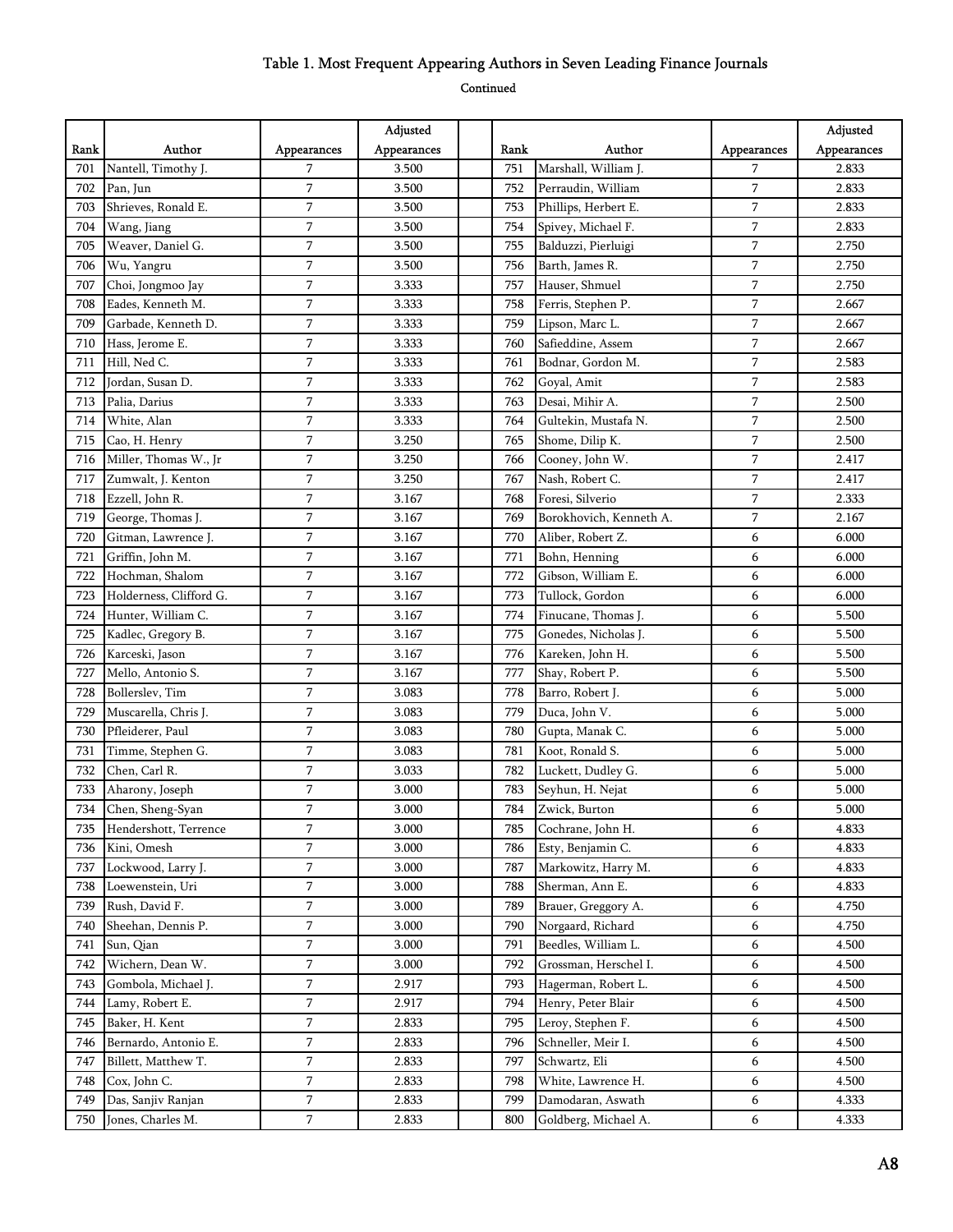|      |                        |             | Adjusted    |      |                       |             | Adjusted    |
|------|------------------------|-------------|-------------|------|-----------------------|-------------|-------------|
| Rank | Author                 | Appearances | Appearances | Rank | Author                | Appearances | Appearances |
| 801  | Lewellen, Jonathan     | 6           | 4.333       | 851  | Serletis, Apostolos   | 6           | 3.500       |
| 802  | Pierce, James L.       | 6           | 4.333       | 852  | Shumway, Tyler        | 6           | 3.500       |
| 803  | Stockman, Alan C.      | 6           | 4.333       | 853  | Boyle, Glenn W.       | 6           | 3.333       |
| 804  | Bradford, William D.   | 6           | 4.167       | 854  | Brooks, Leroy D.      | 6           | 3.333       |
| 805  | Cosimano, Thomas F.    | 6           | 4.167       | 855  | Brown, David P.       | 6           | 3.333       |
| 806  | John, Teresa A.        | 6           | 4.167       | 856  | Dermine, Jean         | 6           | 3.333       |
| 807  | Lasfer, M. Ameziane    | 6           | 4.167       | 857  | Hite, Gailen L.       | 6           | 3.333       |
| 808  | Boudreaux, Kenneth J.  | 6           | 4.000       | 858  | Hodder, James E.      | 6           | 3.333       |
| 809  | Conine, Thomas E., Jr. | 6           | 4.000       | 859  | Leach, J. Chris       | 6           | 3.333       |
| 810  | Edmister, Robert O.    | 6           | 4.000       | 860  | Lloyd, William P.     | 6           | 3.333       |
| 811  | Kaufman, Herbert M.    | 6           | 4.000       | 861  | Ludvigson, Sydney C.  | 6           | 3.333       |
| 812  | Langohr, Herwig        | 6           | 4.000       | 862  | Parsons, John E.      | 6           | 3.333       |
| 813  | Lie, Erik              | 6           | 4.000       | 863  | Sadka, Ronnie         | 6           | 3.333       |
| 814  | Marquez, Robert        | 6           | 4.000       | 864  | Senchack, A. J., Jr   | 6           | 3.333       |
| 815  | Odean, Terrance        | 6           | 4.000       | 865  | Skinner, Douglas J.   | 6           | 3.333       |
| 816  | Veronesi, Pietro       | 6           | 4.000       | 866  | Watts, Ross L.        | 6           | 3.333       |
| 817  | Vinso, Joseph D.       | 6           | 4.000       | 867  | Wermers, Russ         | 6           | 3.333       |
| 818  | Wang, Zhenyu           | 6           | 4.000       | 868  | Xia, Yihong           | 6           | 3.333       |
| 819  | Warren, James M.       | 6           | 4.000       | 869  | Kumar, Praveen        | 6           | 3.250       |
| 820  | Wasserfallen, Walter   | 6           | 4.000       | 870  | Marston, Richard C.   | 6           | 3.250       |
| 821  | Bomberger, William A.  | 6           | 3.833       | 871  | Benninga, Simon       | 6           | 3.167       |
| 822  | Boness, A. James       | 6           | 3.833       | 872  | Dahlquist, Magnus     | 6           | 3.167       |
| 823  | Doherty, Neil A.       | 6           | 3.833       | 873  | Easterwood, John C.   | 6           | 3.167       |
| 824  | Dutkowsky, Donald H.   | 6           | 3.833       | 874  | Guay, Wayne R.        | 6           | 3.167       |
| 825  | Eleswarapu, Venkat R.  | 6           | 3.833       | 875  | Herring, Richard J.   | 6           | 3.167       |
| 826  | Geman, Helyette        | 6           | 3.833       | 876  | Kahle, Kathleen M.    | 6           | 3.167       |
| 827  | Guo, Hui               | 6           | 3.833       | 877  | Kim, Moshe            | 6           | 3.167       |
| 828  | Heston, Steven L.      | 6           | 3.833       | 878  | Lewis, Craig M.       | 6           | 3.167       |
| 829  | Huberman, Gur          | 6           | 3.833       | 879  | Mullins, David W., Jr | 6           | 3.167       |
| 830  | Niehaus, Greg          | 6           | 3.833       | 880  | Rosenthal, Leonard    | 6           | 3.167       |
| 831  | Petry, Glenn H.        | 6           | 3.833       | 881  | Warther, Vincent A.   | 6           | 3.167       |
| 832  | Seppi, Duane J.        | 6           | 3.833       | 882  | Peavy, John W., Iii   | 6           | 3.083       |
| 833  | Smith, Gary            | 6           | 3.750       | 883  | Berkman, Henk         | 6           | 3.000       |
| 834  | Back, Kerry            | 6           | 3.667       | 884  | Bossaerts, Peter      | 6           | 3.000       |
| 835  | Glosten, Lawrence R.   | 6           | 3.667       | 885  | Brealey, Richard A.   | 6           | 3.000       |
| 836  | Hellmann, Thomas       | 6           | 3.667       | 886  | Buraschi, Andrea      | 6           | 3.000       |
| 837  | Hubbard, R. Glenn      | 6           | 3.667       | 887  | Chari, V.V.           | 6           | 3.000       |
| 838  | Kim, Dongcheol         | 6           | 3.667       | 888  | Deets, M. King        | 6           | 3.000       |
| 839  | Rosen, Richard J.      | 6           | 3.667       | 889  | Dittmar, Robert F.    | 6           | 3.000       |
| 840  | Siddique, Akhtar R.    | 6           | 3.667       | 890  | Goldstein, Robert S.  | 6           | 3.000       |
| 841  | Arshadi, Nasser        | 6           | 3.500       | 891  | Hwang, Chuan-Yang     | 6           | 3.000       |
| 842  | Bicksler, James L.     | 6           | 3.500       | 892  | Mahajan, Arvind       | 6           | 3.000       |
| 843  | Fishman, Michael J.    | 6           | 3.500       | 893  | Mayhew, Stewart       | 6           | 3.000       |
| 844  | Jobson, J. D.          | 6           | 3.500       | 894  | Minton, Bernadette A. | 6           | 3.000       |
| 845  | Kavajecz, Kenneth A.   | 6           | 3.500       | 895  | Naik, Vasanttilak     | 6           | 3.000       |
| 846  | Lehmann, Bruce N.      | 6           | 3.500       | 896  | Andersen, Torben G.   | 6           | 2.917       |
| 847  | McLaughlin, Robyn M.   | 6           | 3.500       | 897  | Bris, Arturo          | 6           | 2.917       |
| 848  | Owen, Joel             | 6           | 3.500       | 898  | Chaplinsky, Susan     | 6           | 2.833       |
| 849  | Pulley, Lawrence B.    | 6           | 3.500       | 899  | Hertzel, Michael G.   | 6           | 2.833       |
| 850  | Rabinovitch, Ramon     | 6           | 3.500       | 900  | O'Brien, Thomas J.    | 6           | 2.833       |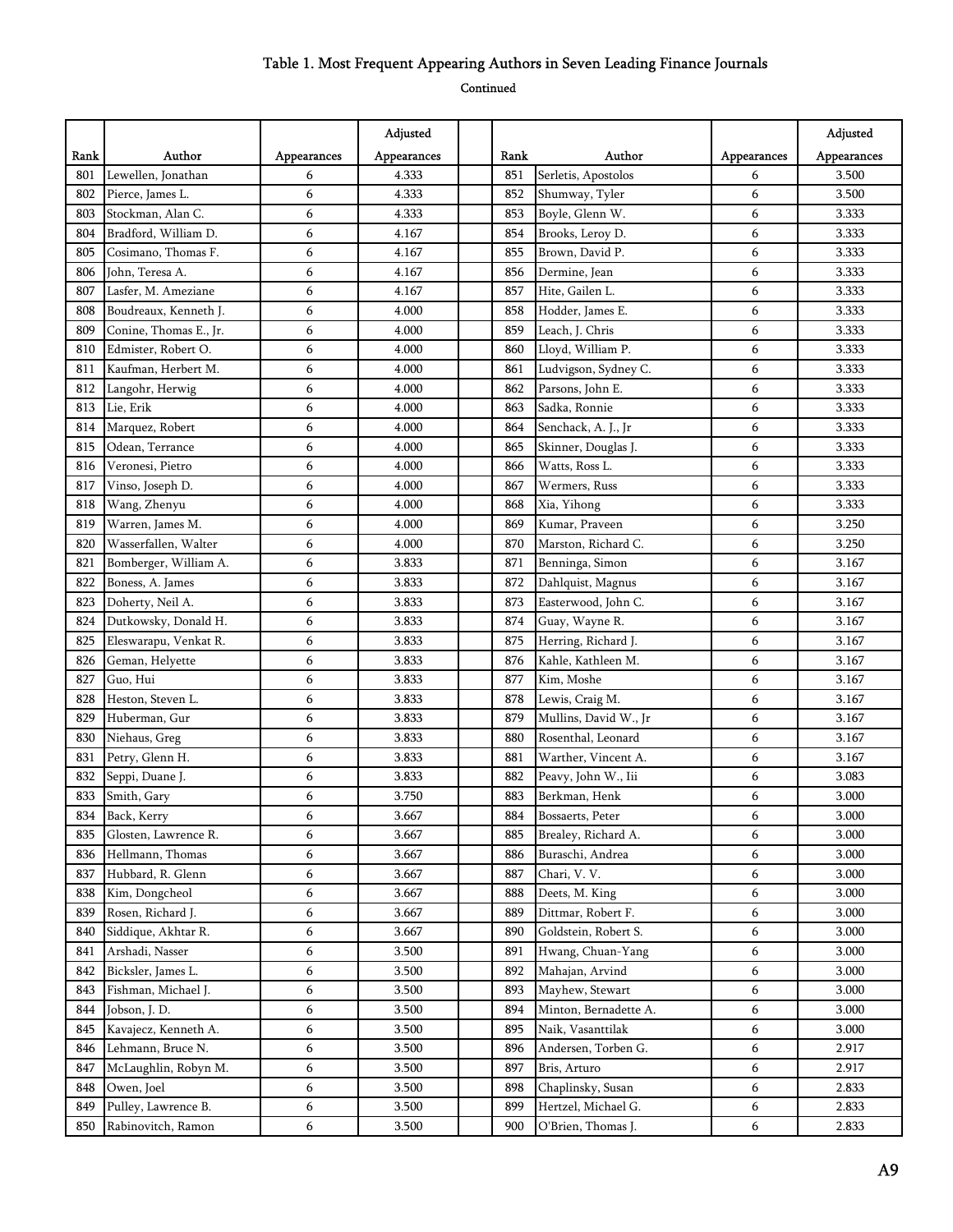|      |                        |             | Adjusted    |      |                                 |             | Adjusted    |
|------|------------------------|-------------|-------------|------|---------------------------------|-------------|-------------|
| Rank | Author                 | Appearances | Appearances | Rank | Author                          | Appearances | Appearances |
| 901  | Shefrin, Hersh         | 6           | 2.833       | 951  | Campbell, Cynthia J.            | 6           | 2.333       |
| 902  | Tavis, Lee A.          | 6           | 2.833       | 952  | Chambers, Donald R.             | 6           | 2.333       |
| 903  | Weston, James P.       | 6           | 2.833       | 953  | Holthausen, Robert W.           | 6           | 2.333       |
| 904  | Wilcox, James A.       | 6           | 2.833       | 954  | Okunev, John                    | 6           | 2.333       |
| 905  | Admati, Anat R.        | 6           | 2.750       | 955  | Avery, Robert B.                | 6           | 2.250       |
| 906  | Rhee, S. Ghon          | 6           | 2.750       | 956  | Daniel, Kent                    | 6           | 2.250       |
| 907  | Wu, Chunchi            | 6           | 2.750       | 957  | Dark, Frederick H.              | 6           | 2.250       |
| 908  | Zhang, Harold H.       | 6           | 2.750       | 598  | Frino, Alex                     | 6           | 2.250       |
| 909  | Linke, Charles M.      | 6           | 2.700       | 959  | White, Robert W.                | 6           | 2.250       |
| 910  | Ahn, Dong-Hyun         | 6           | 2.667       | 960  | Backus, David K.                | 6           | 2.167       |
| 911  | Almeida, Heitor        | 6           | 2.667       | 961  | Fleming, Jeff                   | 6           | 2.167       |
| 912  | Berlin, Mitchell       | 6           | 2.667       | 962  | McKillop, Donal G.              | 6           | 2.167       |
| 913  | Conroy, Robert M.      | 6           | 2.667       | 963  | Naranjo, Andy                   | 6           | 2.167       |
| 914  | Dittmar, Amy           | 6           | 2.667       | 964  | Nayar, Nandkumar                | 6           | 2.167       |
| 915  | Handa, Puneet          | 6           | 2.667       | 965  | Ott, Steven H.                  | 6           | 2.167       |
| 916  | Hines, James R.        | 6           | 2.667       | 966  | Seagle, John P.                 | 6           | 2.167       |
| 917  | Johnson, Robert R.     | 6           | 2.667       | 967  | Bizjak, John M.                 | 6           | 2.083       |
| 918  | Losq, Etienne          | 6           | 2.667       | 968  | Liu, Ming-Hua                   | 6           | 2.083       |
| 919  | Szewczyk, Samuel H.    | 6           | 2.667       | 969  | Schlingemann, Frederik P.       | 6           | 2.083       |
| 920  | Veld, Chris            | 6           | 2.667       | 970  | Cao, Charles                    | 6           | 2.000       |
| 921  | Zaman, Mir A.          | 6           | 2.667       | 971  | Cooper, Michael J.              | 6           | 2.000       |
| 922  | Kan, Raymond           | 6           | 2.583       | 972  | Kaniel, Ron                     | 6           | 2.000       |
| 923  | Lettau, Martin         | 6           | 2.583       | 973  | Szakmary, Andrew C.             | 6           | 2.000       |
| 924  | Lucas, Andre           | 6           | 2.583       | 974  | Bradley, Daniel J.              | 6           | 1.917       |
| 925  | Teo, Melvyn            | 6           | 2.583       | 975  | Cull, Robert                    | 6           | 1.917       |
| 926  | Petty, J. William      | 6           | 2.533       | 976  | Foley, C. Fritz                 | 6           | 1.917       |
| 927  | Bates, Thomas W.       | 6           | 2.528       | 977  | Geczy, Christopher C.           | 6           | 1.833       |
| 928  | Brewer, Elijah, Iii    | 6           | 2.500       |      |                                 |             |             |
| 929  | Briys, Eric            | 6           | 2.500       |      |                                 |             |             |
| 930  | Broadie, Mark          | 6           | 2.500       |      |                                 |             |             |
| 931  | Chatterjee, Sris       | 6           | 2.500       |      | Authors with 5                  | 272         |             |
| 932  | Chua, Jess H.          | 6           | 2.500       |      | Authors with 4                  | 439         |             |
| 933  | Domowitz, Ian          | 6           | 2.500       |      | Authors with 3                  | 685         |             |
| 934  | Jacquillat, Bertrand   | 6           | 2.500       |      | Authors with 2                  | 1382        |             |
| 935  | Kolb, Robert W.        | 6           | 2.500       |      | Authors with 1                  | 5220        |             |
| 936  | Lehn, Kenneth          | 6           | 2.500       |      |                                 |             |             |
| 937  | Pedersen, Lasse Heje   | 6           | 2.500       |      | <b>Total Number of Authors</b>  | 8975        |             |
| 938  | Philippatos, George C. | 6           | 2.500       |      |                                 |             |             |
| 939  | Tong, Wilson H. S.     | 6           | 2.500       |      | <b>Total Number of Articles</b> | 13305       |             |
| 940  | Bernhardt, Dan         | 6           | 2.417       |      |                                 |             |             |
| 941  | Brooks, Robert D.      | 6           | 2.417       |      | Average Articles per Author     | 1.482       |             |
| 942  | Carter, Richard B.     | 6           | 2.417       |      |                                 |             |             |
| 943  | Faff, Robert W.        | 6           | 2.417       |      | Total Number                    |             |             |
| 944  | Hamao, Yasushi         | 6           | 2.417       |      | of Appearances                  | 23700       |             |
| 945  | Ivkovic, Zoran         | 6           | 2.417       |      |                                 |             |             |
| 946  | Lummer, Scott L.       | 6           | 2.417       |      | Average Number of               |             |             |
| 947  | Schill, Michael J.     | 6           | 2.417       |      | Appearances per Author          | 2.640       |             |
| 948  | Tandon, Kishore        | 6           | 2.417       |      |                                 |             |             |
| 949  | Weisbenner, Scott J.   | 6           | 2.417       |      |                                 |             |             |
| 950  | Zapatero, Fernando     | 6           | 2.417       |      |                                 |             |             |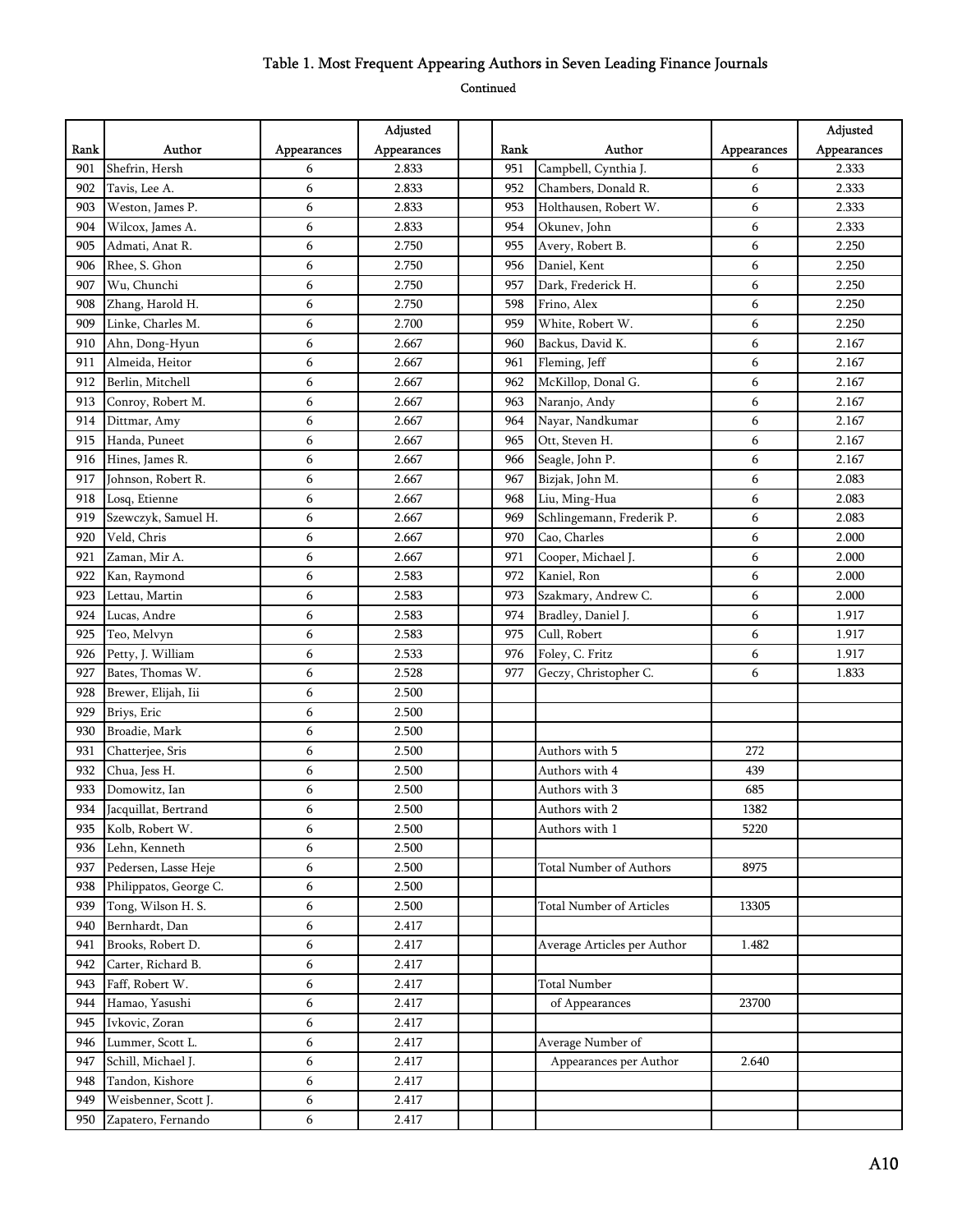The most frequent appearing authors in Financial Analysts Journal; Financial Management; Financial Review; Journal of Applied Corporate Finance; Journal of Applied Finance; Journal of Banking and Finance; Journal of Business Finance and Accounting; Journal of Corporate Finance; Journal of Derivatives; Journal of Empirical Finance; Journal of Finance; Journal of Financial and Quantitative Analysis; Journal of Financial Economics; Journal of Financial Intermediation; Journal of Financial Markets; Journal of Financial Research; Journal of Financial Services Research; Journal of Futures Markets; Journal of Money, Credit and Banking; Journal of Portfolio Management; Pacific Basin Finance Journal; Quarterly Review of Economics and Finance; Review of Derivatives Research; Review of Financial Studies; Review of Pacific Basin Financial Management and Policies; and Review of Quantitative Finance and Accounting.

|                 |                         |                 | Adjusted*   |      |                           |                 | Adjusted*   |
|-----------------|-------------------------|-----------------|-------------|------|---------------------------|-----------------|-------------|
| Rank            | Author                  | Appearances     | Appearances | Rank | Author                    | Appearances     | Appearances |
| $\mathbf{1}$    | Lee, Cheng-Few          | 77              | 32.83       | 51   | Kritzman, Mark            | 39              | 29.92       |
| $\overline{2}$  | Levy, Haim              | 76              | 45.17       | 52   | Treynor, Jack L.          | 38              | 35.42       |
| 3               | Saunders, Anthony       | 70              | 30.82       | 53   | Sharpe, William F.        | 38              | 33.33       |
| 4               | McConnell, John J.      | 69              | 31.03       | 54   | Longstaff, Francis A.     | 38              | 23.08       |
| 5               | Stulz, Rene M.          | 63              | 34.33       | 55   | Whaley, Robert E.         | 38              | 20.92       |
| 6               | Madura, Jeff            | 61              | 25.58       | 56   | Bernstein, Peter L.       | 37              | 35.11       |
| 7               | Kane, Edward J.         | 60              | 47.53       | 57   | O'Hara, Maureen           | 37              | 20.25       |
| 8               | Kaufman, George G.      | 58              | 40.50       | 58   | French, Kenneth R.        | 37              | 19.92       |
| 9               | Roll, Richard           | 57              | 41.08       | 59   | Jones, Charles P.         | 37              | 17.67       |
| 10              | Brennan, Michael J.     | 56              | 35.58       | 60   | John, Kose                | 37              | 17.08       |
| 11              | Thakor, Anjan V.        | 56              | 32.83       | 61   | Akhigbe, Aigbe            | 37              | 15.00       |
| 12              | Titman, Sheridan        | 56              | 28.50       | 62   | Davidson, Wallace N., Iii | 37              | 14.67       |
| 13              | Altman, Edward I.       | 55              | 39.92       | 63   | Ferguson, Robert          | 36              | 25.17       |
| 14              | Ang, James S.           | 55              | 29.03       | 64   | Ross, Stephen A.          | 36              | 23.33       |
| 15              | Leibowitz, Martin L.    | 53              | 35.50       | 65   | Ederington, Louis H.      | 36              | 21.33       |
| 16              | Fama, Eugene F.         | 52              | 34.58       | 66   | Berger, Allen N.          | 36              | 16.65       |
| 17              | Statman, Meir           | 52              | 32.42       | 67   | Alexander, Gordon J.      | 35              | 19.50       |
| 18              | Lakonishok, Josef       | 52              | 22.17       | 68   | Wu, Chunchi               | 35              | 16.92       |
| 19              | Lien, Donald            | 51              | 39.50       | 69   | Chen, Carl R.             | 35              | 16.45       |
| 20              | Peterson, David R.      | 50              | 26.08       | 70   | Gay, Gerald D.            | 35              | 14.92       |
| 21              | Elton, Edwin J.         | 50              | 21.25       | 71   | James, Christopher        | 34              | 19.39       |
| 22              | Litzenberger, Robert H. | 48              | 24.42       | 72   | Logue, Dennis E.          | 34              | 18.50       |
| 23              | Lewellen, Wilbur G.     | 48              | 23.25       | 73   | Kolb, Robert W.           | 34              | 16.33       |
| 24              | Bierman, Harold, Jr.    | 47              | 38.67       | 74   | Weston, J. Fred           | 33              | 25.33       |
| 25              | Schwartz, Eduardo S.    | 47              | 24.50       | 75   | Jensen, Michael C.        | 32              | 19.07       |
| 26              | Harvey, Campbell R.     | 47              | 24.25       | 76   | Findlay, M. Chapman, Iii  | 32              | 17.33       |
| 27              | Gruber, Martin J.       | 47              | 19.42       | 77   | Ma, Christopher K.        | 32              | 13.83       |
| 28              | Fabozzi, Frank J.       | 46              | 19.93       | 78   | Benston, George J.        | 31              | 26.67       |
| 29              | McInish, Thomas H.      | 46              | 19.67       | 79   | Huang, Roger D.           | 31              | 18.67       |
| 30              | Stoll, Hans R.          | 45              | 31.78       | 80   | Kryzanowski, Lawrence     | 31              | 15.00       |
| 31              | Jarrow, Robert A.       | 45              | 25.42       | 81   | Senbet, Lemma W.          | 31              | 14.83       |
| 32              | Smith, Clifford W., Jr. | 45              | 23.00       | 82   | Harris, Robert S.         | 31              | 14.50       |
| 33              | Fraser, Donald R.       | 45              | 20.42       | 83   | Stein, Jeremy C.          | 31              | 14.37       |
| 34              | Black, Fischer          | 44              | 38.17       | 84   | Chang, Eric C.            | 31              | 14.17       |
| 35              | Chung, Kee H.           | $\bf 44$        | 22.25       | 85   | Goetzmann, William N.     | 31              | 13.50       |
| 36              | Martin, John D.         | 44              | 20.87       | 86   | Shleifer, Andrei          | $\overline{31}$ | 11.67       |
| $\overline{37}$ | Chan, Kam C.            | $\overline{44}$ | 16.58       | 87   | Solnik, Bruno             | $\overline{30}$ | 22.00       |
| 38              | Chen, Andrew H.         | 43              | 22.58       | 88   | Jorion, Philippe          | 30              | 21.08       |
| 39              | Cornell, Bradford       | $42\,$          | 32.00       | 89   | Firth, Michael            | 30              | 17.92       |
| 40              | Dyl, Edward A.          | 42              | 24.08       | 90   | Ritter, Jay R.            | 30              | 17.42       |
| 41              | Reilly, Frank K.        | 42              | 23.92       | 91   | Denis, David J.           | 30              | 17.17       |
| 42              | Faff, Robert W.         | 42              | 18.42       | 92   | Noe, Thomas H.            | 30              | 14.75       |
| 43              | Miller, Merton H.       | 41              | 30.69       | 93   | Shastri, Kuldeep          | 30              | 12.92       |
| 44              | Amihud, Yakov           | 41              | 21.92       | 94   | Subrahmanyam, Marti G.    | 30              | 12.78       |
| 45              | Livingston, Miles       | 40              | 29.00       | 95   | Bauman, W. Scott          | 29              | 18.50       |
| 46              | Arnott, Robert D.       | 40              | 28.33       | 96   | Madhavan, Ananth          | 29              | 16.92       |
| 47              | Chance, Don M.          | 40              | 28.00       | 97   | Brooks, Robert D.         | 29              | 14.58       |
| 48              | Haugen, Robert A.       | 40              | 20.67       | 98   | Yawitz, Jess B.           | 29              | 14.58       |
| 49              | Subrahmanyam, Avanidhar | 40              | 20.33       | 99   | Michaely, Roni            | 29              | 12.58       |
| 50              | Schwartz, Robert A.     | 40              | 20.23       | 100  | Slovin, Myron B.          | 29              | 12.33       |

\*Number of articles is adjusted incidence of co-authorship. For two authors on article each receives .5, for three each receives .33, etc. Rankings are in order of appearances, then adjusted appearances, then alphabetical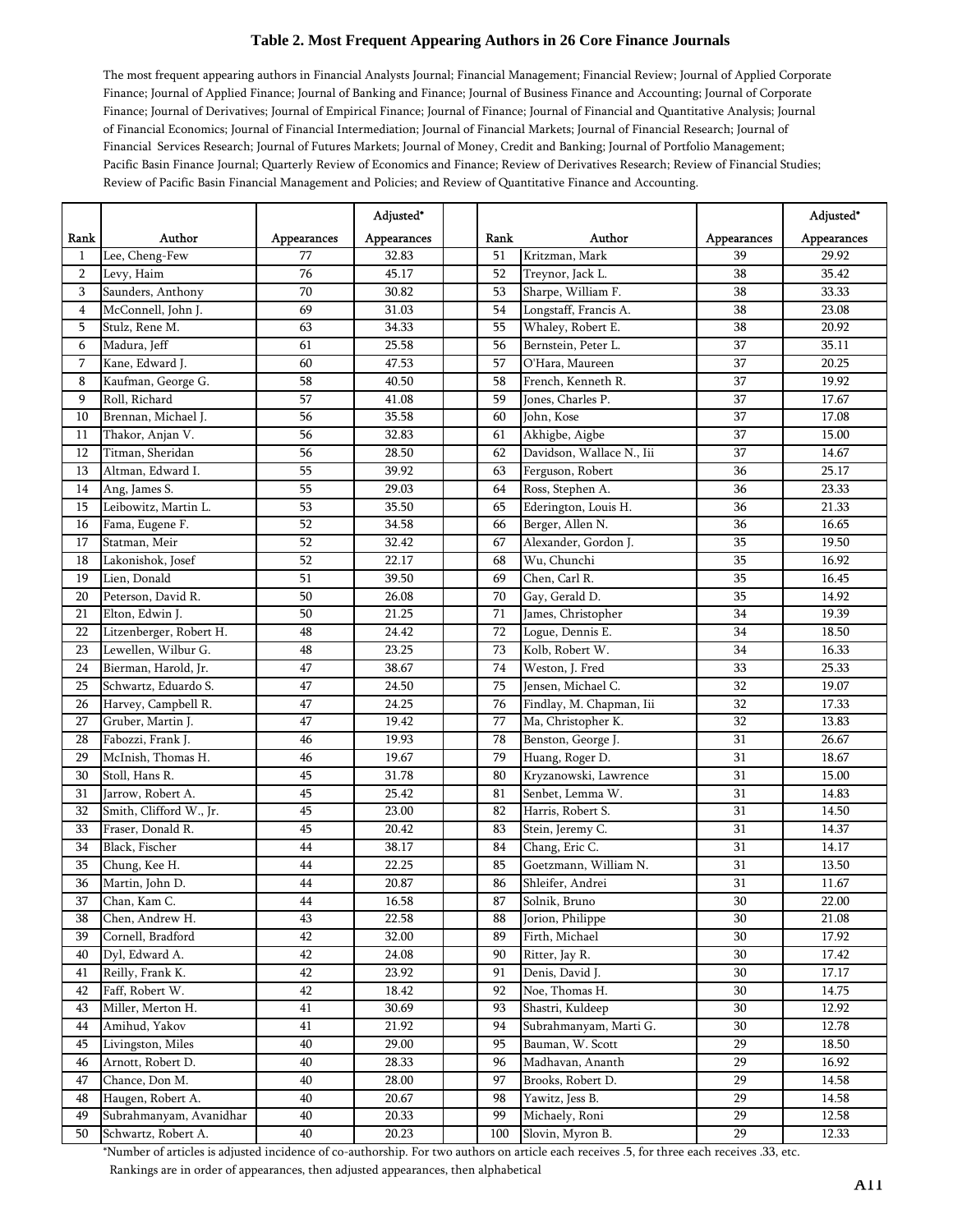|      |                        |             | Adjusted    |      |                        |             | Adjusted    |
|------|------------------------|-------------|-------------|------|------------------------|-------------|-------------|
| Rank | Author                 | Appearances | Appearances | Rank | Author                 | Appearances | Appearances |
| 101  | Marcus, Alan J.        | 28          | 14.50       | 151  | Rubinstein, Mark       | 24          | 21.33       |
| 102  | Frankfurter, George M. | 28          | 14.33       | 152  | Figlewski, Stephen     | 24          | 17.92       |
| 103  | Ferson, Wayne E.       | 28          | 13.75       | 153  | Kawaller, Ira G.       | 24          | 17.67       |
| 104  | Barclay, Michael J.    | 28          | 12.87       | 154  | Myers, Stewart C.      | 24          | 17.03       |
| 105  | Moore, William T.      | 28          | 12.67       | 155  | Shanken, Jay           | 24          | 16.50       |
| 106  | Wei, K. C. John        | 28          | 12.08       | 156  | Taggart, Robert A., Jr | 24          | 16.42       |
| 107  | Wood, Robert A.        | 28          | 11.58       | 157  | Malkiel, Burton G.     | 24          | 16.00       |
| 108  | Cheng, Louis T. W.     | 28          | 11.25       | 158  | Jaffe, Jeffrey F.      | 24          | 15.00       |
| 109  | Chen, Sheng-Syan       | 28          | 10.42       | 159  | Hull, John C.          | 24          | 14.83       |
| 110  | Roenfeldt, Rodney L.   | 28          | 9.92        | 160  | Graham, John R.        | 24          | 14.42       |
| 111  | Finnerty, John D.      | 27          | 24.50       | 161  | Maberly, Edwin D.      | 24          | 14.17       |
| 112  | Gastineau, Gary L.     | 27          | 22.50       | 162  | Hegde, Shantaram P.    | 24          | 14.08       |
| 113  | Hendershott, Patric H. | 27          | 19.25       | 163  | Barry, Christopher B.  | 24          | 14.00       |
| 114  | Fridson, Martin S.     | 27          | 18.67       | 164  | Galai, Dan             | 24          | 14.00       |
| 115  | Santomero, Anthony M.  | 27          | 18.50       | 165  | Corrado, Charles J.    | 24          | 13.92       |
| 116  | Rozeff, Michael S.     | 27          | 17.50       | 166  | Errunza, Vihang R.     | 24          | 13.25       |
| 117  | Sorensen, Eric H.      | 27          | 16.17       | 167  | Stapleton, Richard C.  | 24          | 12.67       |
| 118  | Chen, Son-Nan          | 27          | 16.00       | 168  | Carleton, Willard T.   | 24          | 12.42       |
| 119  | Pettway, Richard H.    | 27          | 14.50       | 169  | Wilhelm, William J.    | 24          | 11.75       |
| 120  | Ferri, Michael G.      | 27          | 13.58       | 170  | Bierwag, Gerald O.     | 24          | 11.33       |
| 121  | Brown, Stephen J.      | 27          | 13.06       | 171  | Pope, Peter F.         | 24          | 11.17       |
| 122  | Kim, E. Han            | 27          | 12.83       | 172  | Tucker, Alan L.        | 24          | 10.75       |
| 123  | Jordan, Bradford D.    | 27          | 12.75       | 173  | Van Horne, James C.    | 23          | 17.33       |
| 124  | Roberts, Gordon S.     | 27          | 12.50       | 174  | Silber, William L.     | 23          | 17.17       |
| 125  | Starks, Laura T.       | 27          | 12.03       | 175  | Bodie, Zvi             | 23          | 16.92       |
| 126  | Edwards, Franklin R.   | 26          | 19.50       | 176  | Blume, Marshall E.     | 23          | 16.00       |
| 127  | Sweeney, Richard J.    | 26          | 16.83       | 177  | Keim, Donald B.        | 23          | 14.75       |
| 128  | Lee, Bong-Soo          | 26          | 16.17       | 178  | Stambaugh, Robert F.   | 23          | 13.83       |
| 129  | Jegadeesh, Narasimhan  | 26          | 14.75       | 179  | Mester, Loretta J.     | 23          | 13.58       |
| 130  | Tse, Yiuman            | 26          | 14.25       | 180  | Karolyi, G. Andrew     | 23          | 12.75       |
| 131  | Ho, Thomas S.Y.        | 26          | 14.17       | 181  | Brown, Keith C.        | 23          | 12.08       |
| 132  | Ritchken, Peter        | 26          | 13.00       | 182  | Peavy, John W., Iii    | 23          | 12.08       |
| 133  | Goldberg, Lawrence G.  | 26          | 12.58       | 183  | Doukas, John A.        | 23          | 11.87       |
| 134  | Franks, Julian R.      | 26          | 12.03       | 184  | Walkling, Ralph A.     | 23          | 11.83       |
| 135  | Baker, H. Kent         | 26          | 11.58       | 185  | Rogalski, Richard J.   | 23          | 11.67       |
| 136  | Joy, O. Maurice        | 26          | 11.58       | 186  | Mendelson, Haim        | 23          | 11.33       |
| 137  | Jennings, Robert H.    | 26          | 10.42       | 187  | Chan, Kalok            | 23          | 10.67       |
| 138  | Ferris, Stephen P.     | 26          | 10.25       | 188  | Schneeweis, Thomas     | 23          | 9.50        |
| 139  | Frino, Alex            | 26          | 10.00       | 189  | Sushka, Marie E.       | 23          | 8.83        |
| 140  | Merton, Robert C.      | 25          | 21.17       | 190  | Renshaw, Edward F.     | 22          | 20.50       |
| 141  | Shapiro, Alan C.       | 25          | 19.44       | 191  | Gordon, Myron J.       | 22          | 16.33       |
| 142  | Schultz, Paul H.       | 25          | 16.87       | 192  | Flannery, Mark J.      | 22          | 14.62       |
| 143  | Bessembinder, Hendrik  | 25          | 16.67       | 193  | Kaplan, Steven N.      | 22          | 14.33       |
| 144  | Greenbaum, Stuart I.   | 25          | 11.70       | 194  | Fielitz, Bruce D.      | 22          | 13.17       |
| 145  | Megginson, William L.  | 25          | 11.58       | 195  | Fogler, H. Russell     | 22          | 12.67       |
| 146  | Maksimovic, Vojislav   | 25          | 11.08       | 196  | Masulis, Ronald W.     | 22          | 11.67       |
| 147  | Brickley, James A.     | 25          | 10.67       | 197  | Hill, Joanne M.        | 22          | 11.50       |
| 148  | Booth, G. Geoffrey     | 25          | 10.45       | 198  | Brorsen, B. Wade       | 22          | 11.08       |
| 149  | Rao, Ramesh P.         | 25          | 9.42        | 199  | Cooley, Philip L.      | 22          | 11.08       |
| 150  | Van Ness, Robert A.    | 25          | 8.25        | 200  | Peterson, Pamela P.    | 22          | 10.50       |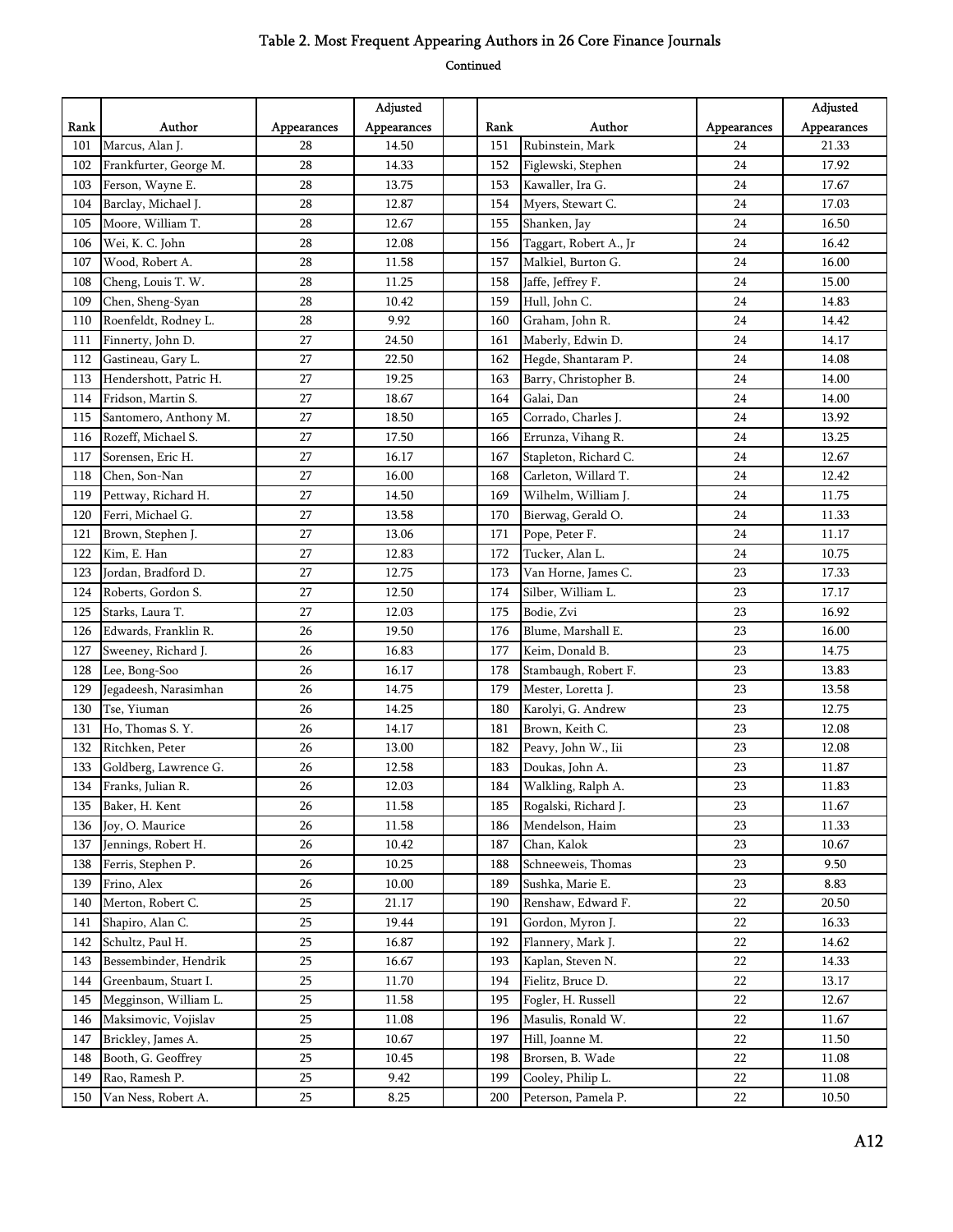|      |                            |             | Adjusted    |      |                        |             | Adjusted    |
|------|----------------------------|-------------|-------------|------|------------------------|-------------|-------------|
| Rank | Author                     | Appearances | Appearances | Rank | Author                 | Appearances | Appearances |
| 201  | Torous, Walter N.          | 22          | 10.50       | 251  | Bekaert, Geert         | 20          | 9.33        |
| 202  | Deangelo, Harry            | 22          | 10.33       | 252  | Clarke, Roger G.       | 20          | 9.00        |
| 203  | Chordia, Tarun             | 22          | 9.25        | 253  | Kang, Jun-Koo          | 20          | 8.92        |
| 204  | Fung, Hung-Gay             | 22          | 8.67        | 254  | Ibbotson, Roger G.     | 20          | 8.67        |
| 205  | Lease, Ronald C.           | 22          | 7.17        | 255  | Miller, Robert E.      | 20          | 8.67        |
| 206  | Hasbrouck, Joel            | 21          | 17.25       | 256  | Cheung, Yan-Leung      | 20          | 8.50        |
| 207  | Hakansson, Nils H.         | 21          | 16.50       | 257  | Datta, Sudip           | 20          | 8.00        |
| 208  | Arditti, Fred D.           | 21          | 14.17       | 258  | Hauser, Shmuel         | 20          | 7.75        |
| 209  | Turnbull, Stuart M.        | 21          | 13.78       | 259  | Johnson, Robert R.     | 20          | 7.58        |
| 210  | Theobald, Michael          | 21          | 13.75       | 260  | Schlarbaum, Gary G.    | 20          | 7.58        |
| 211  | Campbell, John Y.          | 21          | 12.92       | 261  | Jensen, Gerald R.      | 20          | 7.42        |
| 212  | Rendlemen, Richard J., Jr. | 21          | 12.83       | 262  | Lemmon, Michael L.     | 20          | 7.17        |
| 213  | Sinkey, Joseph F., Jr      | 21          | 12.50       | 263  | Ellis, Charles D.      | 19          | 19.00       |
| 214  | Kalay, Avner               | 21          | 12.00       | 264  | Harris, Lawrence E.    | 19          | 15.33       |
| 215  | Loughran, Tim              | 21          | 11.92       | 265  | Soldofsky, Robert M.   | 19          | 14.17       |
| 216  | Aggarwal, Reena            | 21          | 11.17       | 266  | Adler, Michael         | 19          | 13.00       |
| 217  | Brenner, Menachem          | 21          | 10.83       | 267  | O'Brien, Thomas J.     | 19          | 12.17       |
| 218  | Chua, Jess H.              | 21          | 10.83       | 268  | Zhou, Guofu            | 19          | 12.17       |
| 219  | Kraus, Alan                | 21          | 10.83       | 269  | Herbst, Anthony F.     | 19          | 11.58       |
| 220  | Humphrey, David B.         | 21          | 9.92        | 270  | Friend, Irwin          | 19          | 10.50       |
| 221  | Nanda, Vikram              | 21          | 9.83        | 271  | Boot, Arnoud W. A.     | 19          | 10.33       |
| 222  | Kidwell, David S.          | 21          | 9.67        | 272  | Duffie, Darrell        | 19          | 10.33       |
| 223  | Houston, Joel F.           | 21          | 9.17        | 273  | Jen, Frank C.          | 19          | 10.33       |
| 224  | Pinegar, J. Michael        | 21          | 9.17        | 274  | Engle, Robert F.       | 19          | 10.17       |
| 225  | Tehranian, Hassan          | 21          | 8.92        | 275  | Michel, Allen          | 19          | 9.83        |
| 226  | Pruitt, Stephen W.         | 21          | 8.83        | 276  | Servaes, Henri         | 19          | 9.83        |
| 227  | Kolari, James W.           | 21          | 8.42        | 277  | Poulsen, Annette B.    | 19          | 9.25        |
| 228  | Iskandar-Datta, Mai E.     | 21          | 8.33        | 278  | Grinblatt, Mark        | 19          | 9.08        |
| 229  | Koch, Timothy W.           | 21          | 8.33        | 279  | Udell, Gregory F.      | 19          | 8.92        |
| 230  | Lang, Larry H. P.          | 21          | 7.92        | 280  | Mauer, David C.        | 19          | 8.83        |
| 231  | Richardson, Matthew        | 21          | 7.92        | 281  | Hung, Mao-Wei          | 19          | 8.75        |
| 232  | Van Ness, Bonnie F.        | 21          | 7.25        | 282  | Chambers, Donald R.    | 19          | 8.67        |
| 233  | Schwert, G. William        | 20          | 15.83       | 283  | Hong, Harrison         | 19          | 8.67        |
| 234  | McEnally, Richard W.       | 20          | 15.17       | 284  | Eun, Cheol S.          | 19          | 8.50        |
| 235  | Branch, Ben                | 20          | 15.00       | 285  | Weaver, Daniel G.      | 19          | 8.42        |
| 236  | Kalotay, Andrew J.         | 20          | 14.83       | 286  | Brick, Ivan E.         | 19          | 8.25        |
| 237  | West, Richard R.           | 20          | 14.33       | 287  | Demirguc-Kunt, Asli    | 19          | 8.08        |
| 238  | Stock, Duane               | 20          | 13.33       | 288  | Keown, Arthur J.       | 19          | 7.83        |
| 239  | Dybvig, Philip H.          | 20          | 12.83       | 289  | Cornett, Marcia Millon | 19          | 7.58        |
| 240  | Hilliard, Jimmy E.         | 20          | 11.83       | 290  | Gleason, Kimberly C.   | 19          | 7.25        |
| 241  | Finnerty, Joseph E.        | $20\,$      | 11.58       | 291  | Wansley, James W.      | 19          | 7.25        |
| 242  | Fuller, Russell J.         | 20          | 11.50       | 292  | Thomas, Stephen H.     | 19          | 6.83        |
| 243  | Lo, Andrew W.              | 20          | 11.50       | 293  | Ambachtsheer, Keith P. | 18          | 15.83       |
| 244  | Stover, Roger D.           | 20          | 11.17       | 294  | Reinganum, Marc R.     | 18          | 14.33       |
| 245  | Latane, Henry A.           | 20          | 11.11       | 295  | Smith, Keith V.        | 18          | 13.50       |
| 246  | Bali, Turan G.             | 20          | 11.00       | 296  | Markowitz, Harry M.    | 18          | 13.33       |
| 247  | Fung, William K. H.        | 20          | 10.92       | 297  | Shiller, Robert J.     | 18          | 13.17       |
| 248  | Howe, John S.              | 20          | 10.83       | 298  | Grauer, Robert R.      | 18          | 12.83       |
| 249  | Rajan, Raghuram G.         | 20          | 10.53       | 299  | Beedles, William L.    | 18          | 12.67       |
| 250  | Kane, Alex                 | 20          | 9.83        | 300  | Beranek, William       | 18          | 12.17       |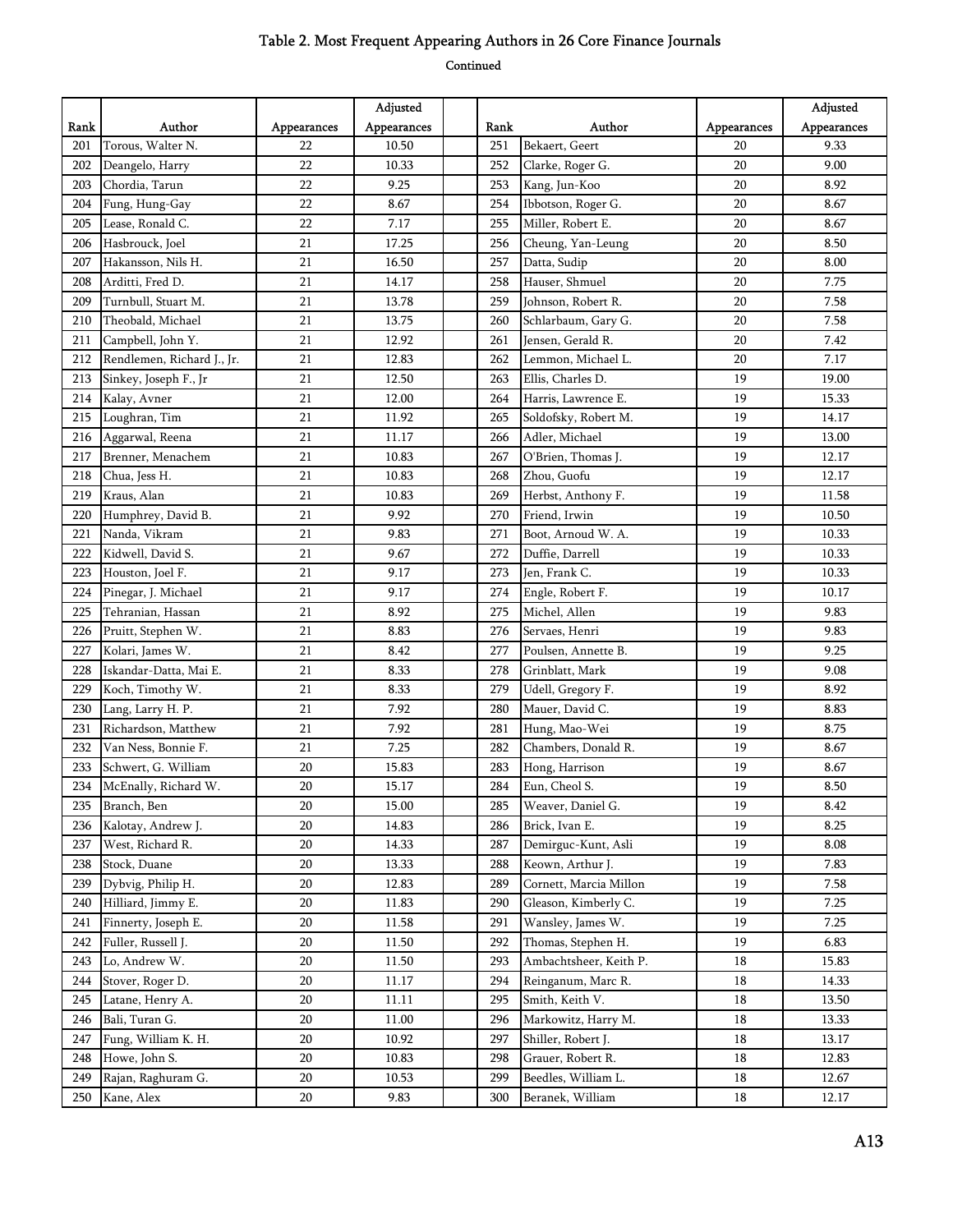|      |                            |             | Adjusted    |      |                       |             | Adjusted    |
|------|----------------------------|-------------|-------------|------|-----------------------|-------------|-------------|
| Rank | Author                     | Appearances | Appearances | Rank | Author                | Appearances | Appearances |
| 301  | Rosenberg, Barr            | 18          | 12.17       | 351  | Laeven, Luc           | 17          | 8.67        |
| 302  | Ingersoll, Jonathan E., Jr | 18          | 11.92       | 352  | Allen, Linda          | 17          | 8.50        |
| 303  | Copeland, Thomas E.        | 18          | 11.33       | 353  | Nofsinger, John R.    | 17          | 8.50        |
| 304  | Woolridge, J. Randall      | 18          | 11.17       | 354  | Deyoung, Robert       | 17          | 8.48        |
| 305  | Klemkosky, Robert C.       | 18          | 11.00       | 355  | Zivney, Terry L.      | 17          | 8.33        |
| 306  | Green, Richard C.          | 18          | 10.83       | 356  | Cummins, J. David     | 17          | 8.25        |
| 307  | Goodman, Laurie S.         | 18          | 10.75       | 357  | Ofer, Aharon R.       | 17          | 8.25        |
| 308  | Bailey, Warren             | 18          | 10.58       | 358  | Lauterbach, Beni      | 17          | 8.17        |
| 309  | Darrat, Ali F.             | 18          | 10.00       | 359  | Thorley, Steven       | 17          | 7.92        |
| 310  | Francis, Jack Clark        | 18          | 10.00       | 360  | Elyasiani, Elyas      | 17          | 7.33        |
| 311  | Froot, Kenneth A.          | 18          | 9.75        | 361  | Hasan, Iftekhar       | 17          | 7.17        |
| 312  | Karpoff, Jonathan M.       | 18          | 9.75        | 362  | Simkins, Betty J.     | 17          | 6.92        |
| 313  | Kanatas, George            | 18          | 9.67        | 363  | Battalio, Robert      | 17          | 6.67        |
| 314  | Mulherin, J. Harold        | 18          | 9.42        | 364  | Mathur, Ike           | 17          | 6.58        |
| 315  | Jagannathan, Ravi          | 18          | 9.33        | 365  | Vishny, Robert W.     | 17          | 6.25        |
| 316  | Miles, James A.            | 18          | 9.17        | 366  | Molodovsky, Nicholas  | 16          | 16.00       |
| 317  | Locke, Peter R.            | 18          | 8.83        | 367  | Grinold, Richard C.   | 16          | 12.58       |
| 318  | Shaked, Israel             | 18          | 8.83        | 368  | Scott, James H., Jr.  | 16          | 11.50       |
| 319  | Stewart, G. Bennett        | 18          | 8.78        | 369  | Lessard, Donald R.    | 16          | 11.03       |
| 320  | Gentry, James A.           | 18          | 8.67        | 370  | Dowen, Richard J.     | 16          | 11.00       |
| 321  | Lee, Wayne Y.              | 18          | 8.58        | 371  | Pennacchi, George G.  | 16          | 11.00       |
| 322  | Resnick, Bruce G.          | 18          | 8.50        | 372  | Bey, Roger P.         | 16          | 10.67       |
| 323  | Aggarwal, Raj              | 18          | 8.42        | 373  | Tian, Yisong          | 16          | 10.67       |
| 324  | Tinic, Seha M.             | 18          | 8.33        | 374  | Sias, Richard W.      | 16          | 10.50       |
| 325  | Kothari, S. P.             | 18          | 7.83        | 375  | Oldfield, George S.   | 16          | 10.33       |
| 326  | Marr, M. Wayne             | 18          | 7.08        | 376  | McDonald, Bill        | 16          | 10.17       |
| 327  | Chan, Louis K. C.          | 18          | 7.00        | 377  | Scholes, Myron S.     | 16          | 10.08       |
| 328  | Whitcomb, David K.         | 18          | 6.40        | 378  | Campbell, Tim S.      | 16          | 9.83        |
| 329  | Miller, Edward M.          | 17          | 17.00       | 379  | Ehrhardt, Michael C.  | 16          | 9.83        |
| 330  | Saulnier, Raymond J.       | 17          | 17.00       | 380  | Ziemba, William T.    | 16          | 9.67        |
| 331  | Simon, David P.            | 17          | 15.00       | 381  | Bower, Richard S.     | 16          | 9.58        |
| 332  | Booth, Laurence D.         | 17          | 14.42       | 382  | Reichenstein, William | 16          | 9.50        |
| 333  | Williams, Joseph           | 17          | 13.67       | 383  | Boyle, Phelim P.      | 16          | 9.42        |
| 334  | Stone, Bernell K.          | $17\,$      | 13.50       | 384  | Dubofsky, David A.    | $16\,$      | 9.33        |
| 335  | Smidt, Seymour             | 17          | 12.00       | 385  | Kwan, Clarence C. Y.  | 16          | 9.25        |
| 336  | Murphy, Neil B.            | 17          | 11.17       | 386  | Dumas, Bernard        | 16          | 9.17        |
| 337  | Eisenbeis, Robert A.       | 17          | 10.83       | 387  | Levine, Ross          | 16          | 9.00        |
| 338  | Pinches, George E.         | 17          | 10.33       | 388  | Warner, Jerold B.     | 16          | 8.50        |
| 339  | Sarnat, Marshall           | 17          | 10.33       | 389  | Degennaro, Ramon P.   | 16          | 8.42        |
| 340  | Tufano, Peter              | 17          | 10.25       | 390  | Kandel, Shmuel        | 16          | 8.33        |
| 341  | Welch, Ivo                 | 17          | 10.25       | 391  | Senchack, A. J., Jr   | 16          | 8.33        |
| 342  | Hawawini, Gabriel A.       | 17          | 9.95        | 392  | Taylor, Stephen J.    | 16          | 8.33        |
| 343  | Eckbo, B. Espen            | 17          | 9.83        | 393  | Ball, Clifford A.     | 16          | 8.00        |
| 344  | Chen, Ren-Raw              | 17          | 9.50        | 394  | Barber, Brad M.       | 16          | 8.00        |
| 345  | Hirschey, Mark             | 17          | 9.50        | 395  | Sarig, Oded           | 16          | 7.92        |
| 346  | Hirshleifer, David         | 17          | 9.17        | 396  | Wu, Liuren            | 16          | 7.92        |
| 347  | Mullineaux, Donald J.      | 17          | 9.17        | 397  | Lloyd, William P.     | 16          | 7.50        |
| 348  | Jacobs, Bruce I.           | 17          | 9.00        | 398  | Hunter, William C.    | 16          | 7.33        |
| 349  | Fung, Joseph K. W.         | 17          | 8.83        | 399  | Tuttle, Donald L.     | 16          | 7.33        |
| 350  | French, Dan W.             | 17          | 8.67        | 400  | Wilson, Jack W.       | 16          | 7.33        |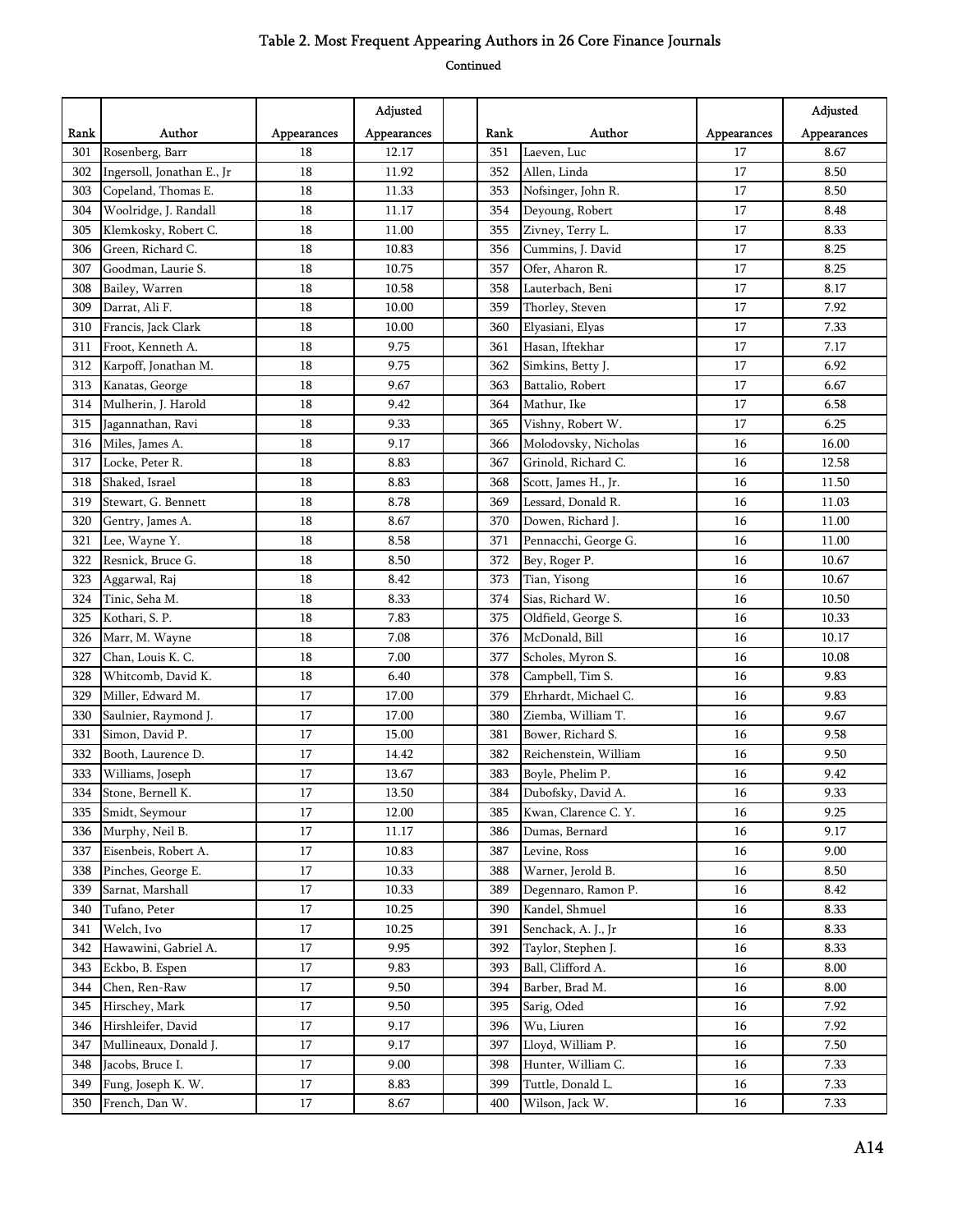|      |                        |             | Adjusted    |      |                           |             | Adjusted    |
|------|------------------------|-------------|-------------|------|---------------------------|-------------|-------------|
| Rank | Author                 | Appearances | Appearances | Rank | Author                    | Appearances | Appearances |
| 401  | Aivazian, Varouj A.    | 16          | 7.00        | 451  | Merville, Larry J.        | 15          | 7.33        |
| 402  | Sears, R. Stephen      | 16          | 7.00        | 452  | Shrieves, Ronald E.       | 15          | 7.33        |
| 403  | Weisbach, Michael S.   | 16          | 7.00        | 453  | White, Alan               | 15          | 7.33        |
| 404  | Wright, Mike           | 16          | 7.00        | 454  | Born, Jeffrey A.          | 15          | 7.17        |
| 405  | Bakshi, Gurdip S.      | 16          | 6.92        | 455  | Lockwood, Larry J.        | 15          | 7.17        |
| 406  | Weil, Roman L.         | 16          | 6.92        | 456  | Levy, Kenneth N.          | 15          | 7.00        |
| 407  | Lin, Ji-Chai           | 16          | 6.83        | 457  | Ravid, S. Abraham         | 15          | 6.96        |
| 408  | Winters, Drew B.       | 16          | 6.83        | 458  | Bhagat, Sanjai            | 15          | 6.92        |
| 409  | Conrad, Jennifer       | 16          | 6.75        | 459  | Miller, Thomas W., Jr     | 15          | 6.92        |
| 410  | Affleck-Graves, John   | 16          | 6.67        | 460  | Chang, Jack S. K.         | 15          | 6.83        |
| 411  | Marshall, William J.   | 16          | 6.67        | 461  | Clare, Andrew             | 15          | 6.83        |
| 412  | Smith, Brian F.        | 16          | 6.53        | 462  | Crouhy, Michel            | 15          | 6.83        |
| 413  | Gombola, Michael J.    | 16          | 6.33        | 463  | Heinkel, Robert           | 15          | 6.83        |
| 414  | Varma, Raj             | 16          | 6.25        | 464  | Kracaw, William A.        | 15          | 6.83        |
| 415  | Thompson, G. Rodney    | 16          | 6.08        | 465  | Chatrath, Arjun           | 15          | 6.75        |
| 416  | Sarin, Atulya          | 16          | 5.83        | 466  | Chiang, Raymond           | 15          | 6.67        |
| 417  | Singh, Ajai K.         | 16          | 5.67        | 467  | Viswanathan, S.           | 15          | 6.67        |
| 418  | Kupiec, Paul H.        | 15          | 13.50       | 468  | Ding, David K.            | 15          | 6.50        |
| 419  | Dowd, Kevin            | 15          | 11.83       | 469  | Makhija, Anil K.          | 15          | 6.50        |
| 420  | Turnovsky, Stephen J.  | 15          | 11.33       | 470  | Paudyal, Krishna          | 15          | 6.50        |
| 421  | Fletcher, Jonathan     | 15          | 10.83       | 471  | Billingsley, Randall S.   | 15          | 6.42        |
| 422  | Meltzer, Allan H.      | 15          | 10.70       | 472  | Whitelaw, Robert F.       | 15          | 6.42        |
| 423  | Grant, Dwight          | 15          | 10.50       | 473  | Deangelo, Linda           | 15          | 6.33        |
| 424  | Peterson, Richard L.   | 15          | 10.33       | 474  | Duan, Jin-Chuan           | 15          | 6.33        |
| 425  | Grossman, Sanford J.   | 15          | 10.00       | 475  | Lee, Charles M. C.        | 15          | 6.33        |
| 426  | Sealey, C. W.          | 15          | 10.00       | 476  | Pan, Ming-Shiun           | 15          | 6.33        |
| 427  | Howe, Keith M.         | 15          | 9.50        | 477  | Palmon, Oded              | 15          | 6.25        |
| 428  | Prisman, Eliezer Z.    | 15          | 9.33        | 478  | Kogelman, Stanley         | 15          | 6.08        |
| 429  | Nawalkha, Sanjay K.    | 15          | 9.17        | 479  | Rhee, S. Ghon             | 15          | 6.08        |
| 430  | Carr, Peter            | 15          | 9.00        | 480  | Zechner, Josef            | 15          | 6.08        |
| 431  | Trzcinka, Charles A.   | 15          | 9.00        | 481  | Easley, David             | 15          | 5.92        |
| 432  | Robichek, Alexander A. | 15          | 8.83        | 482  | Szewczyk, Samuel H.       | 15          | 5.92        |
| 433  | Ryngaert, Michael D.   | 15          | 8.83        | 483  | Liu, Pu                   | 15          | 5.83        |
| 434  | Korkie, Bob            | 15          | 8.67        | 484  | Prakash, Arun J.          | 15          | 5.50        |
| 435  | Mayers, David          | 15          | 8.67        | 485  | Barth, James R.           | 15          | 5.33        |
| 436  | Woodward, Richard S.   | 15          | 8.58        | 486  | Hillier, David            | 15          | 5.33        |
| 437  | Dimson, Elroy          | 15          | 8.50        | 487  | Kumar, Raman              | 15          | 5.25        |
| 438  | Sundaresan, Suresh     | 15          | 8.50        | 488  | Bogle, John C.            | 14          | 13.50       |
| 439  | Edmister, Robert O.    | 15          | 8.33        | 489  | Mennis, Edmund A.         | 14          | 13.33       |
| 440  | Hansen, Robert S.      | 15          | 7.83        | 490  | Jean, William H.          | 14          | 12.50       |
| 441  | Wall, Larry D.         | 15          | 7.83        | 491  | Samuelson, Paul A.        | 14          | 12.50       |
| 442  | Lee, Insup             | 15          | 7.78        | 492  | Barnes, Paul              | 14          | 11.67       |
| 443  | Brigham, Eugene F.     | 15          | 7.70        | 493  | Constantinides, George M. | 14          | 11.50       |
| 444  | Mikkelson, Wayne H.    | 15          | 7.67        | 494  | Hannan, Timothy H.        | 14          | 11.00       |
| 445  | Hodges, Stewart D.     | 15          | 7.58        | 495  | Johnson, Lewis D.         | 14          | 11.00       |
| 446  | Warga, Arthur D.       | 15          | 7.50        | 496  | Arzac, Enrique R.         | 14          | 10.83       |
| 447  | Hassan, M. Kabir       | 15          | 7.42        | 497  | Leland, Hayne E.          | 14          | 10.83       |
| 448  | Draper, Paul           | 15          | 7.33        | 498  | Moshirian, Fariborz       | 14          | 10.58       |
| 449  | Hein, Scott E.         | 15          | 7.33        | 499  | Ashton, David J.          | 14          | 10.50       |
| 450  | Loderer, Claudio       | 15          | 7.33        | 500  | Ogden, Joseph P.          | 14          | 10.33       |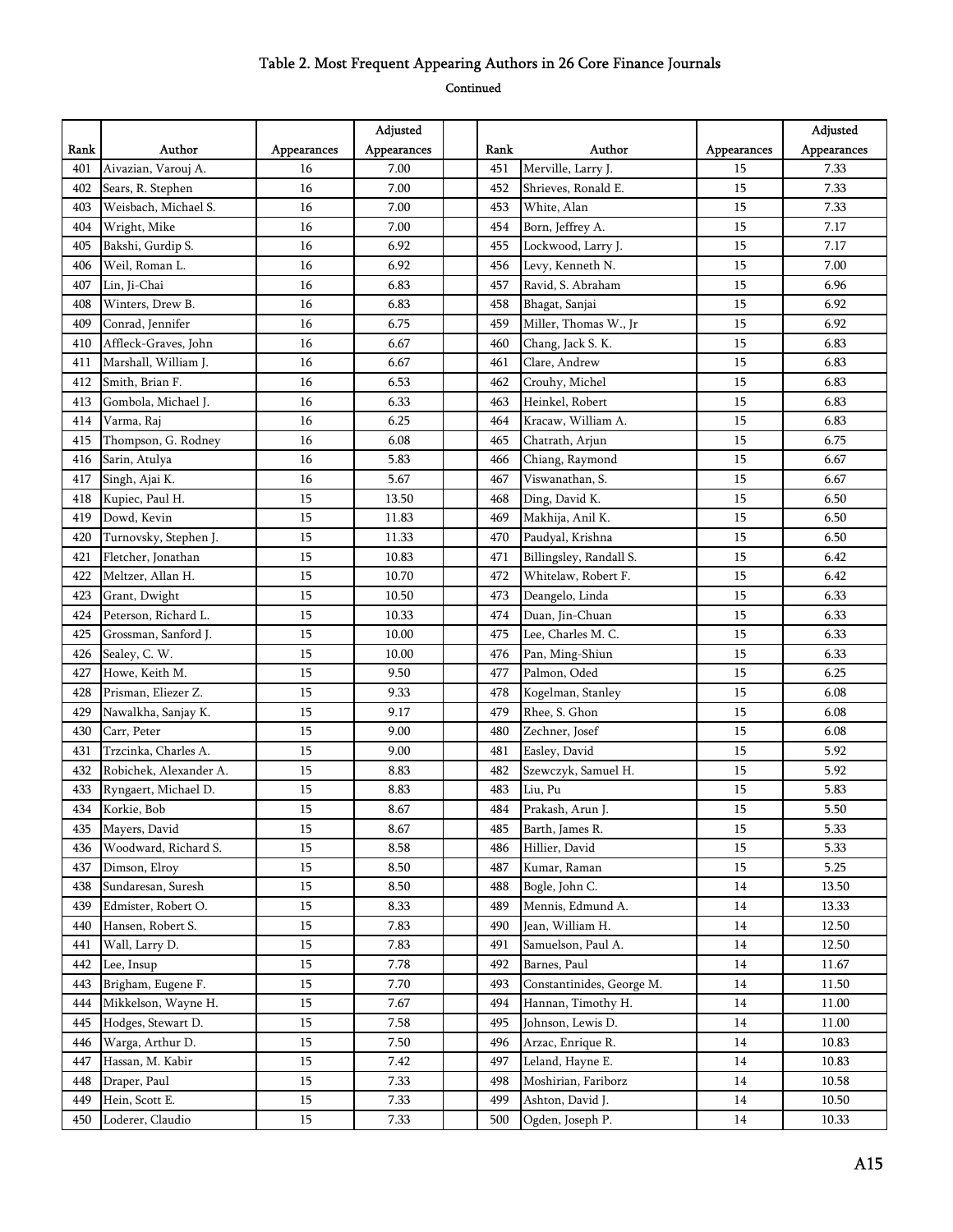|      |                           |             | Adjusted    |      |                         |             | Adjusted    |
|------|---------------------------|-------------|-------------|------|-------------------------|-------------|-------------|
| Rank | Author                    | Appearances | Appearances | Rank | Author                  | Appearances | Appearances |
| 501  | Pringle, John J.          | 14          | 10.33       | 551  | Hwang, Chuan-Yang       | 14          | 6.58        |
| 502  | Brown, Lawrence D.        | 14          | 9.83        | 552  | Emery, Douglas R.       | 14          | 6.53        |
| 503  | Lerner, Joshua            | 14          | 9.75        | 553  | Lewis, Craig M.         | 14          | 6.33        |
| 504  | Conine, Thomas E., Jr.    | 14          | 9.67        | 554  | Sharpe, Ian G.          | 14          | 6.33        |
| 505  | Ruback, Richard S.        | 14          | 9.67        | 555  | Khorana, Ajay           | 14          | 6.28        |
| 506  | Horvitz, Paul M.          | 14          | 9.50        | 556  | Millar, James A.        | 14          | 6.17        |
| 507  | Weinstein, Mark I.        | 14          | 9.42        | 557  | Kini, Omesh             | 14          | 6.08        |
| 508  | Brealey, Richard A.       | 14          | 9.33        | 558  | Livnat, Joshua          | 14          | 6.08        |
| 509  | Ohlson, James A.          | 14          | 9.33        | 559  | Choi, Jongmoo Jay       | 14          | 6.03        |
| 510  | Yermack, David            | 14          | 9.33        | 560  | Smith, Stephen D.       | 14          | 6.00        |
| 511  | Geske, Robert             | 14          | 9.08        | 561  | Spatt, Chester S.       | 14          | 6.00        |
| 512  | Rose, John T.             | 14          | 9.00        | 562  | Yadav, Pradeep K.       | 14          | 6.00        |
| 513  | Rudd, Andrew              | 14          | 8.58        | 563  | Tandon, Kishore         | 14          | 5.92        |
| 514  | Thompson, Howard E.       | 14          | 8.50        | 564  | Bradley, Michael G.     | 14          | 5.83        |
| 515  | Gup, Benton E.            | 14          | 8.45        | 565  | Kensinger, John W.      | 14          | 5.83        |
| 516  | Leistikow, Dean           | 14          | 8.33        | 566  | Kim, Yong H.            | 14          | 5.83        |
| 517  | Mover, R. Charles         | 14          | 8.33        | 567  | Denis, Diane K.         | 14          | 5.75        |
| 518  | Nelson, Charles R.        | 14          | 8.33        | 568  | Claessens, Stijn        | 14          | 5.67        |
| 519  | Allen, Franklin           | 14          | 8.00        | 569  | Sirmans, C. F.          | 14          | 5.58        |
| 520  | Ronn, Ehud I.             | 14          | 8.00        | 570  | Spindt, Paul A.         | 14          | 5.58        |
| 521  | Summers, Lawrence H.      | 14          | 7.94        | 571  | Philippatos, George C.  | 14          | 5.42        |
| 522  | Arnold, Tom               | 14          | 7.92        | 572  | Irwin, Scott H.         | 14          | 5.33        |
| 523  | Chakravarty, Sugato       | 14          | 7.83        | 573  | Wang, George H. K.      | 14          | 5.33        |
| 524  | Chowdhry, Bhagwan         | 14          | 7.83        | 574  | Shome, Dilip K.         | 14          | 5.17        |
| 525  | Lerner, Eugene M.         | 14          | 7.83        | 575  | Rui, Oliver M.          | 14          | 5.00        |
| 526  | Heuson, Andrea J.         | 14          | 7.75        | 576  | Boudoukh, Jacob         | 14          | 4.92        |
| 527  | Smirlock, Michael         | 14          | 7.75        | 577  | Packer, Stephen B.      | 13          | 13.00       |
| 528  | Okunev, John              | 14          | 7.67        | 578  | Bretey, Pierre R.       | 13          | 12.50       |
| 529  | Pettit, R. Richardson     | 14          | 7.67        | 579  | Mitchell, Douglas W.    | 13          | 11.17       |
| 530  | Barnea, Amir              | 14          | 7.50        | 580  | Esty, Benjamin C.       | 13          | 10.67       |
| 531  | Fong, H. Gifford          | 14          | 7.50        | 581  | Smith, Donald J.        | 13          | 10.33       |
| 532  | Gitman, Lawrence J.       | 14          | 7.50        | 582  | Kamara, Avraham         | 13          | 10.17       |
| 533  | Puri, Manju               | 14          | 7.50        | 583  | Sprenkle, Case M.       | 13          | 10.17       |
| 534  | Westerfield, Randolph     | 14          | 7.50        | 584  | Asness, Clifford S.     | 13          | 9.92        |
| 535  | Lev, Baruch               | 14          | 7.42        | 585  | Winton, Andrew          | 13          | 9.33        |
| 536  | Bae, Sung C.              | 14          | 7.33        | 586  | Thornton, Daniel L.     | 13          | 9.17        |
| 537  | Chemmanur, Thomas J.      | 14          | 7.33        | 587  | Wruck, Karen H.         | 13          | 9.17        |
| 538  | Gorton, Gary              | 14          | 7.33        | 588  | Eaker, Mark R.          | 13          | 8.67        |
| 539  | Massa, Massimo            | 14          | 7.33        | 589  | Henderson, Glenn V., Jr | 13          | 8.00        |
| 540  | Ofek, Eli                 | 14          | 7.33        | 590  | Gompers, Paul A.        | 13          | 7.42        |
| 541  | Tong, Wilson H. S.        | 14          | 7.33        | 591  | Amoako-Adu, Ben         | 13          | 7.33        |
| 542  | Alderson, Michael J.      | 14          | 7.17        | 592  | Melicher, Ronald W.     | 13          | 7.33        |
| 543  | Vermaelen, Theo           | 14          | 7.17        | 593  | Stanhouse, Bryan        | 13          | 7.33        |
| 544  | Williams, Edward E.       | 14          | 7.17        | 594  | Unal, Haluk             | 13          | 7.33        |
| 545  | Kadapakkam, Palani-Rajan  | 14          | 7.00        | 595  | Das, Sanjiv Ranjan      | 13          | 7.17        |
| 546  | Kaul, Gautam              | 14          | 7.00        | 596  | Gregory, Alan           | 13          | 7.17        |
| 547  | Lamoureux, Christopher G. | 14          | 7.00        | 597  | Khanna, Naveen          | 13          | 7.17        |
| 548  | Lasser, Dennis J.         | 14          | 7.00        | 598  | McDonald, Robert L.     | 13          | 7.17        |
| 549  | Muscarella, Chris J.      | 14          | 6.92        | 599  | Miller, Stephen M.      | 13          | 7.17        |
| 550  | Shawky, Hany A.           | 14          | 6.83        | 600  | Taffler, Richard J.     | 13          | 7.17        |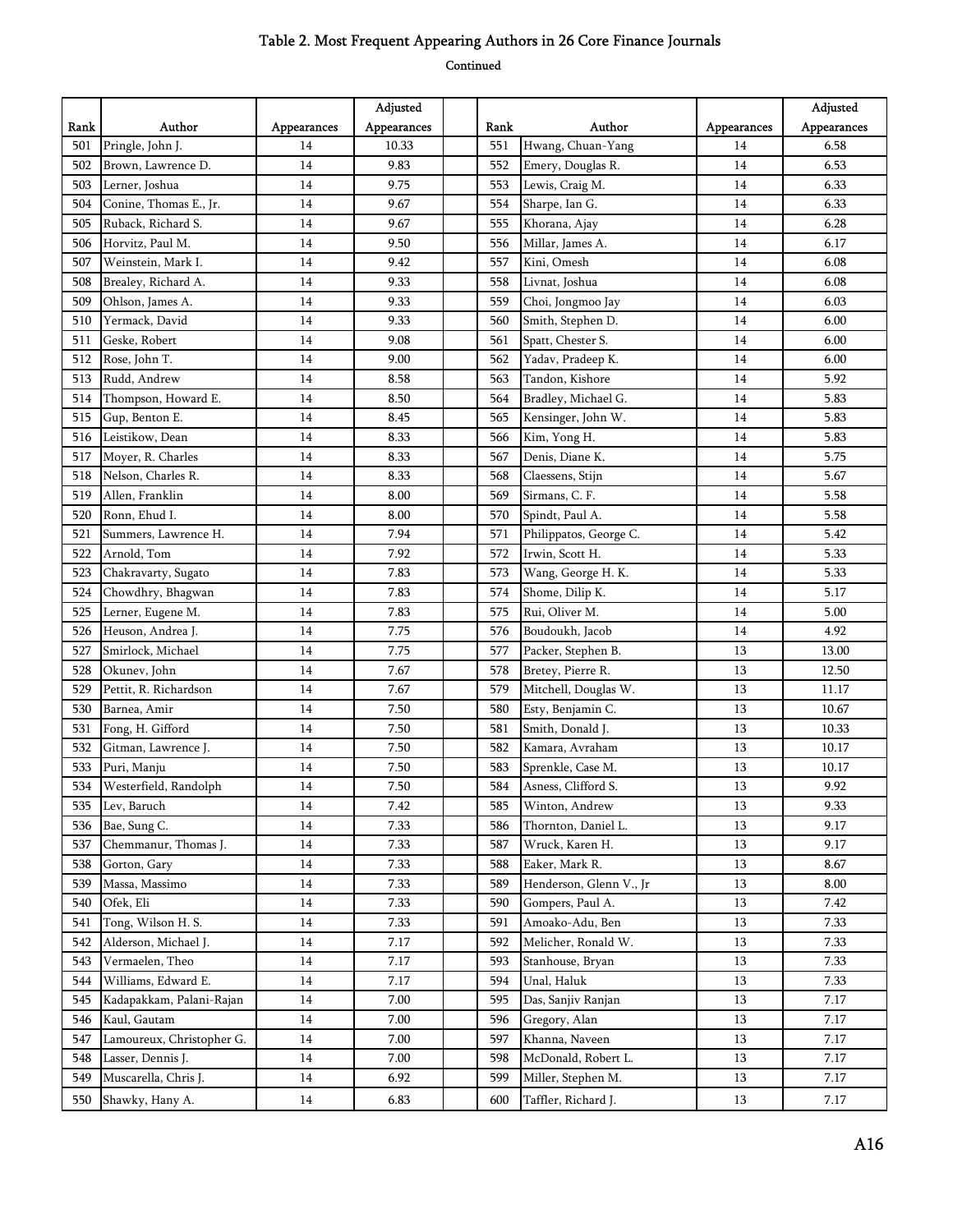|      |                         |             | Adjusted    |      |                         |             | Adjusted    |
|------|-------------------------|-------------|-------------|------|-------------------------|-------------|-------------|
| Rank | Author                  | Appearances | Appearances | Rank | Author                  | Appearances | Appearances |
| 601  | Brooks, Leroy D.        | 13          | 7.00        | 651  | Bruner, Robert F.       | 12          | 8.58        |
| 602  | Mukherjee, Tarun K.     | 13          | 7.00        | 652  | Bookstaber, Richard     | 12          | 8.50        |
| 603  | Najand, Mohammad        | 13          | 7.00        | 653  | Doherty, Neil A.        | 12          | 8.33        |
| 604  | Thompson, Rex           | 13          | 7.00        | 654  | Beckers, Stan           | 12          | 8.25        |
| 605  | Sosin, Howard B.        | 13          | 6.75        | 655  | Ball, Ray               | 12          | 8.17        |
| 606  | Christie, William G.    | 13          | 6.70        | 656  | Kahn, Ronald N.         | 12          | 8.17        |
| 607  | Phillips, Herbert E.    | 13          | 6.67        | 657  | Narayanan, M. P.        | 12          | 8.17        |
| 608  | Garbade, Kenneth D.     | 13          | 6.50        | 658  | Bhattacharya, Sudipto   | 12          | 8.08        |
| 609  | Raviv, Artur            | 13          | 6.50        | 659  | Murphy, Joseph E., Jr   | 12          | 8.00        |
| 610  | Smith, Richard L.       | 13          | 6.50        | 660  | Kroll, Yoram            | 12          | 7.83        |
| 611  | Mann, Steven V.         | 13          | 6.42        | 661  | Stevenson, Richard A.   | 12          | 7.83        |
| 612  | Ackert, Lucy F.         | 13          | 6.33        | 662  | Culp, Christopher L.    | 12          | 7.67        |
| 613  | Lee, Sang Bin           | 13          | 6.33        | 663  | Edelman, Richard B.     | 12          | 7.67        |
| 614  | Linn, Scott C.          | 13          | 6.33        | 664  | McDonald, John G.       | 12          | 7.67        |
| 615  | Sun, Qian               | 13          | 6.33        | 665  | Whited, Toni M.         | 12          | 7.67        |
| 616  | Swary, Itzhak           | 13          | 6.33        | 666  | Cheng, Pao L.           | 12          | 7.50        |
| 617  | Jarrell, Gregg A.       | 13          | 6.28        | 667  | Johnson, Shane A.       | 12          | 7.50        |
| 618  | Choi, Dosoung           | 13          | 6.17        | 668  | Hsieh, David A.         | 12          | 7.42        |
| 619  | Heck, Jean L.           | 13          | 6.17        | 669  | Domowitz, Ian           | 12          | 7.33        |
| 620  | Joehnk, Michael D.      | 13          | 6.00        | 670  | Jain, Prem C.           | 12          | 7.33        |
| 621  | McQueen, Grant          | 13          | 6.00        | 671  | Perold, Andre F.        | 12          | 7.33        |
| 622  | Callen, Jeffrey L.      | 13          | 5.92        | 672  | Schaefer, Stephen M.    | 12          | 7.33        |
| 623  | Opler, Tim C.           | 13          | 5.92        | 673  | Bollen, Nicolas P. B.   | 12          | 7.17        |
| 624  | Vetsuypens, Michael R.  | 13          | 5.92        | 674  | Morgan, George Emir Iii | 12          | 7.17        |
| 625  | Conroy, Robert M.       | 13          | 5.83        | 675  | Arak, Marcelle          | 12          | 6.83        |
| 626  | Aharony, Joseph         | 13          | 5.67        | 676  | Berkman, Henk           | 12          | 6.83        |
| 627  | Shrestha, Keshab        | 13          | 5.67        | 677  | Eberhart, Allan C.      | 12          | 6.83        |
| 628  | Ghosh, Chinmoy          | 13          | 5.50        | 678  | Wagner, Wayne H.        | 12          | 6.83        |
| 629  | Cakici, Nusret          | 13          | 5.42        | 679  | Lie, Erik               | 12          | 6.75        |
| 630  | Mercer, Jeffrey M.      | 13          | 5.42        | 680  | Hancock, Diana          | 12          | 6.58        |
| 631  | Travlos, Nickolaos G.   | 13          | 5.33        | 681  | Landskroner, Yoram      | 12          | 6.50        |
| 632  | Benveniste, Lawrence M. | 13          | 5.25        | 682  | Mougoue, Mbodja         | 12          | 6.50        |
| 633  | Keasey, Kevin           | 13          | 5.17        | 683  | Rich, Don R.            | 12          | 6.50        |
| 634  | Glascock, John L.       | 13          | 5.00        | 684  | Chen, Nai-Fu            | 12          | 6.33        |
| 635  | Griffiths, Mark D.      | 13          | 4.95        | 685  | Cooper, Ian A.          | 12          | 6.33        |
| 636  | Coles, Jeffrey L.       | 13          | 4.83        | 686  | Kim, In Joon            | 12          | 6.33        |
| 637  | Ho, Kim Wai             | 13          | 4.75        | 687  | MacKinlay, A. Craig     | 12          | 6.33        |
| 638  | Ramirez, Gabriel G.     | 13          | 4.58        | 688  | Mehta, Dileep R.        | 12          | 6.33        |
| 639  | Netter, Jeffry M.       | 13          | 4.50        | 689  | Ward, C. W. R.          | 12          | 6.25        |
| 640  | Chaudhry, Mukesh        | 13          | 4.33        | 690  | Johnson, Herb           | 12          | 6.17        |
| 641  | Borokhovich, Kenneth A. | 13          | 4.00        | 691  | Melnik, Arie            | 12          | 6.17        |
| 642  | Friedman, Benjamin M.   | 12          | 11.00       | 692  | Pastor, Lubos           | $12\,$      | 6.17        |
| 643  | Tobin, James            | 12          | 10.75       | 693  | Singleton, Kenneth J.   | 12          | 6.17        |
| 644  | Mao, James C. T.        | 12          | 10.00       | 694  | Strong, Norman          | 12          | 6.08        |
| 645  | Rodriguez, Ricardo J.   | 12          | 10.00       | 695  | Booth, James R.         | 12          | 6.00        |
| 646  | Damodaran, Aswath       | 12          | 9.67        | 696  | Gultekin, N. Bulent     | 12          | 6.00        |
| 647  | Murphy, J. Austin       | 12          | 9.50        | 697  | Tippett, Mark           | 12          | 6.00        |
| 648  | Koppenhaver, Gary D.    | 12          | 9.00        | 698  | Wu, Yangru              | 12          | 6.00        |
| 649  | Merrick, John J., Jr    | 12          | 8.92        | 699  | Yung, Kenneth           | 12          | 6.00        |
| 650  | Vijh, Anand M.          | 12          | 8.83        | 700  | Martens, Martin         | 12          | 5.87        |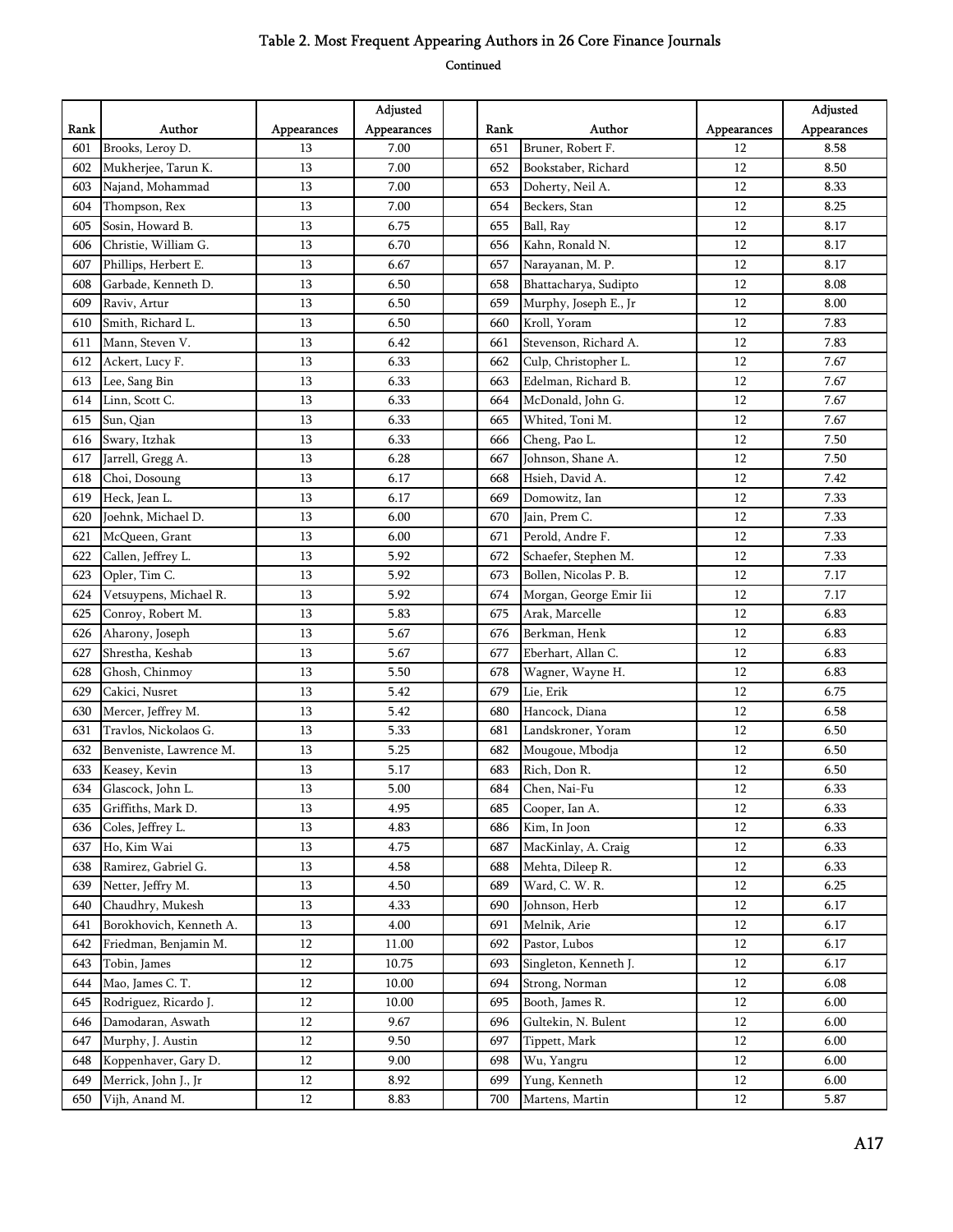|      |                        |             | Adjusted    |      |                           |             | Adjusted    |
|------|------------------------|-------------|-------------|------|---------------------------|-------------|-------------|
| Rank | Author                 | Appearances | Appearances | Rank | Author                    | Appearances | Appearances |
| 701  | Coggin, T. Daniel      | 12          | 5.83        | 751  | Shaffer, Sherrill         | 11          | 10.00       |
| 702  | Partch, M. Megan       | 12          | 5.83        | 752  | Finucane, Thomas J.       | 11          | 9.50        |
| 703  | Benninga, Simon        | 12          | 5.67        | 753  | Poitras, Geoffrey         | 11          | 9.50        |
| 704  | Kim, Kenneth A.        | 12          | 5.67        | 754  | Vanhoose, David D.        | 11          | 9.50        |
| 705  | Shaw, Wayne H.         | 12          | 5.67        | 755  | Vonfurstenberg, George M. | 11          | 9.33        |
| 706  | Kato, Kiyoshi          | 12          | 5.58        | 756  | Roley, V. Vance           | 11          | 9.00        |
| 707  | Martell, Terrence F.   | 12          | 5.50        | 757  | Lioui, Abraham            | 11          | 8.50        |
| 708  | Swaminathan, Bhaskaran | 12          | 5.50        | 758  | Mingo, John J.            | 11          | 8.50        |
| 709  | Wohar, Mark E.         | 12          | 5.42        | 759  | Schulman, Evan            | 11          | 8.50        |
| 710  | Antoniou, Antonios     | 12          | 5.33        | 760  | Williamson, J. Peter      | 11          | 8.25        |
| 711  | Jog, Vijay M.          | 12          | 5.33        | 761  | Schwartz, Anna J.         | 11          | 8.17        |
| 712  | Mello, Antonio S.      | 12          | 5.33        | 762  | Ennis, Richard M.         | 11          | 8.00        |
| 713  | Bae, Kee-Hong          | 12          | 5.17        | 763  | Yagil, Joseph             | 11          | 8.00        |
| 714  | Beck, Thorstein        | 12          | 5.17        | 764  | Shelton, John P.          | 11          | 7.83        |
| 715  | Nimalendran, M.        | 12          | 5.17        | 765  | Stein, Jerome L.          | 11          | 7.83        |
| 716  | Seward, James K.       | 12          | 5.17        | 766  | McDaniel, William R.      | 11          | 7.50        |
| 717  | Sick, Gordon A.        | 12          | 5.17        | 767  | Santos, Joao A. C.        | 11          | 7.50        |
| 718  | Smith, Stanley D.      | 12          | 5.17        | 768  | Starleaf, Dennis R.       | 11          | 7.50        |
| 719  | Christie-David, Rohan  | 12          | 5.08        | 769  | Gilson, Stuart C.         | 11          | 7.33        |
| 720  | Krinsky, Itzhak        | 12          | 5.08        | 770  | Walker, David A.          | 11          | 7.20        |
| 721  | Naik, Narayan Y.       | 12          | 5.08        | 771  | Block, Stanley B.         | 11          | 7.17        |
| 722  | Parrino, Robert        | 12          | 5.08        | 772  | Heston, Steven L.         | 11          | 7.17        |
| 723  | Zumwalt, J. Kenton     | 12          | 5.08        | 773  | Kim, Dongcheol            | 11          | 7.17        |
| 724  | Gosnell, Thomas F.     | 12          | 5.00        | 774  | Niehaus, Greg             | 11          | 7.00        |
| 725  | Lee, Jason             | 12          | 5.00        | 775  | Betker, Brian L.          | 11          | 6.83        |
| 726  | Schallheim, James S.   | 12          | 5.00        | 776  | Karafiath, Imre           | 11          | 6.83        |
| 727  | Seguin, Paul J.        | 12          | 5.00        | 777  | Kopecky, Kenneth J.       | 11          | 6.83        |
| 728  | Smith, Tom             | 12          | 5.00        | 778  | Marsh, Paul               | 11          | 6.83        |
| 729  | Kale, Jayant R.        | 12          | 4.92        | 779  | Rosenfeld, James D.       | 11          | 6.83        |
| 730  | Yaari, Uzi             | 12          | 4.92        | 780  | Shefrin, Hersh            | 11          | 6.83        |
| 731  | Jahera, John S., Jr    | 12          | 4.83        | 781  | Vasicek, Oldrich A.       | 11          | 6.83        |
| 732  | Lamy, Robert E.        | 12          | 4.75        | 782  | Connor, Gregory           | 11          | 6.67        |
| 733  | Pinkerton, John M.     | 12          | 4.67        | 783  | Gillan, Stuart L.         | 11          | 6.67        |
| 734  | Lane, William R.       | 12          | 4.58        | 784  | Peasnell, K. V.           | 11          | 6.67        |
| 735  | Patel, Ajay            | 12          | 4.53        | 785  | Rose, Peter S.            | 11          | 6.67        |
| 736  | Pantzalis, Christos    | $12\,$      | 4.50        | 786  | Thomson, James B.         | 11          | 6.67        |
| 737  | Szakmary, Andrew C.    | 12          | 4.50        | 787  | Chiang, Thomas C.         | 11          | 6.58        |
| 738  | Jayaraman, Narayanan   | 12          | 4.42        | 788  | Long, Michael S.          | 11          | 6.50        |
| 739  | Koedijk, Kees G.       | 12          | 4.33        | 789  | Leuthold, Raymond M.      | 11          | 6.50        |
| 740  | Whyte, Ann Marie       | 12          | 4.33        | 790  | Zingales, Luigi           | 11          | 6.50        |
| 741  | Nash, Robert C.        | 12          | 4.25        | 791  | Grieves, Robin            | 11          | 6.42        |
| 742  | Morck, Randall         | 12          | 4.17        | 792  | Koutmos, Gregory          | 11          | 6.42        |
| 743  | Hiraki, Takato         | 12          | 4.12        | 793  | Agmon, Tamir              | 11          | 6.17        |
| 744  | Yang, Jian             | 12          | 4.00        | 794  | Swanson, Peggy E.         | 11          | 6.17        |
| 745  | Cohen, Kalman J.       | 12          | 3.82        | 795  | Angel, James J.           | 11          | 6.00        |
| 746  | Keane, Simon M.        | 11          | 11.00       | 796  | Ready, Mark J.            | 11          | 6.00        |
| 747  | Wallich, Henry C.      | 11          | 11.00       | 797  | Asquith, Paul             | 11          | 5.83        |
| 748  | Weidenbaum, Murray L.  | 11          | 11.00       | 798  | Brewer, Elijah, Iii       | 11          | 5.83        |
| 749  | Havrilesky, Thomas     | $11\,$      | 10.50       | 799  | Moser, James T.           | 11          | 5.83        |
| 750  | Levy, Robert A.        | 11          | 10.50       | 800  | Singal, Vijay             | 11          | 5.83        |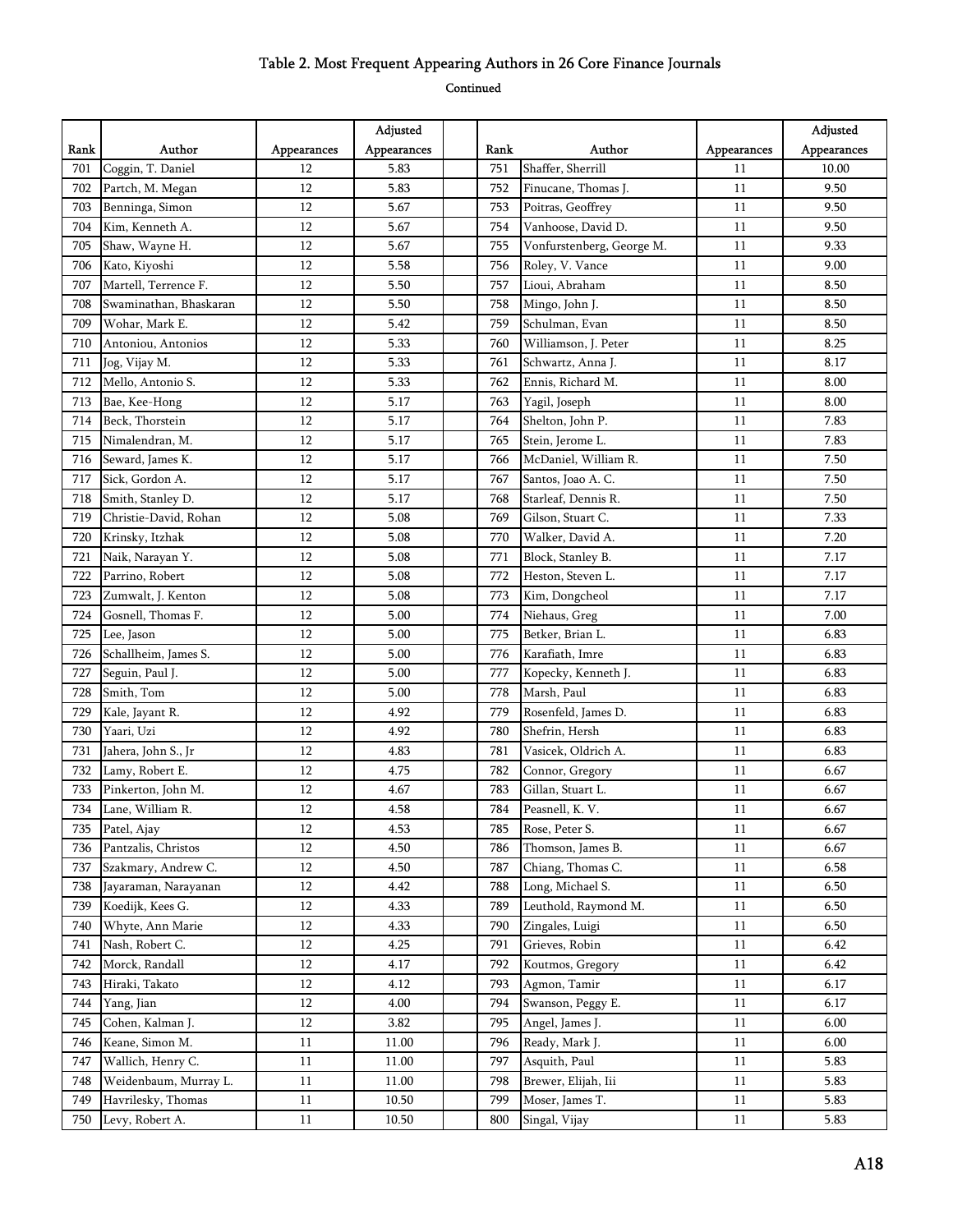|      |                         |             | Adjusted    |      |                       |             | Adjusted    |
|------|-------------------------|-------------|-------------|------|-----------------------|-------------|-------------|
| Rank | Author                  | Appearances | Appearances | Rank | Author                | Appearances | Appearances |
| 801  | Jaggi, Bikki            | 11          | 5.75        | 851  | Steiner, Thomas L.    | 11          | 4.67        |
| 802  | Rao, Ramesh K. S.       | 11          | 5.75        | 852  | Veld, Chris           | 11          | 4.67        |
| 803  | Brockman, Paul          | 11          | 5.67        | 853  | Ang, Andrew           | 11          | 4.58        |
| 804  | Cole, Rebel A.          | 11          | 5.67        | 854  | Zenner, Marc          | 11          | 4.58        |
| 805  | Detemple, Jerome        | 11          | 5.67        | 855  | Dhillon, Upinder S.   | 11          | 4.33        |
| 806  | Peek, Joe               | 11          | 5.67        | 856  | Scharfstein, David S. | 11          | 4.08        |
| 807  | Wahal, Sunil            | 11          | 5.67        | 857  | Verbrugge, James A.   | 11          | 4.08        |
| 808  | Harris, Milton          | 11          | 5.50        | 858  | Cao, Charles          | 11          | 3.83        |
| 809  | Lee, Jae Ha             | 11          | 5.50        | 859  | Walter, Terry S.      | 11          | 3.70        |
| 810  | Smith, Bruce D.         | 11          | 5.50        | 860  | Rangan, Nanda K.      | 11          | 3.58        |
| 811  | Sutcliffe, Charles      | 11          | 5.50        | 861  | Maier, Steven F.      | 11          | 3.28        |
| 812  | Carter, Richard B.      | 11          | 5.42        | 862  | Bryant, John          | 10          | 10.00       |
| 813  | Ng, Lilian K.           | 11          | 5.42        | 863  | Zeikel, Arthur        | 10          | 10.00       |
| 814  | Boehmer, Ekkehart       | 11          | 5.33        | 864  | Niehans, Jurg         | 10          | 9.50        |
| 815  | Halpern, Paul J.        | 11          | 5.33        | 865  | Belkaoui, Ahmed       | 10          | 9.00        |
| 816  | Handa, Puneet           | 11          | 5.33        | 866  | Pesando, James E.     | 10          | 9.00        |
| 817  | Helwege, Jean           | 11          | 5.33        | 867  | Good, Walter R.       | 10          | 8.17        |
| 818  | Lehn, Kenneth           | 11          | 5.33        | 868  | Lehmann, Bruce N.     | 10          | 7.50        |
| 819  | Shivdasani, Anil        | 11          | 5.33        | 869  | Higgins, Robert C.    | 10          | 7.42        |
| 820  | Soenen, Luc A.          | 11          | 5.33        | 870  | Boyd, John H.         | 10          | 7.33        |
| 821  | Strahan, Philip E.      | 11          | 5.33        | 871  | Calomiris, Charles W. | 10          | 7.33        |
| 822  | Brandt, Michael W.      | 11          | 5.25        | 872  | Hsia, Chi-Cheng       | 10          | 7.00        |
| 823  | Gupta, Atul             | 11          | 5.25        | 873  | Liang, Bing           | 10          | 6.92        |
| 824  | Rahman, Shafiqur        | 11          | 5.25        | 874  | Trueman, Brett        | 10          | 6.83        |
| 825  | Baer, Werner            | 11          | 5.17        | 875  | Wong, Kit Pong        | 10          | 6.83        |
| 826  | Helms, Billy P.         | 11          | 5.17        | 876  | Milonas, Nikolaos T.  | 10          | 6.67        |
| 827  | Koch, Paul D.           | 11          | 5.17        | 877  | Fishe, Raymond P. H.  | 10          | 6.50        |
| 828  | Korajczyk, Robert A.    | 11          | 5.17        | 878  | Kroszner, Randall S.  | 10          | 6.50        |
| 829  | Lipson, Marc L.         | 11          | 5.17        | 879  | Babbel, David F.      | 10          | 6.42        |
| 830  | Nayar, Nandkumar        | 11          | 5.17        | 880  | Arshadi, Nasser       | 10          | 6.33        |
| 831  | Beaver, William H.      | 11          | 5.08        | 881  | Modigliani, Franco    | 10          | 6.33        |
| 832  | Ezzell, John R.         | 11          | 5.08        | 882  | Lawrence, Edward C.   | 10          | 6.17        |
| 833  | Jo, Hoje                | 11          | 5.08        | 883  | Wei, Jason Z.         | 10          | 6.17        |
| 834  | Martin, Anna D.         | 11          | 5.00        | 884  | Bhattacharya, Utpal   | $10\,$      | 6.08        |
| 835  | Pearson, Neil D.        | 11          | 5.00        | 885  | Chan, Yue-Cheong      | 10          | 6.00        |
| 836  | Renneboog, Luc          | 11          | 5.00        | 886  | Lamont, Owen A.       | 10          | 6.00        |
| 837  | Song, Frank             | 11          | 5.00        | 887  | Li, Kai               | 10          | 6.00        |
| 838  | Spivey, Michael F.      | 11          | 5.00        | 888  | Siegel, Laurence B.   | 10          | 6.00        |
| 839  | Ljungqvist, Alexander   | 11          | 4.95        | 889  | Talmor, Eli           | 10          | 6.00        |
| 840  | Goh, Jeremy C.          | 11          | 4.92        | 890  | Hempel, George H.     | 10          | 5.83        |
| 841  | Ramaswamy, Krishna      | 11          | 4.92        | 891  | Yan, Xuemin           | 10          | 5.83        |
| 842  | Womack, Kent L.         | 11          | 4.92        | 892  | Harford, Jarrad C.    | 10          | 5.75        |
| 843  | Maxwell, William F.     | 11          | 4.83        | 893  | Chang, Saeyoung       | 10          | 5.67        |
| 844  | Shilling, James D.      | 11          | 4.83        | 894  | Malatesta, Paul H.    | 10          | 5.67        |
| 845  | Bollerslev, Tim         | 11          | 4.75        | 895  | Petry, Glenn H.       | 10          | 5.67        |
| 846  | Mazumdar, Sumon C.      | 11          | 4.75        | 896  | Porter, R. Burr       | 10          | 5.67        |
| 847  | Misra, Lalatendu        | 11          | 4.75        | 897  | Chung, San-Lin        | 10          | 5.50        |
| 848  | Petty, J. William       | 11          | 4.70        | 898  | Langetieg, Terence C. | 10          | 5.50        |
| 849  | Groth, John C.          | 11          | 4.67        | 899  | Rydqvist, Kristian    | $10\,$      | 5.50        |
| 850  | Holderness, Clifford G. | 11          | 4.67        | 900  | Tschoegl, Adrian E.   | 10          | 5.50        |